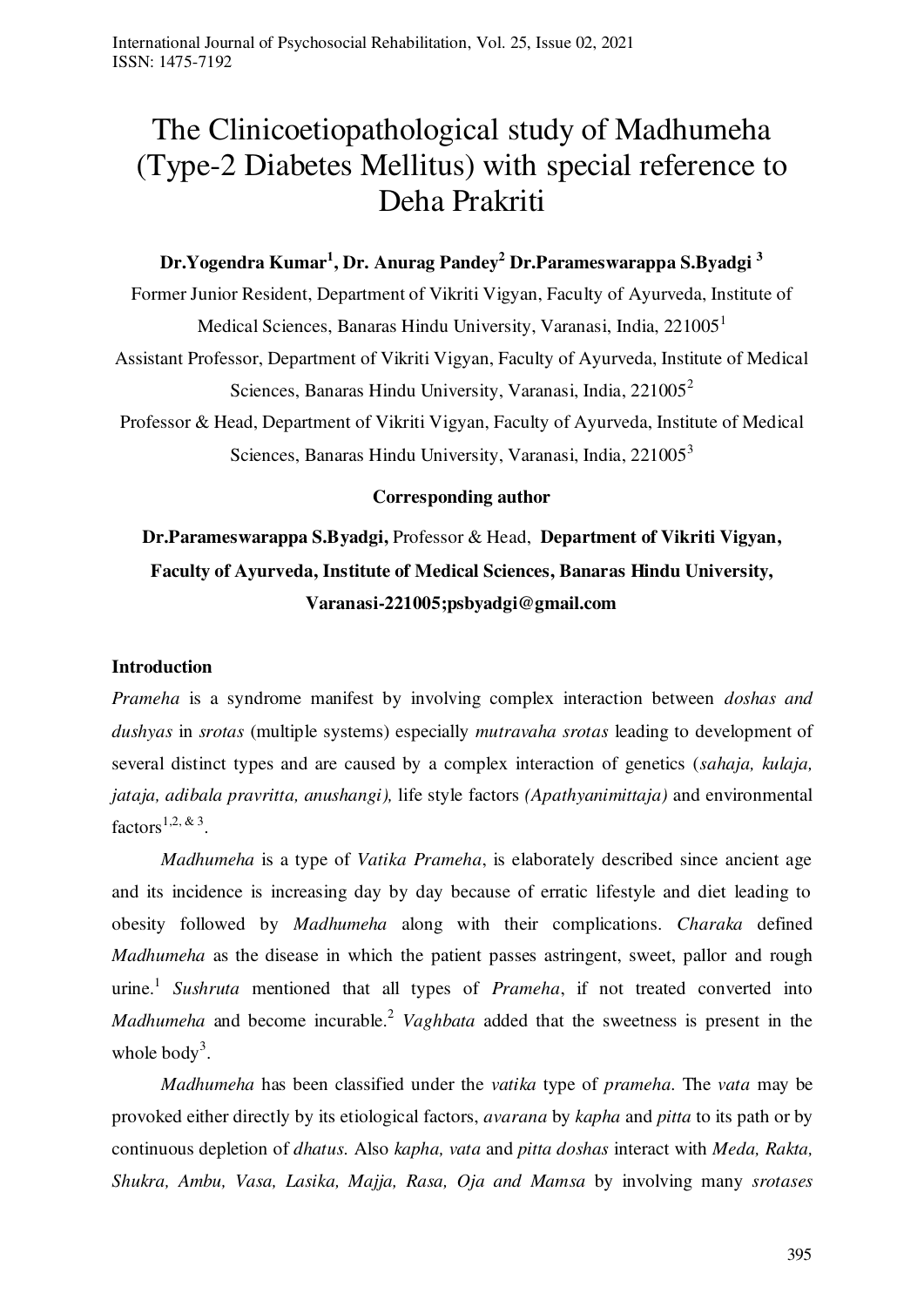(multiple systems) and it is caused by a complex interaction of genetics and environmental factors and it is characterized by frequent and copious micturition similar to *madhu* (Honey) having *kashaya* and *madhura-rasa*, *ruksha* and honey like colour and over time leads to serious damage to many of the body's system (*srotases*), especially the *prameha pidaka* and other complications.3,4

In modern pathology, Diabetes Mellitus (DM) refers to a group of common metabolic disorders that share the phenotype of hyperglycaemia. Several distinct types of DM exist and are caused by a complex interaction of genetics and environmental factors. Behavioural and life style related risk factors–Obesity, mental stresses, Physical inactivity, Diet, and Westernization, Urbanization, Modernization are the risk factors of Type 2 diabetes mellitus. Diabetes mellitus, often simply diabetes is a [syndrome](http://en.wikipedia.org/wiki/Syndrome) characterized by disordered [metabolism](http://en.wikipedia.org/wiki/Metabolism) and inappropriately high [blood sugar](http://en.wikipedia.org/wiki/Blood_sugar) (hyperglycaemia) resulting from either low levels of the [hormone](http://en.wikipedia.org/wiki/Hormone) [insulin](http://en.wikipedia.org/wiki/Insulin) or from abnormal [resistance to insulin effects](http://en.wikipedia.org/wiki/Insulin_resistance) coupled with inadequate levels of insulin secretion to compensate. The characteristic symptoms (osmotic symptoms) are excessive urine production [\(polyuria\)](http://en.wikipedia.org/wiki/Polyuria), excessive thirst and increased fluid intake [\(polydipsia\)](http://en.wikipedia.org/wiki/Polydipsia), and blurred vision; these symptoms may be absent if the blood sugar is mildly elevated. Chronic hyperglycaemia causes damage to the eyes (retinopathy), kidneys (nephropathy), nerves (neuropathy), heart (coronary artery disease) and blood vessels (vasculopathy). The adverse impact of hyperglycaemia and the rationale for aggressive treatment have recently been reviewed.<sup>5</sup>

The disease Madhumeha may be correlated to Diabetes Mellitus (DM) due to their similar clinical presentations and descriptions. With regard to diabetes mellitus, *Sahaja Prameha (sahaja, kulaja, jataja, adibala pravritta, anushangi) may be* correlated to type 1 diabetes mellitus. *Apathyanimittaja Prameha* may be correlated with T2DM.

*Prakriti* symbolize an interesting feature of fundamental principles of *Ayurveda* having immense impact on extrapolative medicine. *Prakriti* is characterised by combination of physiological, physical and mental characteristics of an individual, and is classified into two varieties namely *Sharirika Prakriti* and *Manasika Prakriti*. *Sharirika Prakriti* is of seven types depending on predominance of *dosha<sup>6</sup>* .

It has been hypothesized through earlier studies that *Prakriti* has a genetic connotation that can provide a tool for classifying human populations based on broad phenotype clusters, and the human phenome based on *Ayurveda* can provide a genetic basis for the three major constitutions or *Prakriti.* <sup>7</sup>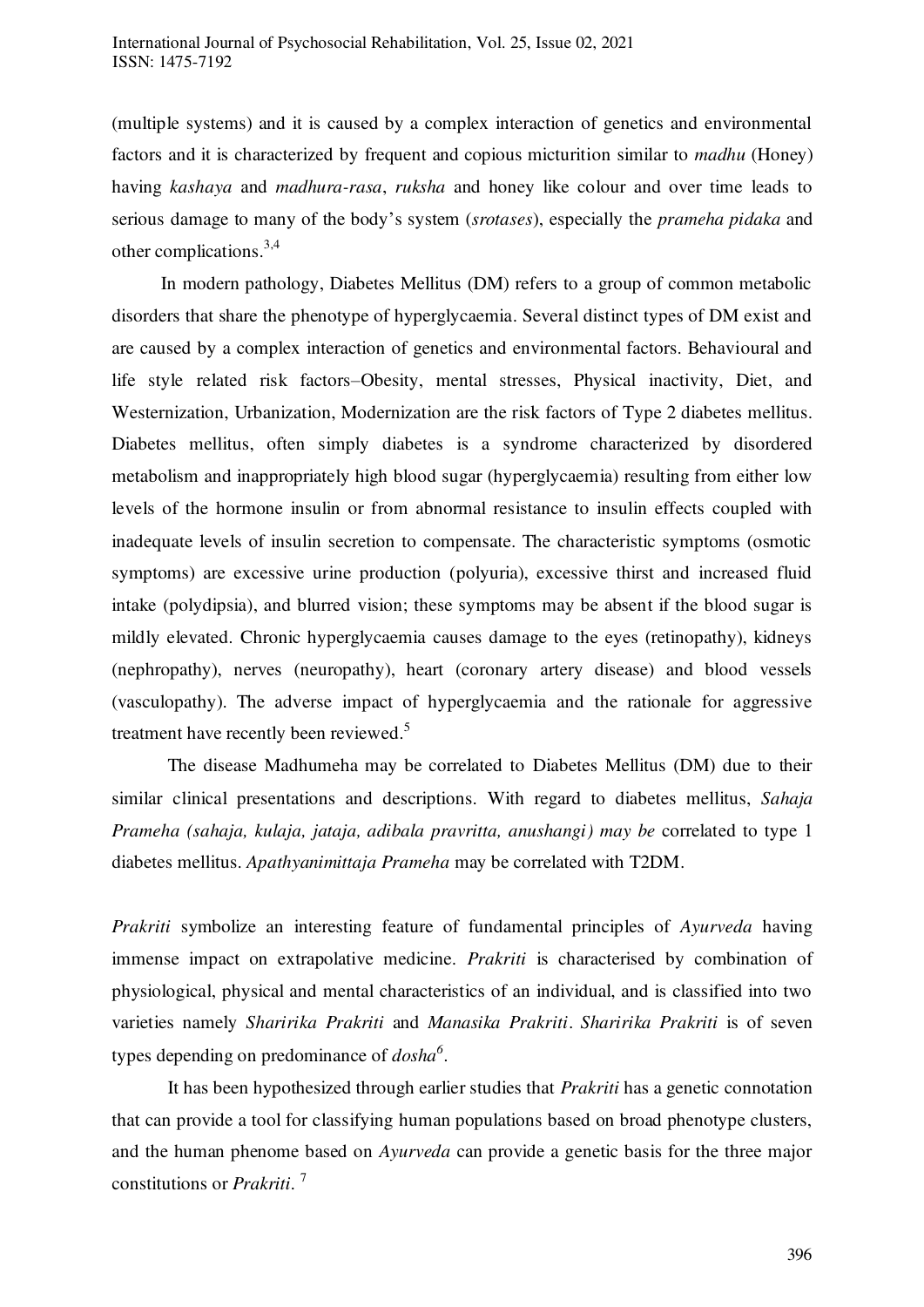The clinical study entitled "*The Clinicoetiopathological study of Madhumeha (Type-2 Diabetes Mellitus) with special reference to Deha Prakriti* has been designed to evaluate the etio-pathogenesis of *Madhumeha* (Type -2 diabetes mellitus) along with to study the role of *Prakriti* (constitution) in 200 Type -2 diabetes mellitus (DM) patients.

# **Materials and Methods**

# **AIMS AND OBJECTIVES**

- 1- To evaluate etio-pathogenesis of *Madhumeha* (T2DM) on biochemical parameters and other subjective criteria.
- 2- To study role of *Prakriti* (constitution) in Type -2 diabetes mellitus (DM)

# **Plan of study**

 Randomly 200 patients of *Madhumeha* (T2DM) patients were registered for the study from OPD & IPD of *Kayacikitsa*, *Vikriti Vigyan,* S.S. Hospital *Ayurveda* wing and Endocrine O.P.D of S.S. Hospital, B.H.U. Varanasi. Selection of patients will be done by using subjective and objective criteria mentioned for diagnosis of *Madhumeha* (Type2DM). 200 healthy samples were collected from the undergraduate and post graduate students from the Faculty of *Ayurveda*, BHU staff and other healthy individuals.

# **Statistical Analysis**

 A detailed protocol gathered from patients was prepared for recording the clinical findings and ancillary investigations to enable the appropriate statistical analysis by using the Statistical Package of Social Science (SPSS) version 20.0. Data was analyzed statistically in terms of Mean score (M), Standard Deviation (S.D.). Paired't' test was carried out at the level of 0.05, 0.01, 0.001 of 'P' value. Results were interpreted as –

> P<0.05 - Improvement P<0.01 - Significant improvement P<0.001- Highly significant improvement

# **Inclusion criteria**

- 1. Age of patients in between 25-75 years.
- 2. Patients who fulfilled the criteria of Diagnostic features of *Madhumeha* (Type 2 Diabetes Mellitus).
- 3. Both male and female patients.

# **Exclusion criteria**

1. Patients with Type 1 DM.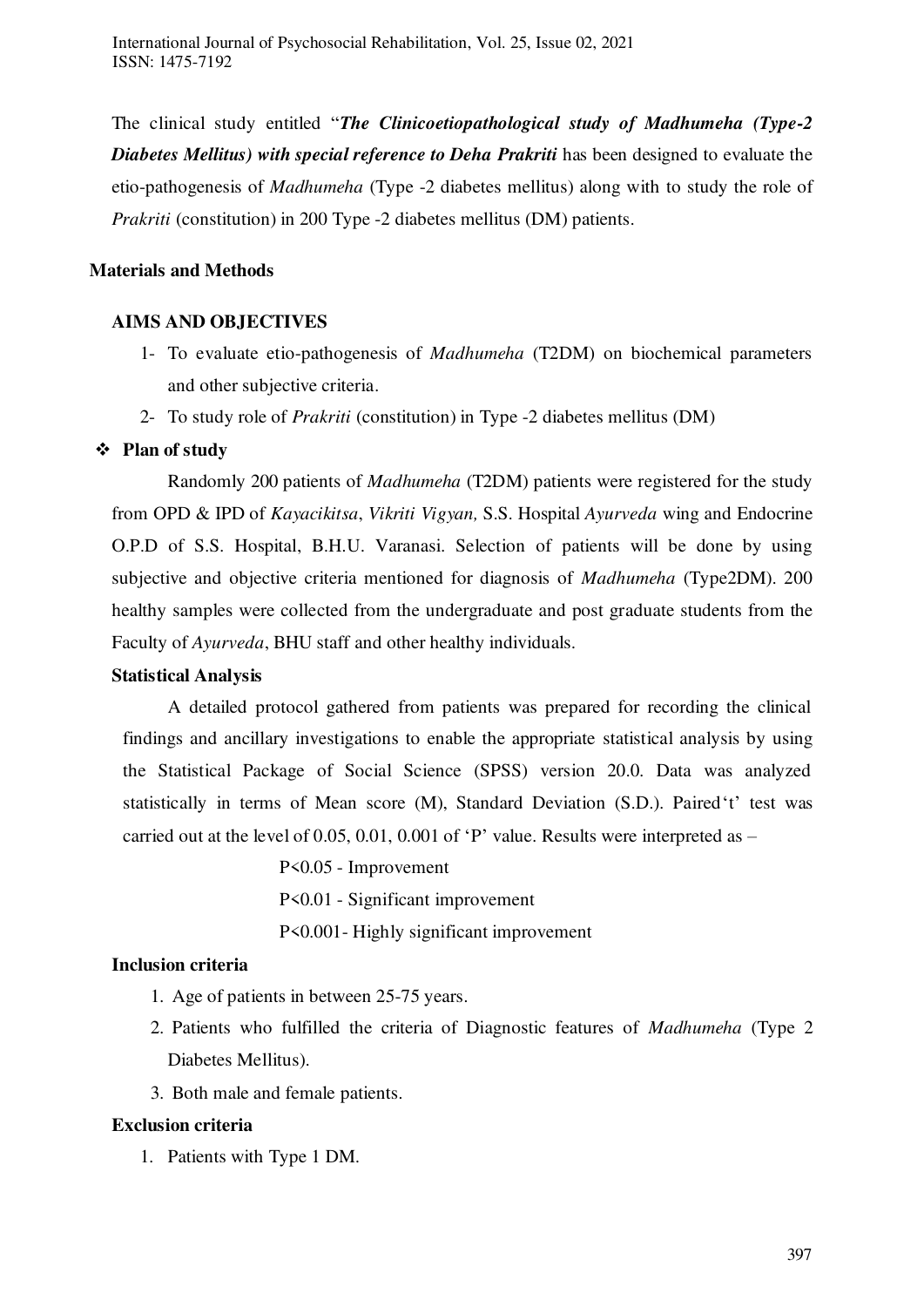- 2. Patients above age of 75 yrs.
- 3. Patients with severe diabetic complications like cardiovascular diseases, nephropathy, and retinopathy.
- 4. Diabetes Mellitus associated with systemic Viral/Bacterial infections like HIV, Hepatitis, Tuberculosis, and Malignancy etc.
- 5. Diabetes due to endocrinopathies e.g. Phaeochromocytoma, Acromegaly, Cushing's syndrome, Hyperthyroidism etc.
- 6. Patients with certain genetic syndromes which are sometimes associated with diabetes mellitus e.g. Down's syndrome, Klinefelter's syndrome, Turner's syndrome etc.

#### **Criteria for healthy individuals-**

- **1)** Age of individuals in between 16-50 years.
- **2)** No history of diseases/no history of DM in the family
- **3)** Both male and female individuals.

#### **RESEARCH DESIGN**

#### **Informed Consent**

 Patients who fulfilled the above mentioned criteria were convinced the purpose, duration, procedure and nature of the study in details. Consent form prepared for the present study was thoroughly narrated to the patient and then requested to understand and participate in the study. The study was continued only after taking sign in the consent form, thereby giving their free and informed consent.

#### **Selection and distribution of patients**

 In present study the patients of *Madhumeha (*T2DM*)* have been registered from OPD & IPD of *Kayacikitsa*, *Vikriti Vigyan,* S.S. Hospital *Ayurveda* wing and Endocrine O.P.D of S.S. Hospital, B.H.U. Varanasi. The selection of cases has been done on the basis of fulfilment of diagnostic criteria of *Madhumeha* (T2DM)( Table 1).

#### **SUBJECTIVE CRITERIA**

#### **Demographic profile**

The patients fulfilling the diagnostic criteria of *Madhumeha* (T2DM) were taken for the study and interrogated thoroughly to collect the data for the study. The following points were recorded- Name, Age, Age of onset of disease, Sex, Address, Religion, Occupation, Profession types, Habitats, Socio-economic status, Dietary habits, Addiction etc.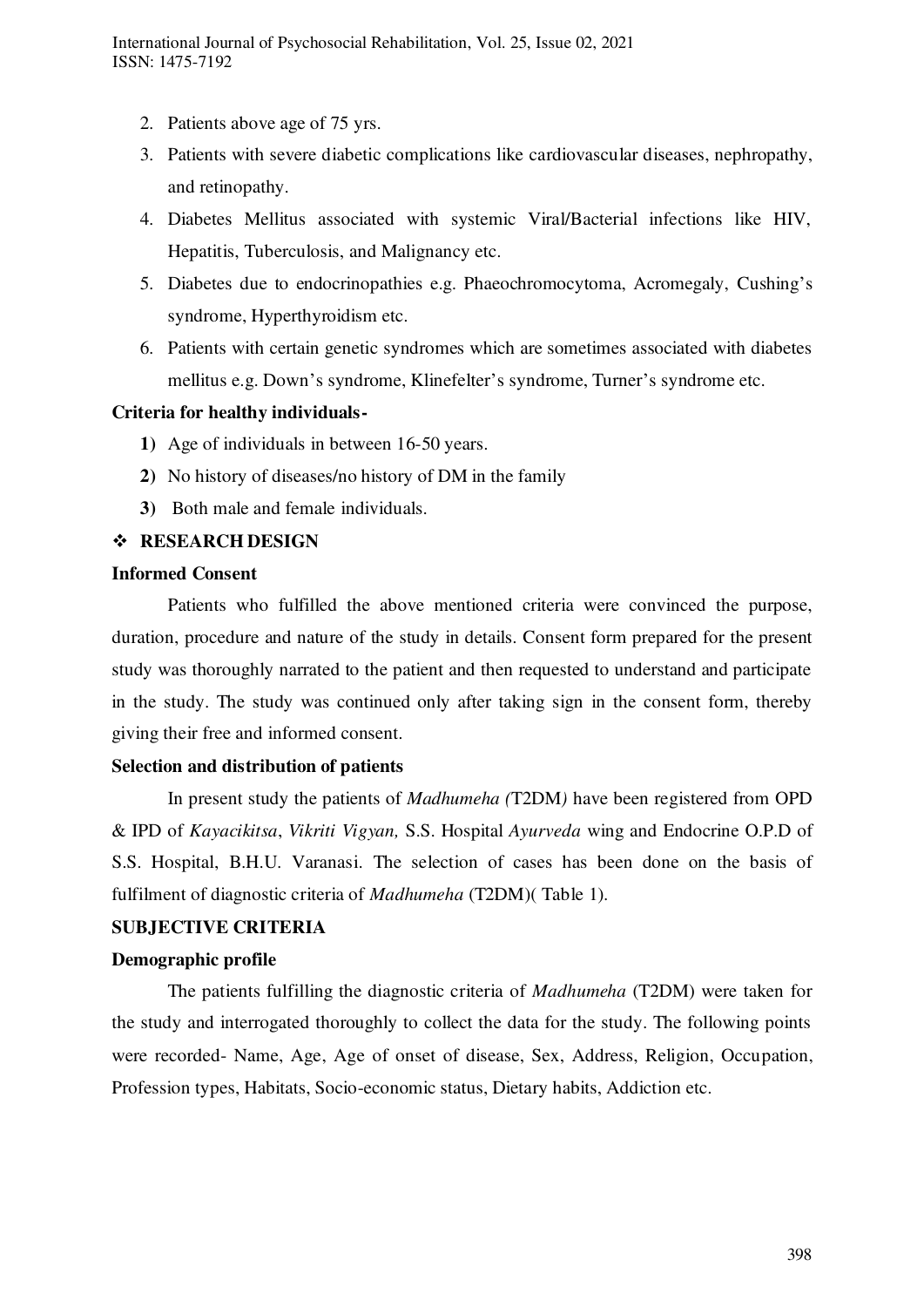# **Clinical profile**

After preliminary registration, each patient was subjected to detailed medical history, clinical examination, and ancillary investigations. The method of clinical examination was based on *Ayurvedic* system of medicine as well as Modern system of medicine.

# **Table 1-Diagnostic criteria for the diagnosis of DM-**

Classic symptoms (i.e. polyuria, polydipsia, polyphagia, weight loss) associated with following investigations

A fasting plasma glucose (FPG) level of 126 mg/dl (7.0 mmol/L) or higher

# **OR**

 A 2- hour plasma glucose level of 200 mg/dL (11.1 mmol/L) or higher during a 75-g oral glucose tolerance test (OGTT),

# *OR*

 A random plasma glucose of 200 mg/dL (11.1 mmol/L) or higher in a patient with classic symptoms of hyperglycaemia or hyperglycaemic crisis.

# C**riteria for assessment**

 The etio-pathological study on Subjective and Objective parameters are as follows: The diagnostic criteria are as follows: *(Clinical Signs and Symptoms)*

*Pratyatma lakshana:* **Yes/No Duration** 

- 1. *Prabhuta-mutrata* (polyuria)
- 2. *Bahaushi* (polyphagia)
- 3. *Pipasa* (polydipsia)
- 4. *Gala-Talu-shosha* (throat dryness)
- 5. *Avila-mutrata* (turbid urine)
- 6. *Sthaulya* (obesity)
- 7. *Kara-Pada-Tala-daha* (burning in palm & sole)
- 8. *Kara-Pada-suptata*(numbness/tingling hand & foot)
- 9. *Avipaka*(indigestion)
- 10. *Daurbalya* (weakness)

# *Samanya lakshana:* **Yes/No Duration**

- 1. *Shaiyya Asana Swapneshu Sukhe Ratishcha* (feeling comfort in the bed)
- 2. *Sithilangata* (body becomes weak/laxity in the body)
- 3. *Netra-upadeha* (blurring of vision)
- 4. *Kaye-malam* (esp.genital candidiasis)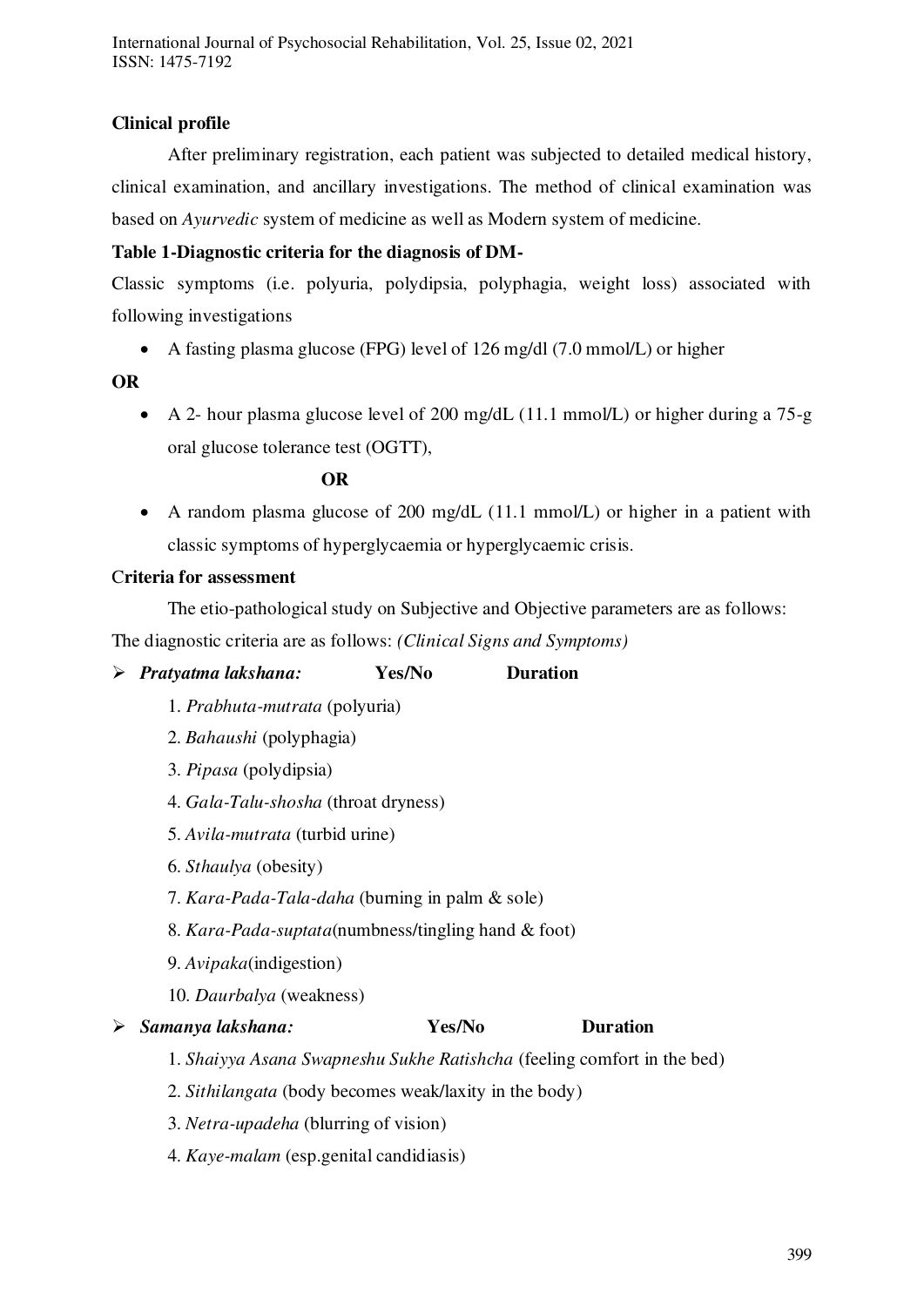- 5. *Dantadinam-maladhyatvam* (teeth sensation)
- 6. *Svedo-angagandha* (sweating)
- 7. *Asyamadhurya* (taste in mouth)
- 8. Mood change (difficulty in concentrating)
- 9.*Jvara* (fever)

10.*Kesha-Nakha-ativriddhi* (enhanced growth of hairs & nails)

# **OBJECTIVE CRITERIA**

#### **Laboratory Investigation [1]**

- A. Biochemical investigations
	- I. Fasting plasma glucose (FPG)
	- II. 2 Hour plasma glucose (2hPG)
	- III. Lipid profile
	- IV. Renal Function Test
		- a. Blood Urea
		- b. Serum Creatinine
- B. Glycosylated hemoglobin  $(HbA_{1c})$
- C. Urine Examination:
	- a. Routine
	- b. Microscopic

#### **Observation and Results**

Present clinical study entitled "*The Clinicoetiopathological study of Madhumeha (Type-2 Diabetes Mellitus) with special reference to Deha Prakriti<sup>"</sup> was carried out in the OPD &* IPD of *Kayacikitsa*, *Vikriti Vigyan,* S.S. Hospital *Ayurveda* wing and Endocrine O.P.D of S.S. Hospital, B.H.U. Varanasi from November 2016 to December 2017. Total 400 subjects were registered for the study comprises of 200 patients of *Madhumeha* (T2DM) and 200 healthy volunteers.

# **(DEMOGRAPHIC PROFILE)**

| Table 1: Age wise distribution of 200 patients of Madhumeha (T2DM) |
|--------------------------------------------------------------------|
|--------------------------------------------------------------------|

| <b>Age Group</b> | <b>Total</b> | Percentage $(\% )$ |
|------------------|--------------|--------------------|
| (in yrs)         |              |                    |
| $25 - 34$        | 09           | 04.50              |
| $35 - 44$        | 41           | 20.50              |
| $45 - 54$        | 63           | 31.50              |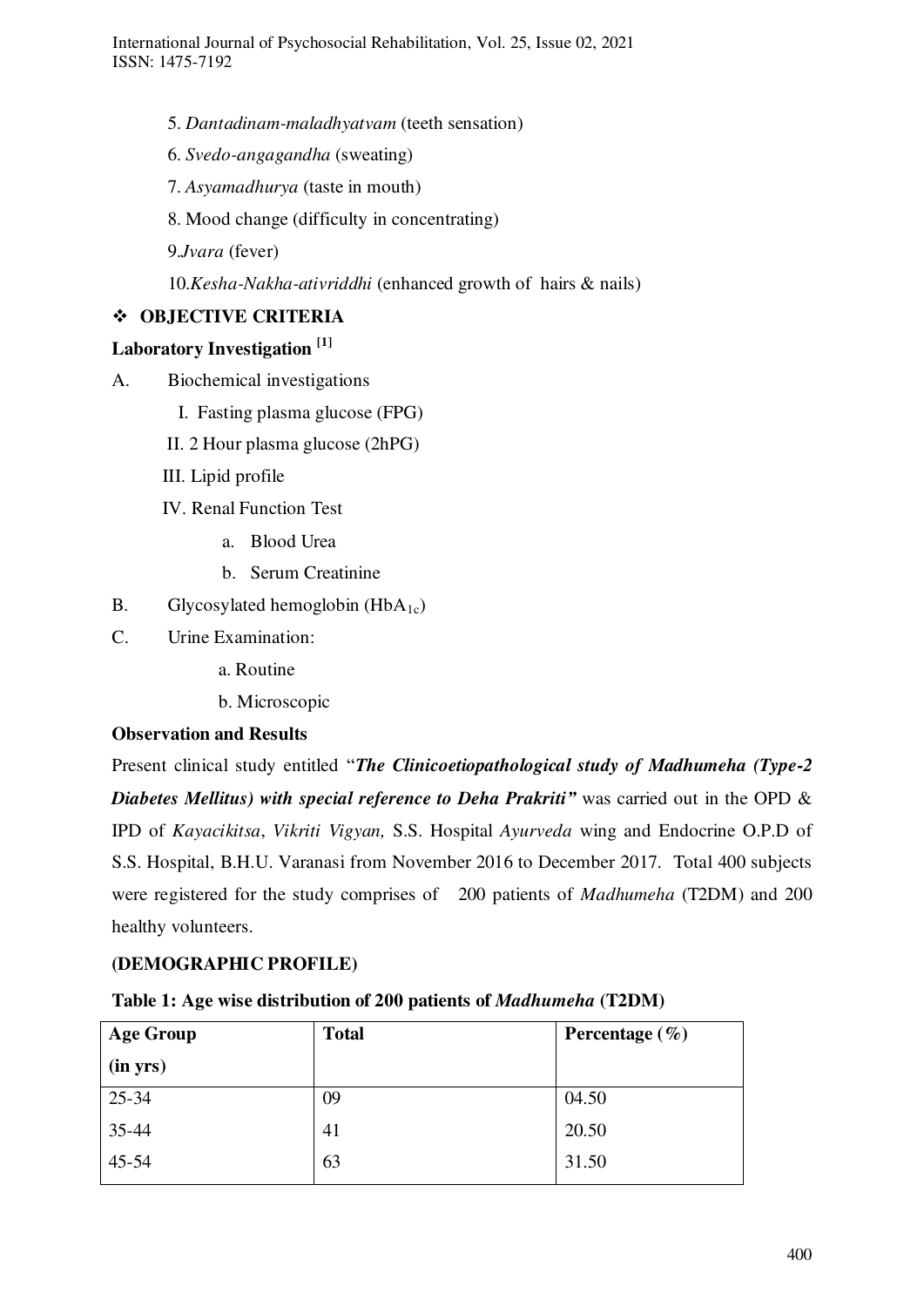| 55-64          | 55           | 27.50  |
|----------------|--------------|--------|
| 65-74          | 32           | 16.00  |
| <b>TOTAL</b>   | <b>200</b>   | 100.00 |
| <b>MEAN±SD</b> | 51.88±10.704 |        |

Patients selected for study were in the range of 25-75 yrs of age. The above table shows that the age predominance of 45-54 yrs i.e. 31.50% and then 55-64 yrs, 35-44 yrs, 65- 75 yrs, 25-34 yrs was 27.50%, 20.50%, 16.00%, 4.50% respectively.

**Table 2: Sex incidence in** *Madhumeha (T2DM)*

| <b>Sex</b>   | <b>No. of Patients</b> | Percentage $(\% )$ |
|--------------|------------------------|--------------------|
| Male         | 108                    | 54.00              |
| Female       | 92                     | 46.00              |
| <b>Total</b> | 200                    | 100.00             |

 Out of 200 patients, 54.00% of the patients were males and 46.00%of them were females.

**Table 3: Religion incidence in** *Madhumeha* **(T2DM)**

| Religion     | <b>No. of Patients</b> | Percentage $(\% )$ |
|--------------|------------------------|--------------------|
| Hindu        | 190                    | 95.00              |
| Muslim       | 10                     | 05.00              |
| <b>Total</b> | 200                    | 100.00             |

 In this clinical study, 95.00% of patients were belonging to Hindu religion while 5.00% of patients belonged to Muslim religion.

**Table 4: Incidence of Caste status in** *Madhumeha* **(T2DM)** 

| Caste           | <b>No. of Patients</b> | Percentage $(\% )$ |
|-----------------|------------------------|--------------------|
| <b>Brahmana</b> | 42                     | 21.00              |
| Kshatriya       | 26                     | 13.00              |
| Vaishya         | 100                    | 50.00              |
| Shudra          | 22                     | 11.00              |
| Others          | 10                     | 05.00              |
| <b>Total</b>    | 200                    | 100.00             |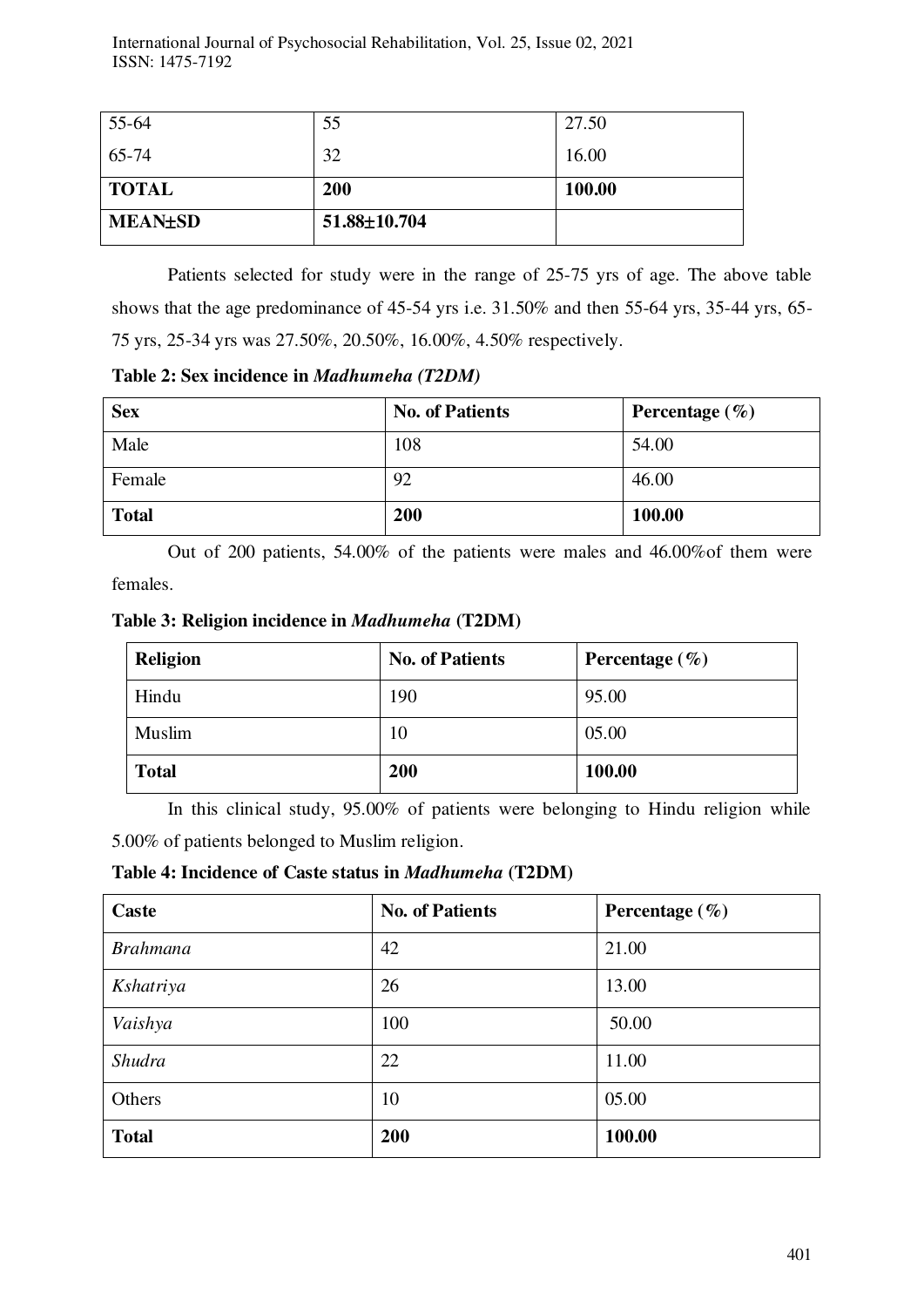Majority of Diabetic patients belongs to *Vaishya\** i.e. 50% followed by *Brahmana* i.e. 21%*, Kshatriya* 13%*,* and *Shudra* 11%, others 05.00%.

#### **Note**

*Vaishya* category comprises of -*(Ahir, Baniya, Bhumihar, Brahamana, Chaurasiya, Kumhar, Kurmi, Kushwaha, Lohar, Mall, Noniya, Pal, Patel, Prajapati, Rajbhar, Sharma, Sonar, Teli, Verma, Vishwakarma)*

| <b>Education</b> | <b>No. of Patients</b> | Percentage $(\% )$ |
|------------------|------------------------|--------------------|
| Uneducated       | 54                     | 27.00              |
| Primary          | 15                     | 07.50              |
| High school      | 43                     | 21.50              |
| Intermediate     | 26                     | 13.00              |
| Graduates        | 62                     | 31.00              |
| <b>Total</b>     | 200                    | 100.00             |

**Table 5: Incidence of Education in** *Madhumeha* **(T2DM)** 

 The above table shows that the education wise majority of the patients were graduates 31.00% and 27.00% were uneducated, 21.5% were high school, 13.00% of the patients had completed intermediate education and 7.5% had completed their primary education.

| Occupation               | <b>No. of Patients</b> | Percentage $(\% )$ |
|--------------------------|------------------------|--------------------|
| Retired (Govt. employee) | 23                     | 11.05              |
| Service in field work    | 20                     | 10.00              |
| Farmer                   | 42                     | 21.00              |
| Businessman              | 24                     | 12.00              |
| Household work/Housewife | 56                     | 28.00              |
| Labour                   | 35                     | 17.50              |
| <b>Total</b>             | 200                    | 100.00             |

**Table 6: Occupational Status in** *Madhumeha* **(T2DM)** 

Out of 200 patients, maximum no. of patients i.e.28.00% were belongs to house hold work/ housewife followed by 17.50% were belongs to labour group, 21% were farmer, retired govt. employee, field work, and businessman were 11.50%, 10.00%, and 12.00% respectively.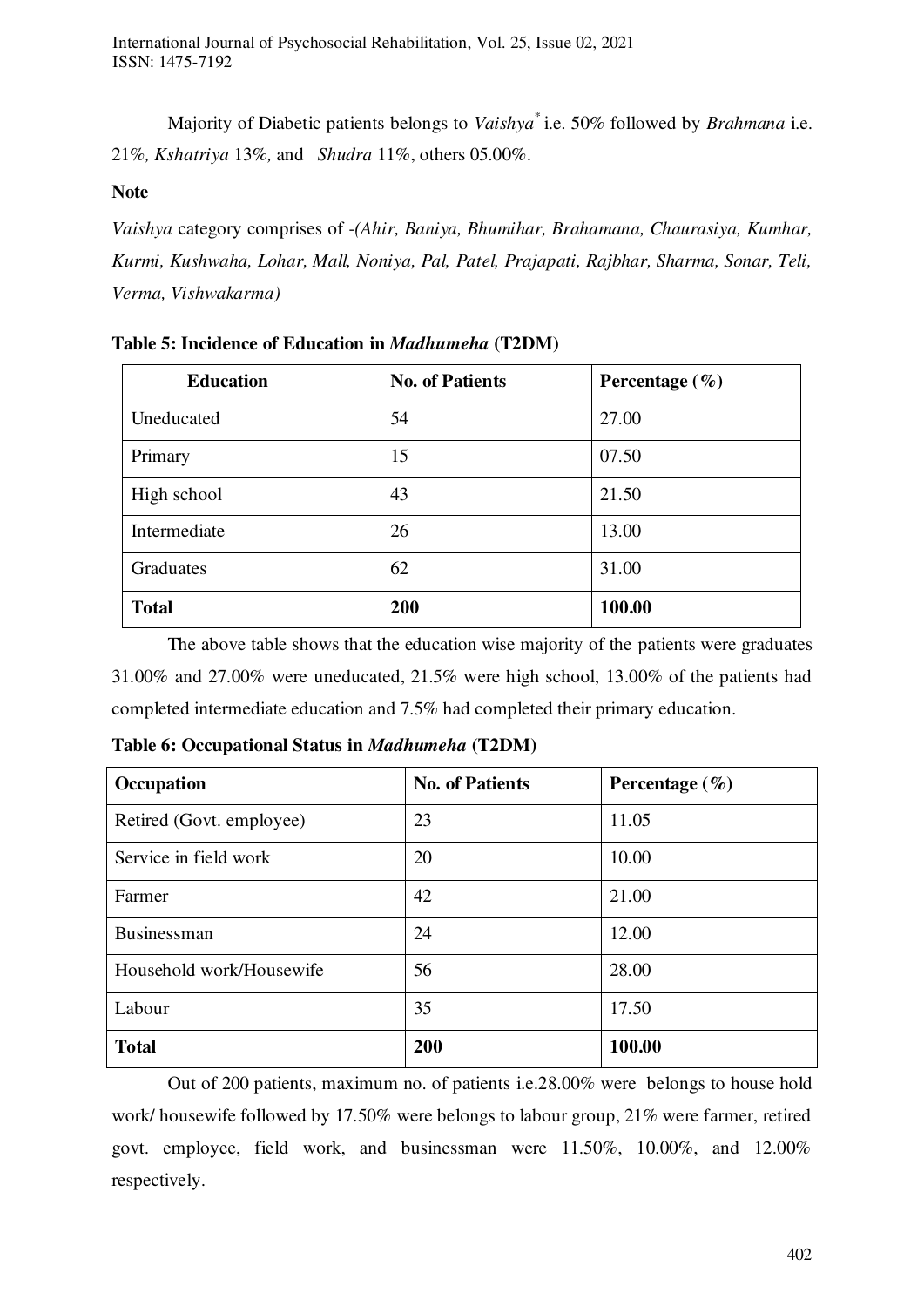| <b>Marital Status</b> | <b>No. of Patients</b> | Percentage $(\% )$ |
|-----------------------|------------------------|--------------------|
| Married               | 195                    | 97.50              |
| Unmarried             | 05                     | 02.50              |
| <b>Total</b>          | 200                    | 100.00             |

**Table 7: Incidence of Marital Status in** *Madhumeha* **(T2DM)**

Clinical data shows that 97.50% of patients were married and 2.50% were unmarried.

**Table 8: Socio-economic Status in** *Madhumeha* **(T2DM)** 

| Socio-economic Status                                           | <b>No. of Patients</b> | Percentage $(\% )$ |
|-----------------------------------------------------------------|------------------------|--------------------|
| Lower Grade $(\langle \text{Rs. } 10,000 \rangle \text{month})$ | 53                     | 26.00              |
| Middle Grade(Rs.10,000-                                         | 133                    | 66.50              |
| $20,000/m$ onth)                                                |                        |                    |
| High Grade $($ >Rs. 20,000/month)                               | 14                     | 07.50              |
| <b>Total</b>                                                    | 200                    | 100.00             |

The present clinical study covered a cross section of the society. It was found that majority of the patients were belongs to middle grade income group i.e. 66.50% followed by 26.00% patients were belongs to lower grade income group and 07.50% from higher income group.

**Table 9: Habitat Status in** *Madhumeha* **(T2DM)**

| <b>Habitat</b> | <b>No. of Patients</b> | Percentage $(\% )$ |
|----------------|------------------------|--------------------|
| U.P.           | 172                    | 86.00              |
| <b>Bihar</b>   | 26                     | 13.00              |
| Other states   | 2                      | 01.00              |
| <b>Total</b>   | 200                    | 100.00             |

The above table indicates that the majority of the patients were from U.P. (Varanasi, and other near places) i.e. 86.00% followed by Bihar i.e. 13% and 1% from other states.

**Table 10: Duration of present illness in** *Madhumeha* **(T2DM)** 

| Duration (in month) | <b>Total</b> | Percentage $(\% )$ |
|---------------------|--------------|--------------------|
| Within 1 month      | UJ           | 32.50              |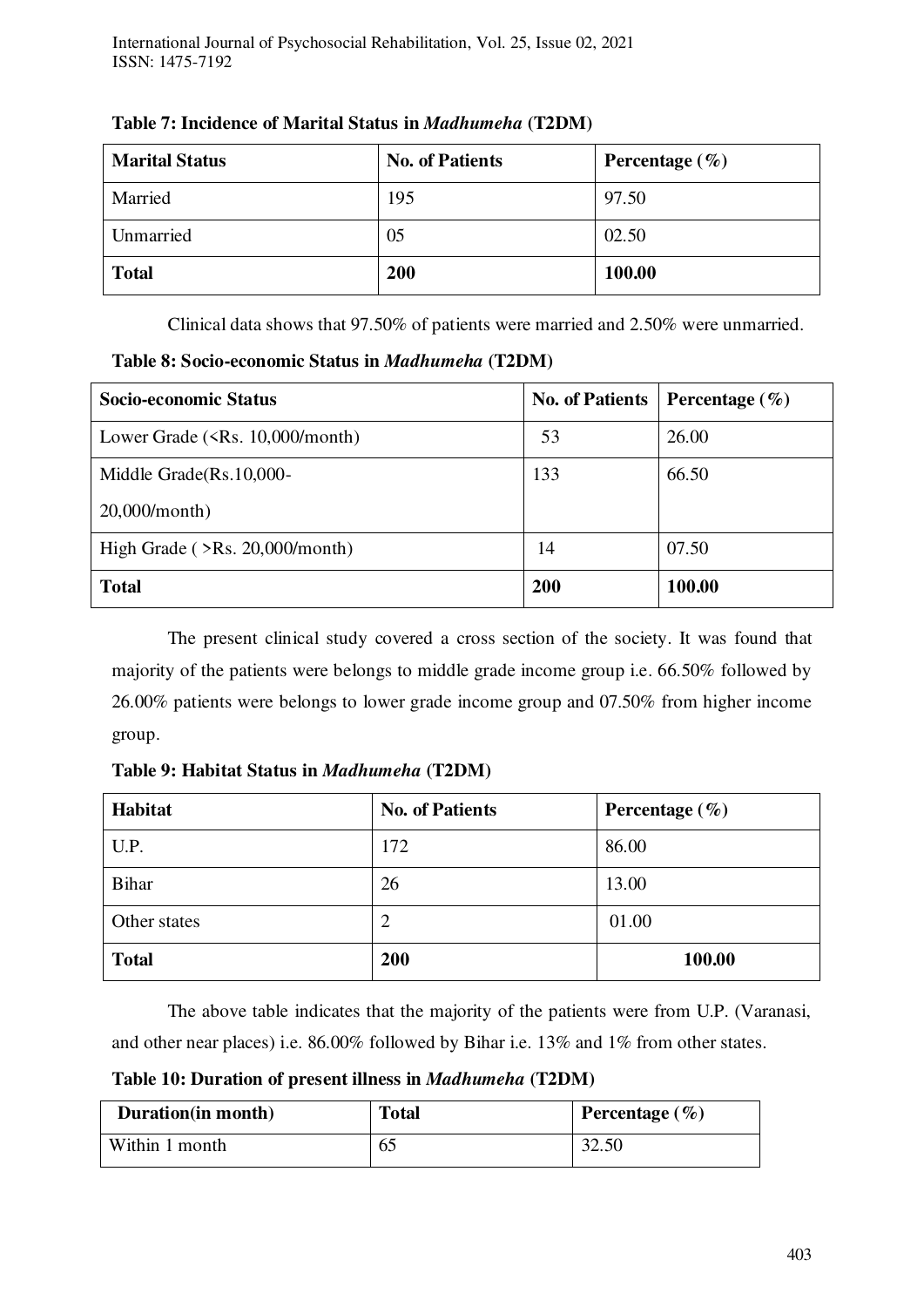| <b>Total</b>  | 200 | 100   |
|---------------|-----|-------|
| 24-36 month   | 02  | 01.00 |
| 12 month      | 13  | 06.50 |
| 6-8 month     | 18  | 09.00 |
| $3.5-5$ month | 21  | 10.50 |
| 2-3 month     | 81  | 40.50 |

The above table shows that the duration of present illness. Majority of the patients belongs to 2-3 months duration category i.e. 40.50% followed by within 1 month i.e. 32.50%, in between 3.5-5 month i.e. 10.5%, in between 6-8 month i.e. 9%, illness of 12 month i.e. 6.5%,and between 24-36 month i.e. only1%.

| <b>Duration</b> | <b>Total</b> | Percentage $(\% )$ |
|-----------------|--------------|--------------------|
| (in yrs)        |              |                    |
| Within 1 year   | 40           | 20.00              |
| $2 - 5$         | 78           | 39.00              |
| $6 - 10$        | 61           | 30.50              |
| $12 - 15$       | 20           | 10.00              |
| 32              | 01           | 00.50              |
| <b>TOTAL</b>    | 200          | 100.00             |

**Table 11: Duration of disease in** *Madhumeha* **(T2DM)** 

 The above table shows duration of disease when it was first diagnosed. Majority of the patients were suffering from disease since 2-5 years i.e. 39% followed by 6-10 years duration i.e. 30.5%, within 1 year duration i.e. 20%, 12-15 years duration i.e. 10% and 0.5 % 32 year duration.

**Table 12: Drug history in** *Madhumeha* **(T2DM)** 

| <b>Drugs</b>        | <b>No. of Patients</b> | Percentage $(\% )$ |
|---------------------|------------------------|--------------------|
| 1-OHA/Insulin       | 96                     | 48.00              |
| 2-Anti-hypertensive | 05                     | 02.50              |
| 3-Hormone therapy   | 08                     | 04.00              |
| 4-Others            | 10                     | 05.00              |
| 5-Both1 and 2       | 71                     | 35.50              |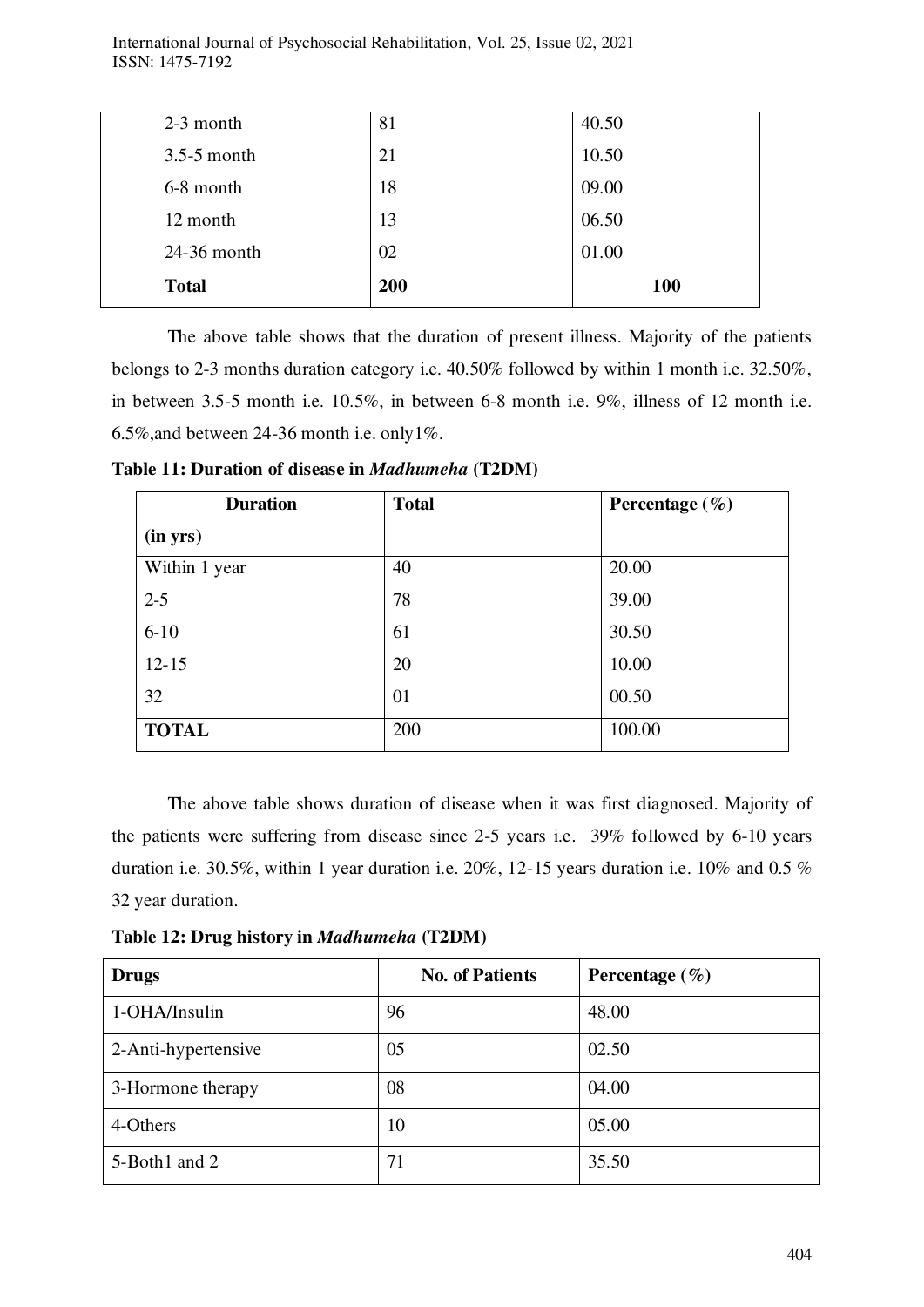| 6- All $1,2,3$ | 10  | 05.00  |
|----------------|-----|--------|
| <b>Total</b>   | 200 | 100.00 |

Maximum numbers of cases were taking oral hypoglycemic agents(OHA)/Insulin i.e. 48%, followed by both OHA and antihypertensive i.e. 35.50%, 5% cases were taking all three i.e. OHA, antihypertensive agents and hormone therapy (thyroid supplements), 5% cases were taking other drugs which include *Ayurvedic*, and other alternative medicines. 2.50% were taking only antihypertensive drugs and 04.00% were taking hormonal therapy i.e. Thyroid supplement.

**Table 13: Family history of** *Madhumeha* **(T2DM) in Ist degree relatives:**

| <b>Relation</b>   | <b>No. of Patients</b> | Percentage $(\% )$ |
|-------------------|------------------------|--------------------|
| Father            | 38                     | 19.00              |
| Mother            | 19                     | 09.50              |
| Father+Mother     | 10                     | 05.00              |
| Brother+Sister    | 10                     | 05.00              |
| No family history | 123                    | 61.50              |
| <b>Total</b>      | 200                    | 100.00             |

Above clinical data reveals that Father, Mother and Father + Mother i.e. 19.00%, 9.50%, and 5.00% respectively, Brothers and Sisters are sufferers i.e. 5.00%. No family history observed in 61.50% of cases.

**Table 14: Incidence of dietary habit in** *Madhumeha* **(T2DM)** 

| <b>Diet</b>  | <b>No. of Patients</b> | Percentage $(\% )$ |
|--------------|------------------------|--------------------|
| Vegetarian   | 82                     | 41.00              |
| Mixed        | 118                    | 59.00              |
| <b>Total</b> | 200                    | 100.00             |

Out of 200 patients, 59.00% were taking Mixed (Veg. & Non-veg.) diet and 41.00% of patients were purely vegetarian.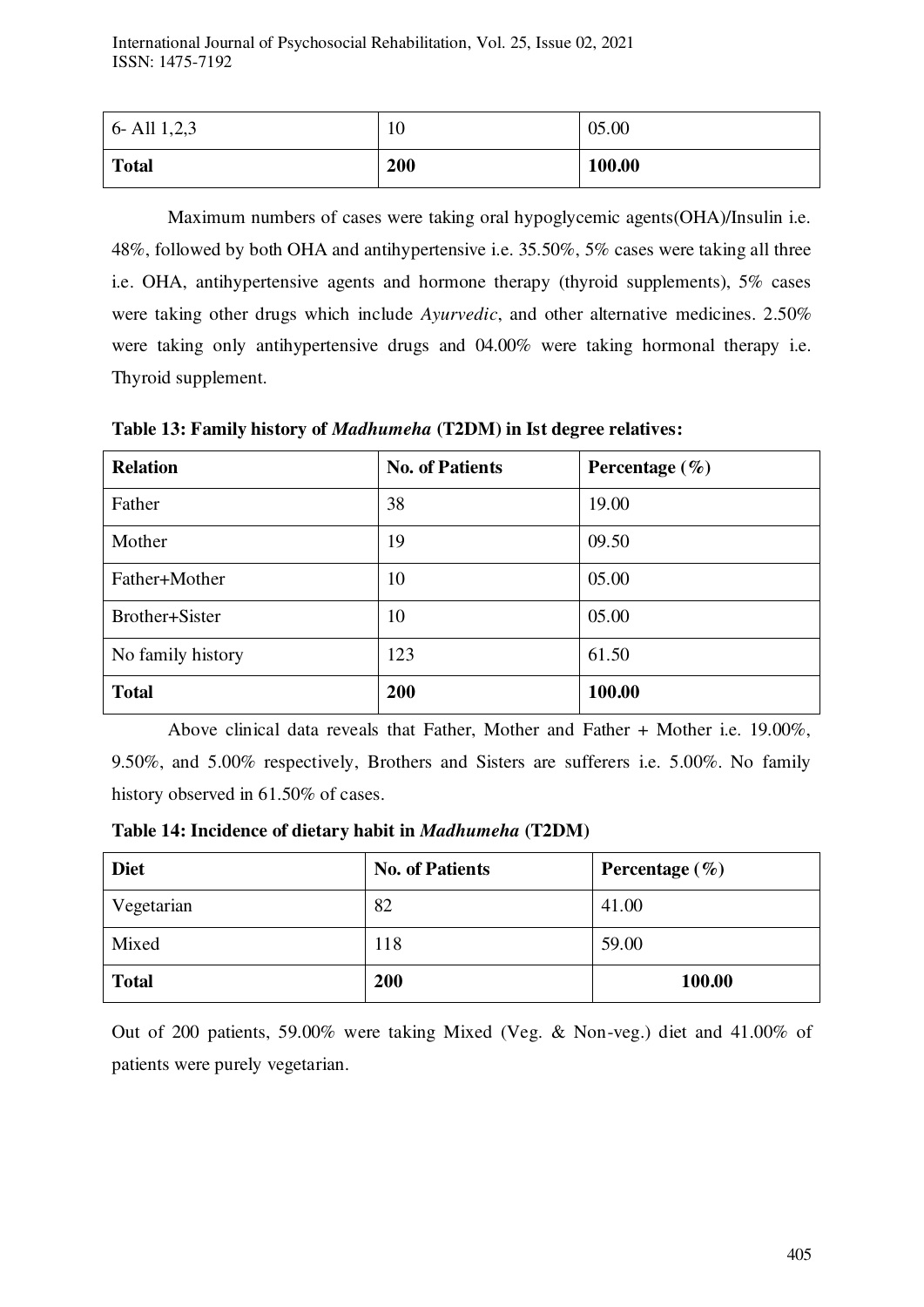| <b>Quantity of Rice in Gms</b> | <b>Total</b> | Percentage $(\% )$ |
|--------------------------------|--------------|--------------------|
| 201-250                        | 24           | 12.00              |
| 251-350                        | 34           | 17.00              |
| 351-400                        | 48           | 24.00              |
| 401-450                        | 29           | 14.50              |
| 451-500                        | 34           | 17.00              |
| 501-600                        | 13           | 06.50              |
| 601-700                        | 18           | 09.00              |
| <b>Total</b>                   | 200          | 100.00             |

#### **Table15: Quantity of Rice per Day**

From the above table it was observed that patients i.e. 24.00% were having 351- 400gms, 451-500gms of rice 17.00% and, 251-350gms17.00% followed by 401-450 gms i.e. 14.50%, intake of 601-700 gms, i.e. 9.00%, and 501-600gms, i.e. 06.50% respectively.

**Table16: Quantity of Wheat per week** 

| <b>Quantity of wheat</b> | <b>Total</b> | Percentage $(\% )$ |
|--------------------------|--------------|--------------------|
| 100-150                  | 77           | 38.50              |
| 151-200                  | 58           | 29.00              |
| 201-250                  | 39           | 19.50              |
| 251-300                  | 26           | 13.00              |
| <b>Total</b>             | 200          | 100.00             |

From the above table it was found that maximum number of patients i.e 38.50% were using amount 100-150 gms/day followed by 151-200 gms/day, 201-250 gms/day and 251 - 300 gms/day i:e 29.00%, 19.50% and 13.00% respectively.

|            | <b>Quantity in gms</b> | <b>Total</b> | Percentage $(\% )$ |
|------------|------------------------|--------------|--------------------|
| Pulses     | $25 - 50$              | 172          | 86.00              |
|            | $51 - 100$             | 28           | 14.00              |
| Vegetables | $25 - 50$              | 154          | 72.00              |
|            | 51-100                 | 46           | 23.00              |

**Table 17: Amount of Pulses, Vegetables & Fruits**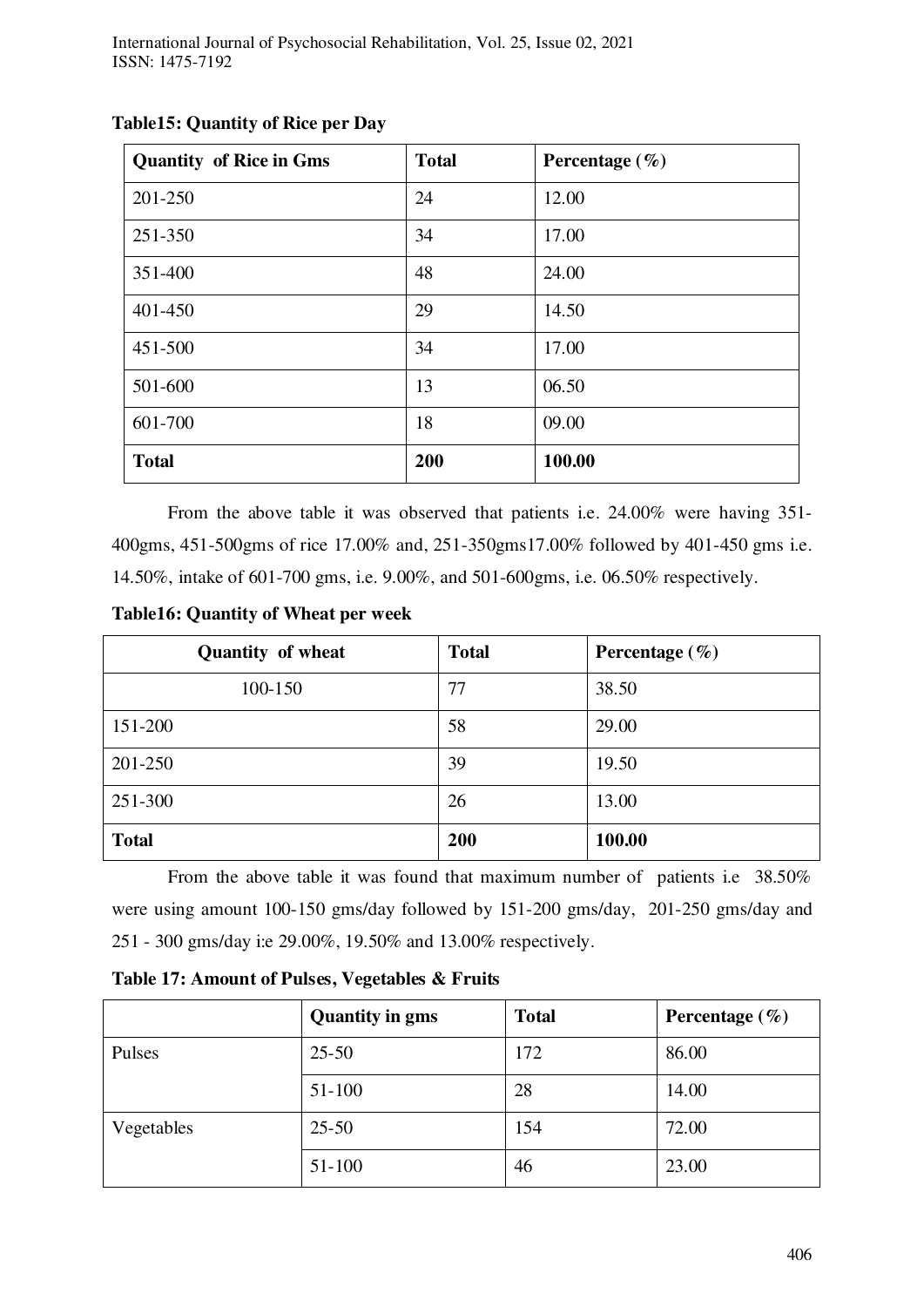| Fruits | $25 - 50$ | 132 | 66.00 |
|--------|-----------|-----|-------|
|        | 51-100    | 68  | 34.00 |

Above table reveals that maximum number of patients consuming 25-50gms of Pulses, Vegetables and Fruits i.e. 86.00%, 72.00% and 66.00% respectively followed by 51- 100gms i.e. Pulse 14.00%, Vegetables 23.00%, and Fruits 34.00%.

|                   | <b>Quantity in ml</b> | <b>Total</b> | Percent $(\% )$ |
|-------------------|-----------------------|--------------|-----------------|
| Milk              | 100-150               | 165          | 82.50           |
|                   | 151-200               | 35           | 17.50           |
| Curd              | 100-150               | 112          | 56.00           |
|                   | 151-200               | 88           | 44.00           |
| <b>Buttermilk</b> | 100-150               | 139          | 69.50           |
|                   | 151-200               | 61           | 30.50           |

**Table 18: Amountof Milk, Curd & Buttermilk:** 

 From the above table it reveals that maximum number of patient's consuming100- 150ml of Milk, Curd and Buttermilk i.e.82.50 %, 56.00% and 69.50% respectively followed by 151-200ml in a day i.e. Milk 17.50%, Curd 44.00%, and Buttermilk 30.50%.

| Table: 19 Amount of Butter, Ghee & PanÍra in a week: |  |  |
|------------------------------------------------------|--|--|
|                                                      |  |  |

|               | <b>Quantity in gms</b> | <b>Total</b> | Percentage $(\% )$ |
|---------------|------------------------|--------------|--------------------|
| <b>Butter</b> | $10 - 25$              | 104          | 52.00              |
|               | $26 - 50$              | 96           | 48.00              |
| Ghee          | $10-25$                | 124          | 62.00              |
|               | $26 - 50$              | 76           | 38.00              |
| PanÍra        | $10 - 25$              | 128          | 64.00              |
|               | $26 - 50$              | 72           | 36.00              |

From the above table it reveals that maximum number of patients consuming 10- 25gms of Butter, Ghee and *PanÍra* i.e. 52.00%, 62.00% and 64.00% respectively followed by 26-50gms in a day i:e Butter 48.00%, Ghee 38.00%, and *PanÍra*36.00%.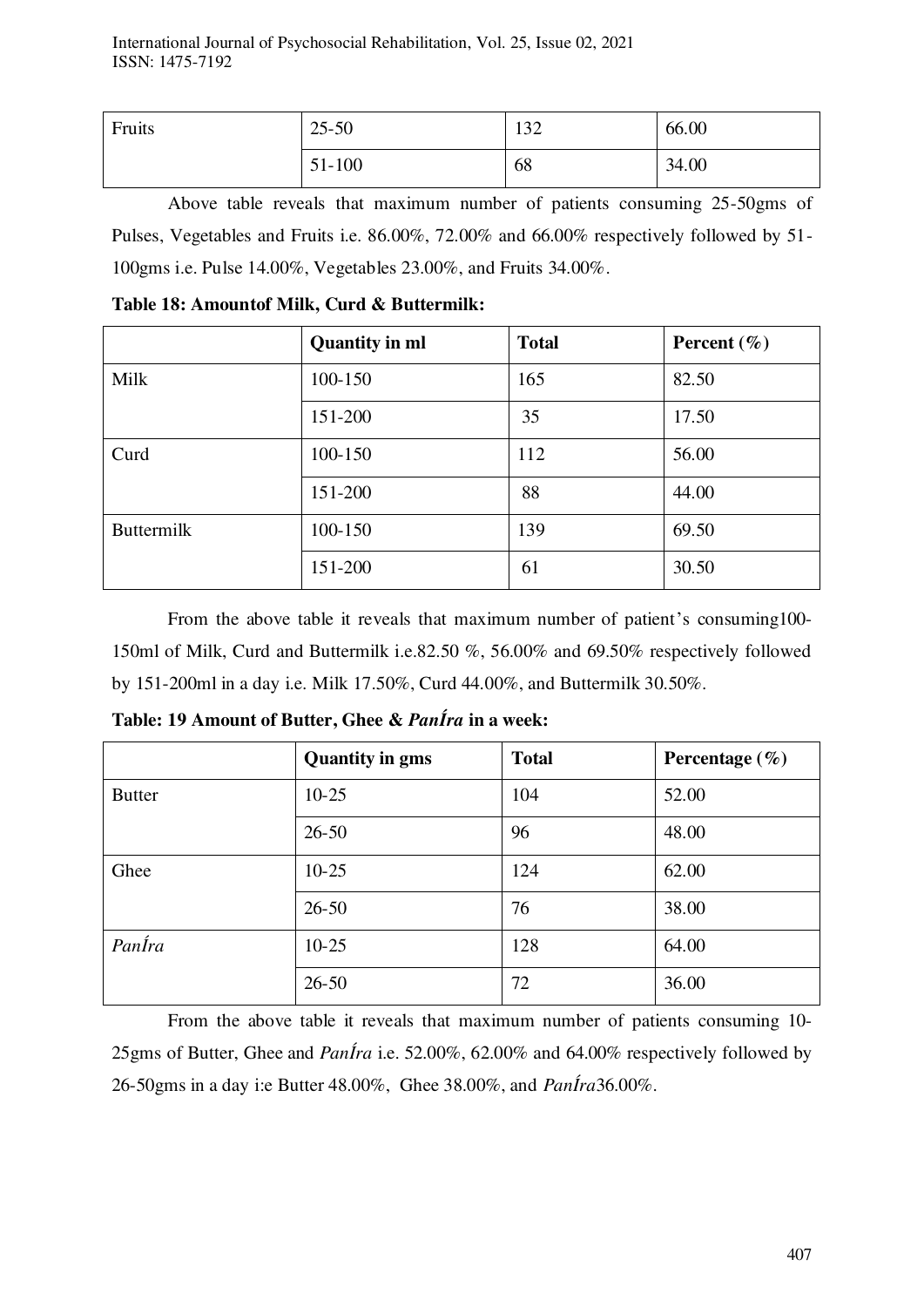|                     | <b>Quantity in ml</b> | <b>Total</b> | Percent $(\% )$ |
|---------------------|-----------------------|--------------|-----------------|
| Tea/day             | 50-100                | 180          | 90.00           |
|                     | 101-150               | 20           | 10.00           |
| Coffee/day          | 50-100                | 30           | 15.00           |
|                     | 101-150               | 02           | 01.00           |
|                     | Not using             | 168          | 84.00           |
| Cold Beverages/week | 500-1000              | 26           | 13.00           |
|                     | 1001-2000             | 16           | 08.00           |
|                     | Not using             | 158          | 79.00           |

From the above table it reveals that maximum number of patients consuming 50-100ml of tea/day i.e. 90.00% followed by patient's not using coffee/day and Cold Beverages/week i.e. 84.00% and 79.00% respectively. Followed by consumption of 101-150ml of tea and coffee/day i.e. 10.00%, 01.00% respectively. Some patients were using Cold Beverages/week i.e. 500-1000ml and 1001-2000ml i.e. 13.00% and 08% respectively.

**Table 21: Quantity of Deep fried foods, Sugar& Vegetable Oil:** 

|                      | Quantity        | <b>Total</b> | Percentage $(\% )$ |
|----------------------|-----------------|--------------|--------------------|
| Deep Fried Foods/day | 50-100gms       | 142          | 71.00              |
|                      | $101 - 150$ gms | 34           | 17.00              |
|                      | Not using       | 24           | 12.00              |
| Sugar/day            | $10-25$ gms     | 110          | 55.00              |
|                      | $26-50$ gms     | 90           | 45.00              |
| Vegetable Oil/week   | 50-150ml        | 160          | 80.00              |
|                      | 151-300ml       | 40           | 20.00              |

From the above table it shows that 71.00% of the patients were using 50-100gms of deep fried foods, 17.00% were using 101-150gms and remaining 12.00% were not using deep fried foods in a day.

In case of sugar the maximum numbers of patients i.e. 55.00% were using 10-25gms and remaining 45.00% were using 26-50gms.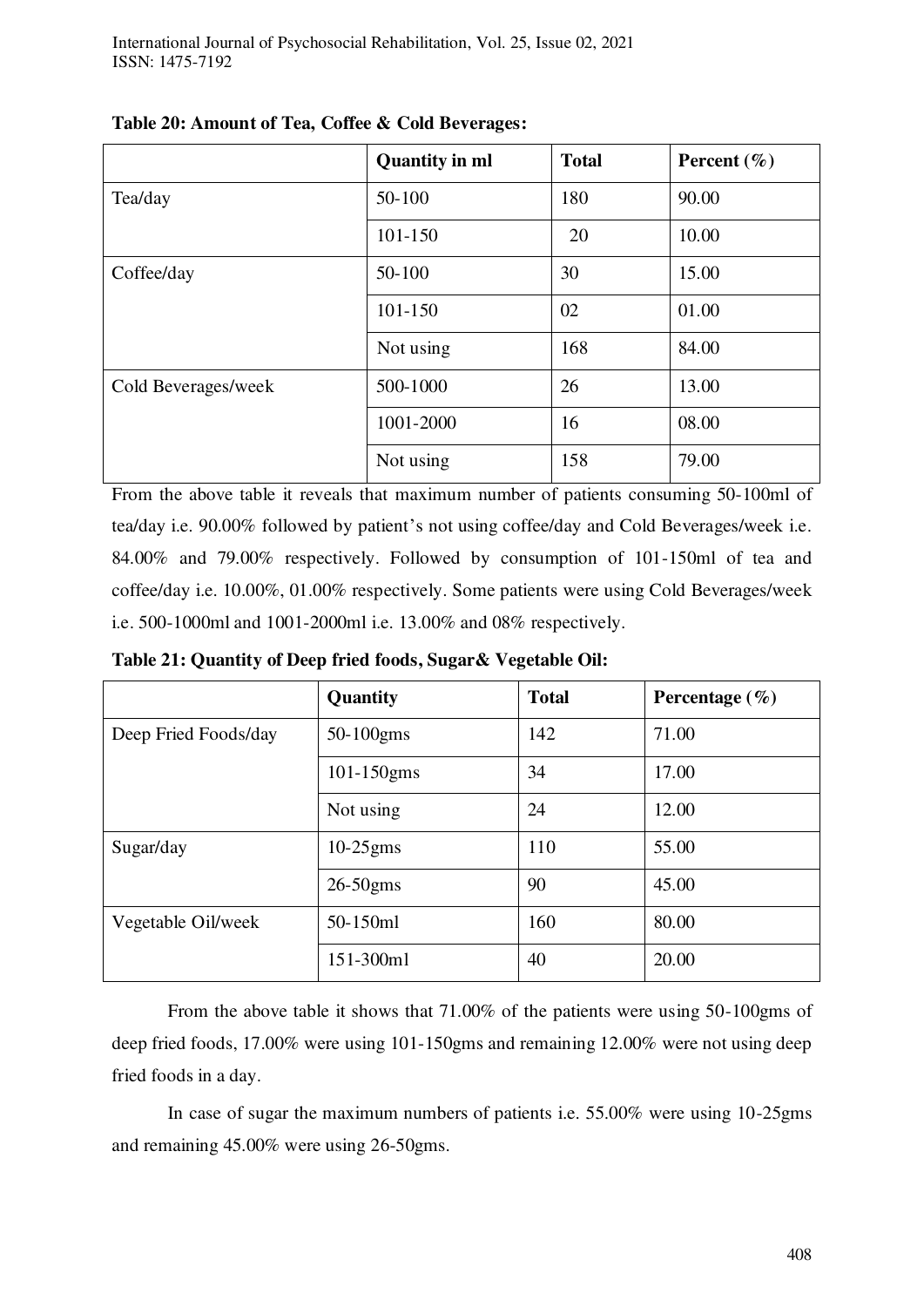Above table reveals that 80.00% of patients were using 50-100ml of Vegetable Oil and remaining 20.00% were using 151-200ml of Vegetable Oil in a week.

# **Table 22: Study of Habitual consumption of Roasted or/and dry Barley (***Yava***)** *flour***,**  *Mudga* **and** *Amalaka***:**

| S.  | Item no.                              | <b>Present</b> | <b>Absent</b> |
|-----|---------------------------------------|----------------|---------------|
| No. |                                       |                |               |
| 1.  | Roasted or/and dry Barley(Yava) flour | 00             | 100.00        |
| 2.  | Mudga                                 | 00             | 100.00        |
| 3.  | Amalaka                               | 00             | 100.00        |

 Above table shows that habitual consumption of Roasted or/and dry Barley (*Yava*) flour, *Mudga* and *Àmalaka* absent in all the cases.

| <b>Frequency</b>  | <b>Total</b> | Percentage $(\% )$ |
|-------------------|--------------|--------------------|
| 3-4 times per day | 17           | 08.50              |
| 2 times per day   | 179          | 89.50              |
| 1 times per day   | 04           | 02.00              |
| <b>Total</b>      | 200          | 100.00             |

**Table 23: Frequency of food intake in** *Madhumeha* **(T2DM)**

Above table reveals that maximum number of patients were eating food 2 times per day i.e. 89.50% followed by 3-4 times per day i.e. 08.50% and 1 times per day i.e. 2%.

**Table 24:** *Vihara Sambandhi* **(before manifestation of disease) in** *Madhumeha* **(T2DM):** 

| <b>Vihara</b>                    |           | <b>Total</b> | Percentage $(\% )$ |
|----------------------------------|-----------|--------------|--------------------|
| Samyak Nidra(Normal Sleep)       |           | 120          | 60.00              |
| Asamyaka Nidra (Disturbed Sleep) |           | 80           | 40.00              |
| Diva Svapna (Day sleep)          | $0.5-1hr$ | 126          | 63.00              |
|                                  | $1-2hrs$  | 64           | 32.00              |
|                                  | $2-3hrs$  | 10           | 05.00              |
| Ratri Jagarana (Vigil at night)  | Present   | 20           | 10.00              |
|                                  | Absent    | 180          | 90.00              |
| <b>Stress</b>                    | Mental    | 78           | 39.00              |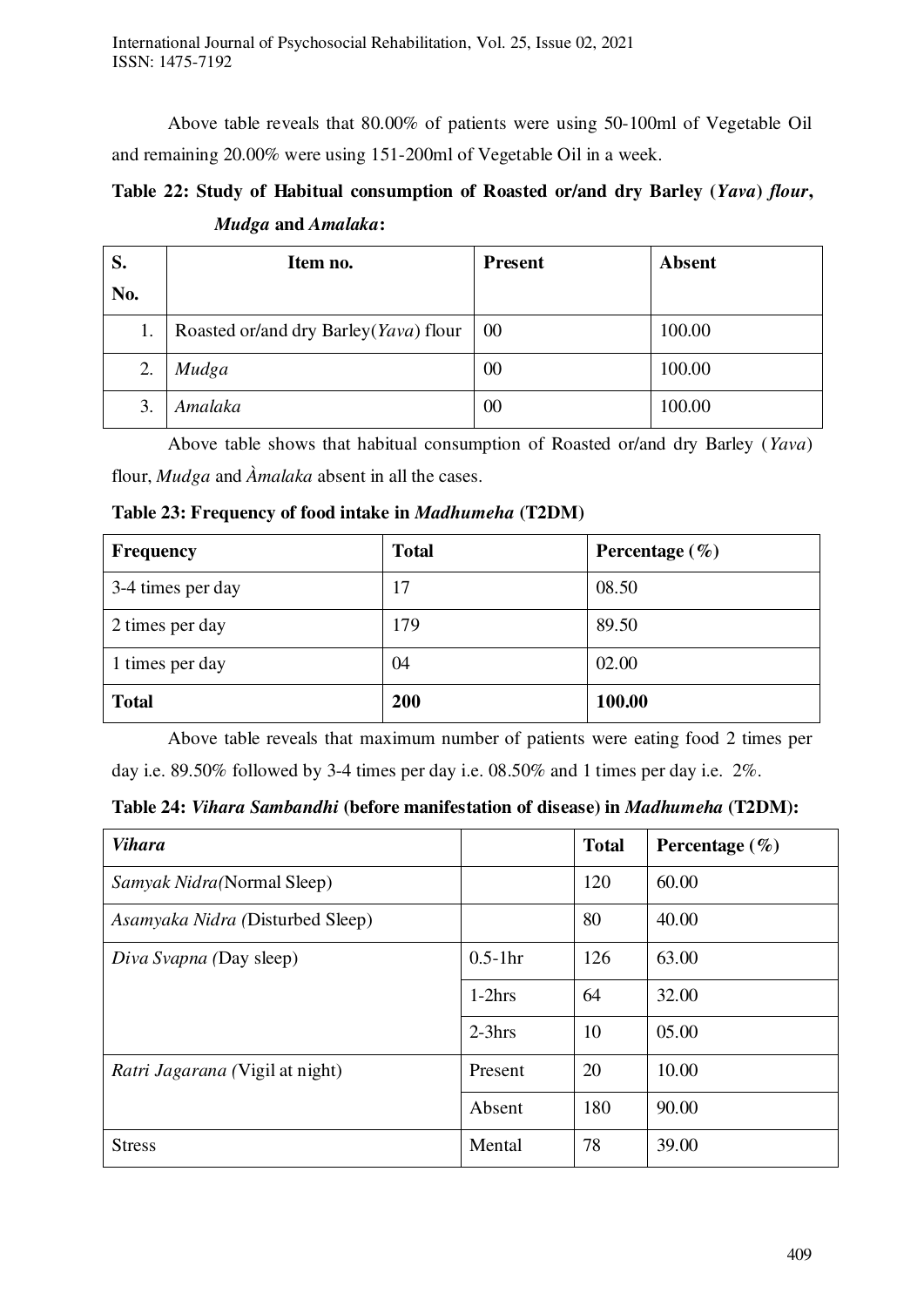|                            | Physical    | 30  | 15.00 |
|----------------------------|-------------|-----|-------|
|                            | <b>Both</b> | 92  | 46.00 |
| Professions                | Sedentary   | 153 | 76.50 |
|                            | Physical    | 22  | 11.00 |
|                            | <b>Both</b> | 25  | 12.50 |
| Vyayama(Physical Exercise) | Present     | 25  | 12.50 |
|                            | Absent      | 175 | 87.50 |

 Above clinical data shows that 60.00% of the patients were belong to *Samyak Nidra* and 40.00% were belongs to *Asamyak Nidra* before manifestation of diseases.

Maximum number of patients i.e. 63.00% were belongs to *DivaSvapna*.

Above table also reveals that maximum numbers of patients i.e. 90.00% were not indulging in *Ratrijagarana*.

Above table also shows that maximum numbers of patients i.e. 46.00% were having both physical and mental stress.

Above table also reveals that maximum number of patients i.e. 76.50% had sedentary life style followed by physical and both (sedentary and physical) i.e. 11.00% and 12.50% respectively. Before manifestation of disease there was only 12.50% cases were involved in *Vyayama* (physical exercise).

| <b>VihÁra</b>                          |           | <b>Total</b> | Percentage $(\% )$ |
|----------------------------------------|-----------|--------------|--------------------|
| Samyak Nidra(Normal Sleep)             |           | 113          | 56.50              |
| Nidra(Disturbed<br>Asamya              |           | 87           | 43.50              |
| Sleep)                                 |           |              |                    |
| Diva Svapna(Day sleep)                 | $0.5-1hr$ | 132          | 66.00              |
|                                        | $1-2hrs$  | 60           | 30.00              |
|                                        | $2-3hrs$  | 8            | 04.00              |
| <i>Ratri Jagarana</i> (Vigil at night) | Present   | 16           | 08.00              |
|                                        | Absent    | 182          | 91.00              |
| <b>Stress</b>                          | Mental    | 90           | 45.00              |
|                                        | Physical  | 85           | 42.50              |

**Table 25:** *Vihara Sambandhi* **(after manifestation of disease) in** *Madhumeha* **(T2DM)**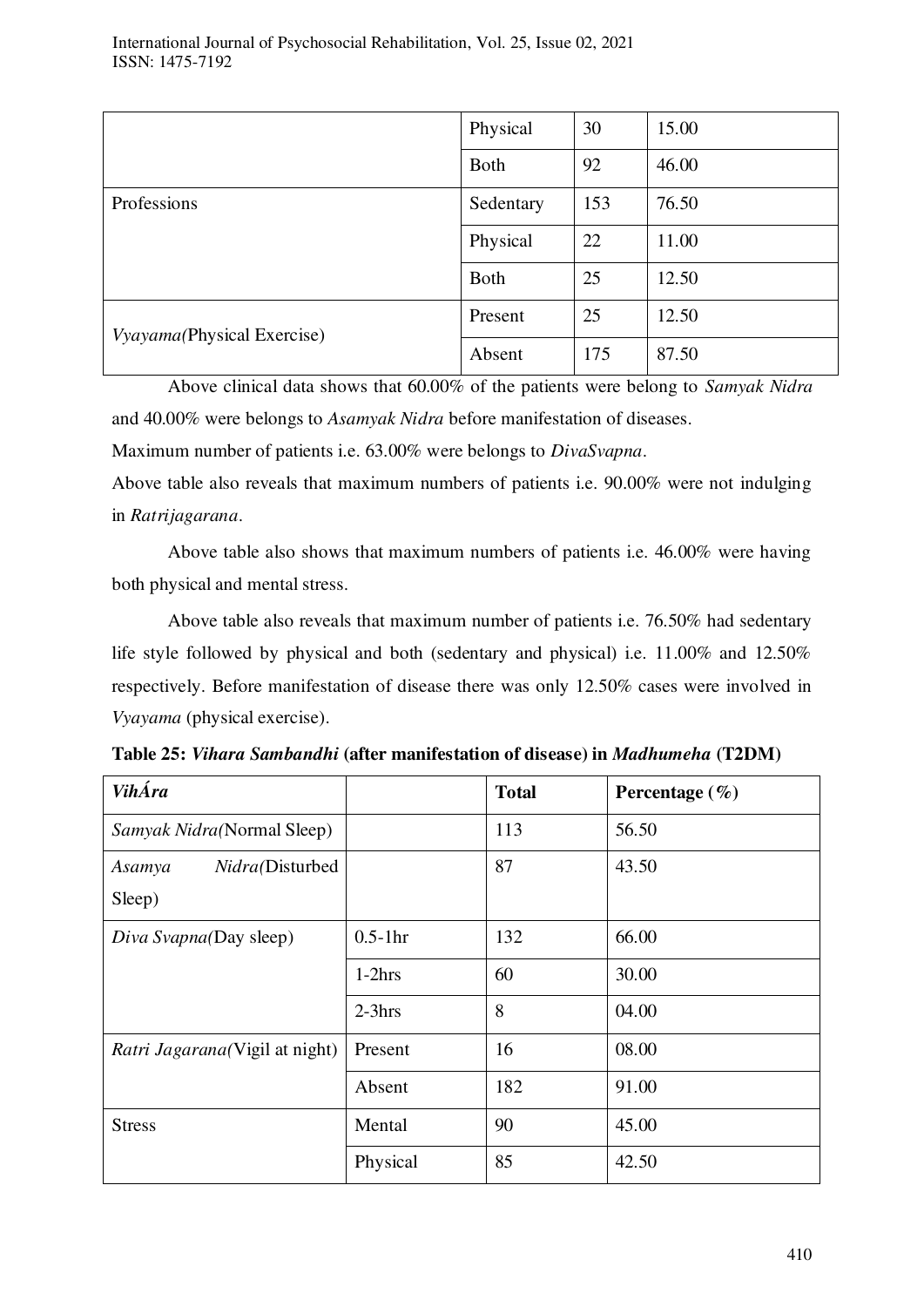| International Journal of Psychosocial Rehabilitation, Vol. 25, Issue 02, 2021 |  |  |  |
|-------------------------------------------------------------------------------|--|--|--|
| ISSN: 1475-7192                                                               |  |  |  |

|                            | <b>Both</b> | 25  | 12.50 |
|----------------------------|-------------|-----|-------|
| Professions                | Sedentary   | 79  | 39.50 |
|                            | Physical    | 42  | 21.00 |
|                            | <b>Both</b> | 79  | 39.50 |
| Vyayama(Physical Exercise) | Present     | 49  | 24.50 |
|                            | Absent      | 151 | 75.50 |

Above clinical data shows that 56.50% of the patients were belong to *Samyak Nidra* and 43.50% were belongs to *Asamyak Nidra*. Maximum number of patients i.e. 66.00% were belongs to *Diva Svapna*. Above table also reveals that maximum numbers of patients i.e. 91.00% were not indulging in *Ratrijagarana*. Above table also shows that maximum numbers of patients i.e. 45.00% were having mental stress. Above table also reveals that maximum number of patients i.e. 39.50% had sedentary life style followed by physical and both (sedentary and physical) i.e. 21.00% and 39.50% respectively. 24.50% were involved in *vyayama* after manifestation of disease.

**Table 26: Distribution of patients according to Bowel Habits (Before manifestation of disease) in** *Madhumeha* **(T2DM):** 

| <b>Bowel Habit</b> | <b>No. of Patients</b> | Percentage $(\% )$ |
|--------------------|------------------------|--------------------|
| Regular            | 95                     | 47.50              |
| Irregular          | 105                    | 52.50              |
| <b>Total</b>       | 200                    | 100.00             |

Present clinical study shows that out of 200 cases 47.50% were belong to regular bowel habit category followed by Irregular bowel habit category (constipation and incomplete evacuation) i.e. 52.50%.

| Table 27: Distribution of patients according to Bowel Habits (After manifestation of |  |  |  |  |
|--------------------------------------------------------------------------------------|--|--|--|--|
| disease) in <i>Madhumeha</i> (T2DM)                                                  |  |  |  |  |

| <b>Bowel Habit</b> | <b>No. of Patients</b> | Percentage $(\% )$ |
|--------------------|------------------------|--------------------|
| Regular            | 125                    | 62.50              |
| Irregular          | 75                     | 37.50              |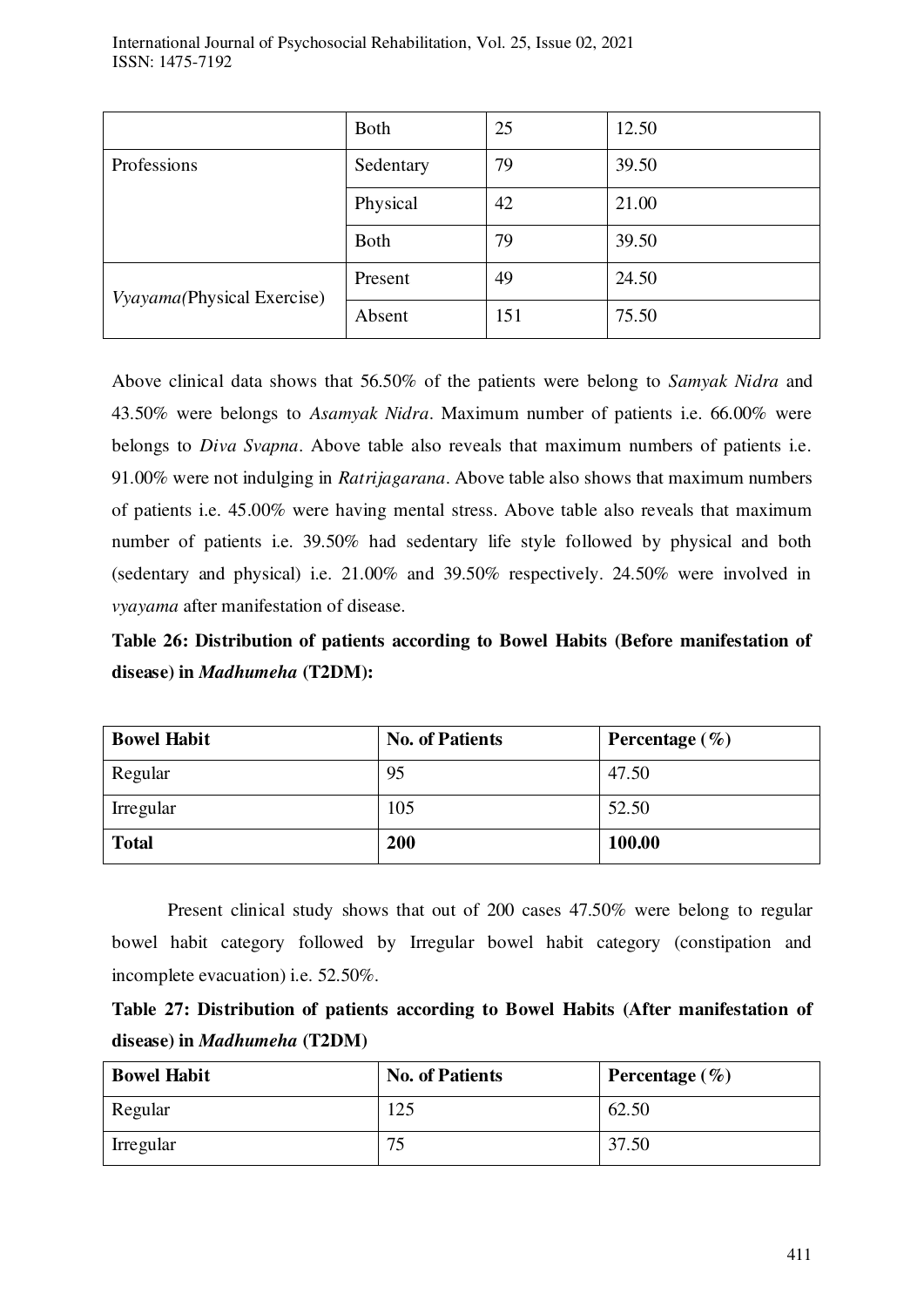| $T_{\alpha}$<br>Total | $\boldsymbol{\omega}$ vv | 0.00<br>------ |
|-----------------------|--------------------------|----------------|
|                       |                          |                |

After the manifestation of disease 62.50% were belongs to regular bowel habit category followed by Irregular bowel habit category (constipation and incomplete evacuation) i.e. 37.50%.

**Table 28: Distribution of** *Kostha in Madhumeha* **(T2DM)** 

| Kostha       | <b>No. of Patients</b> | Percentage $(\% )$ |
|--------------|------------------------|--------------------|
| Krura        | 98                     | 49.00              |
| Madhyama     | 90                     | 45.00              |
| <b>Mridu</b> | 12                     | 06.00              |
| <b>Total</b> | 200                    | 100.00             |

Present clinical study shows that maximum cases were belongs to *Krura* Kostha i.e. 49.00% followed by 45.00% were belong to *Madhyama* Kostha and *Mridu* Kostha i.e. 06.00%.

**Table 29: Incidence of Addiction (before manifestation of diseases) in** *Madhumeha*  **(T2DM):** 

| <b>Addiction</b>          | <b>No. of Patients</b> | Percentage $(\% )$ |
|---------------------------|------------------------|--------------------|
| Alcohol                   | 05                     | 02.50              |
| Smoking                   | 14                     | 07.00              |
| Tobacco                   | 50                     | 25.00              |
| Alcohol+ Smoking+ Tobacco | 25                     | 12.50              |
| Alcohol+ Smoking          | 10                     | 05.00              |
| $Tobacco + Smoking$       | 13                     | 06.50              |
| No addiction              | 83                     | 41.50              |
| <b>Total</b>              | 200                    | 100.00             |

 Out of 200 registered cases majority of cases were belongs to Tobacco addiction i.e.25% followed by addiction of Alcohol+ Smoking+ Tobacco i.e.12.50%, Smoking i.e.7 %, alcohol and smoking together i.e. 6.50%, tobacco and smoking tobacco and smoking i.e.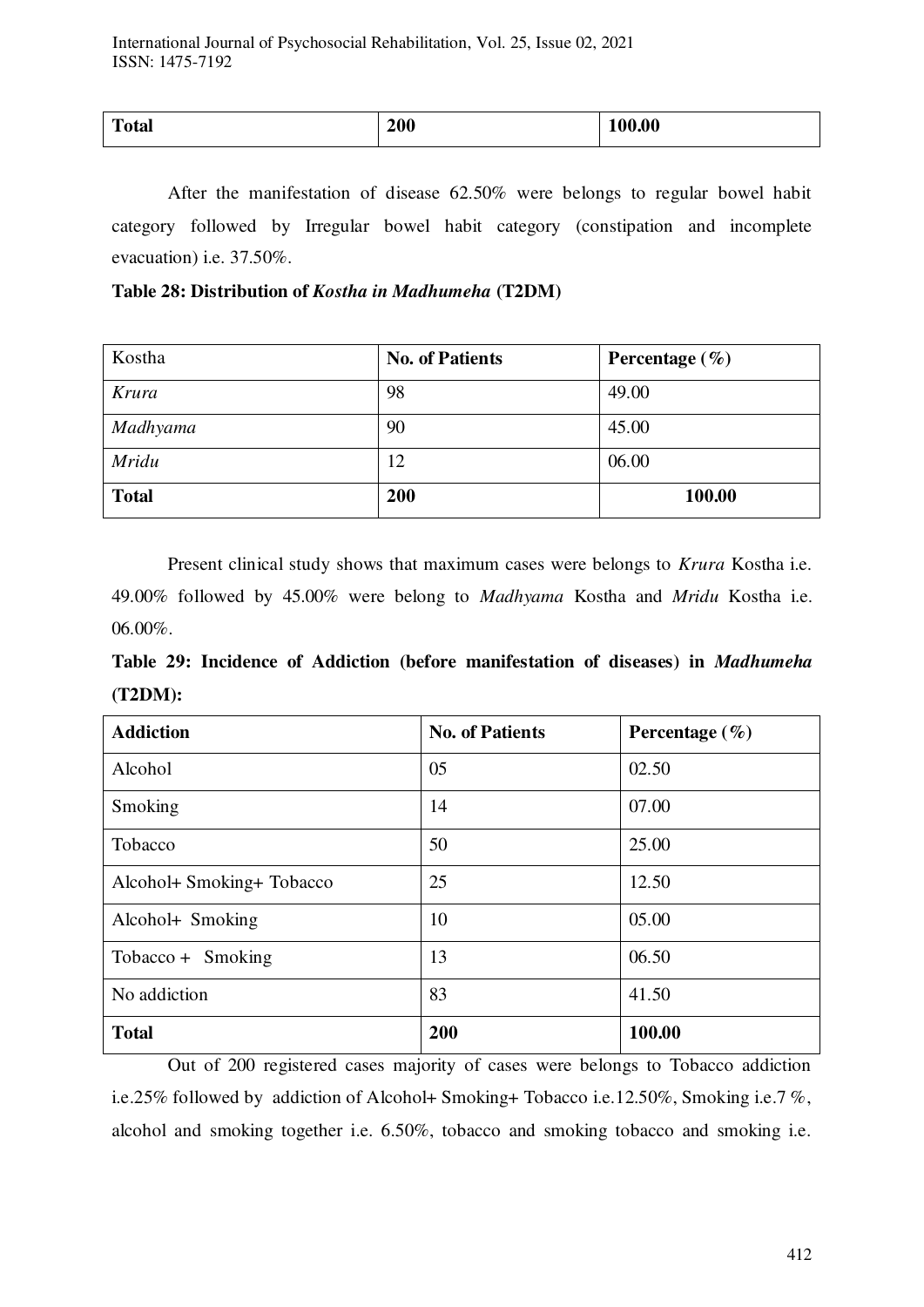5.00% and alcohol i.e. 2.5% respectively. No history of addiction was observed in 41.50% cases.

| <b>Addiction</b>          | <b>No. of Patients</b> | Percentage $(\% )$ |
|---------------------------|------------------------|--------------------|
| Alcohol                   | 02                     | 01.00              |
| Smoking                   | 07                     | 03.50              |
| Tobacco                   | 40                     | 20.00              |
| Alcohol+ Smoking+ Tobacco | 02                     | 01.00              |
| Alcohol+ Smoking          | 01                     | 00.50              |
| $Tobacco + Smoking$       | 12                     | 06.00              |
| No addiction              | 136                    | 68.00              |
| <b>Total</b>              | 200                    | 100.00             |

**Table 30: Incidence of Addiction (after manifestation of diseases) in** *Madhumeha*  **(T2DM)** 

 After manifestation of disease out of 200 registered cases majority of cases were belongs to Tobacco addiction i.e.20% followed by addiction of tobacco and smoking i.e. 6.00%, Smoking i.e.3.5%, Alcohol+ Smoking+ Tobacco i.e.1%, alcohol i.e. 1%, alcohol and smoking together i.e. 0.50% respectively. No history of addiction was observed in 68% cases.

| Lakshanas              | <b>Total</b> |     | Percent $(\% )$ |
|------------------------|--------------|-----|-----------------|
| 1.Prabhuta mutrata     | Present      | 165 | 82.50           |
| (polyuria)             | Absent       | 35  | 17.50           |
| 2.Bahushi              | Present      | 139 | 69.50           |
| (polyphagia)           | Absent       | 61  | 30.50           |
| 3.Pipasa               | Present      | 137 | 68.50           |
| (polydipsia)           | Absent       | 63  | 31.50           |
| 4. Gala -Talu shosha   | Present      | 125 | 62.50           |
| (polydipsia)           | Absent       | 75  | 37.50           |
| 5. Avilamutrata        | Present      | 38  | 19.00           |
| (abnormality in urine) | Absent       | 162 | 81.00           |
| 6. Sthaulya            | Present      | 109 | 54.50           |

**Table 31: Classical Signs and Symptoms in** *Madhumeha* **(T2DM):**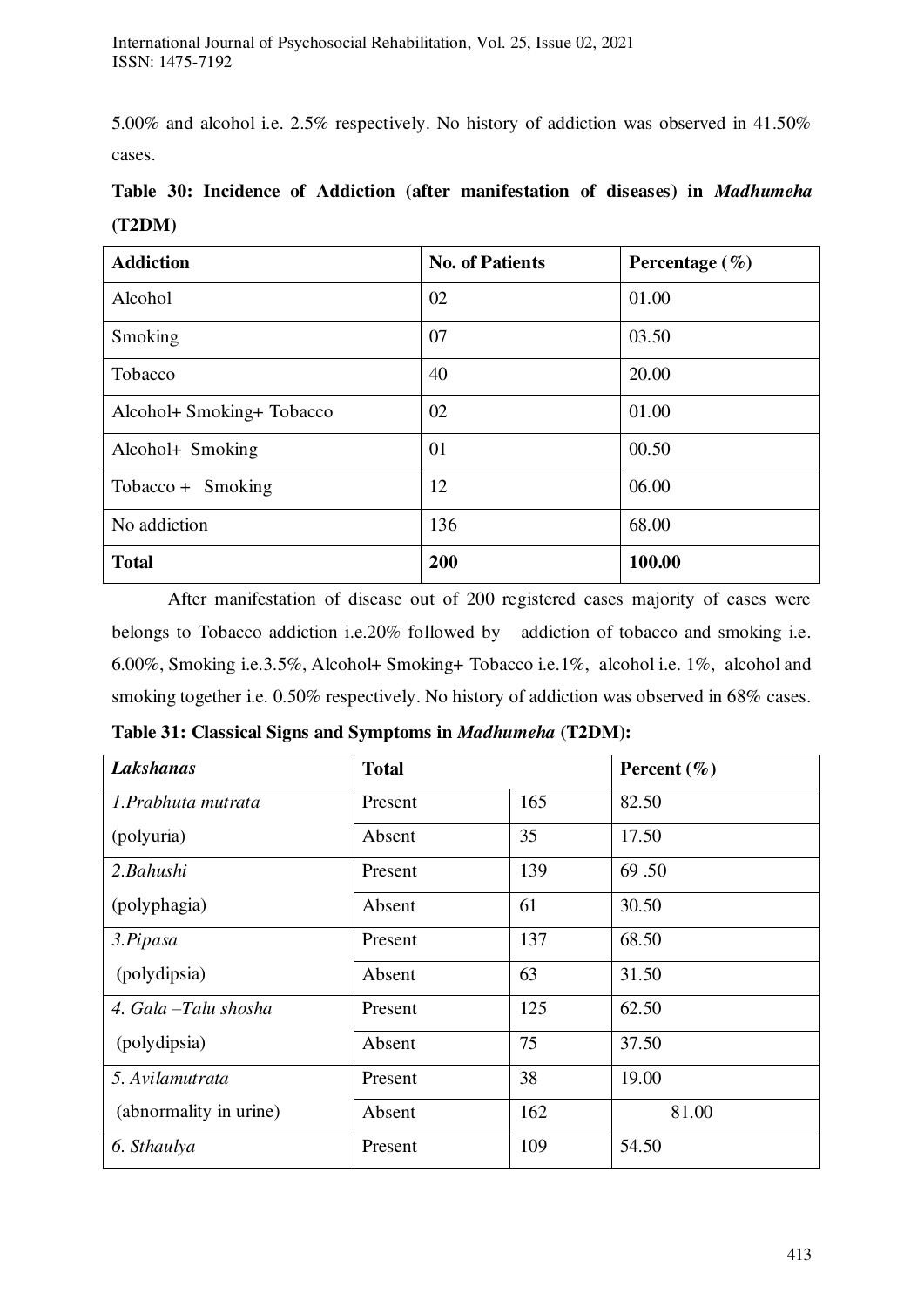| (obesity)                  | Absent  | 91  | 45.50 |
|----------------------------|---------|-----|-------|
| 7. Kara-Padadaha           | Present | 119 | 59.50 |
| (burning in palm $&$ sole) | Absent  | 81  | 40.00 |
| 8. Kara - Pada Suptata     | Present | 124 | 62.00 |
| (tingling/numbness-        | Absent  | 76  | 38.00 |
| hand&foot)                 |         |     |       |
| 9. Avipaka                 | Present | 119 | 59.50 |
| (indigestion)              | Absent  | 81  | 40.50 |
| 10. Daurbalya              | Present | 180 | 90.00 |
| (weakness)                 | Absent  | 20  | 10.00 |

 Above table reveals the observations of Classical Signs and Symptoms in *Madhumeha* patients. Data shows that *Prabhuta mutrata* and *Avilamutrata* were found in 82.50% and 38.00% of patients respectively. *Pipasa (Trishnadhikya), Gala–Talu shosha,* and *Bahushi(Kshudhadhikya)* were found in 68.50%, 62.50% and 69.50% of the patients respectively. *Sthaulya, Kara–Pada Suptata,* and *Kara-Padadaha* were found in 54.50%, 62.00% and 59.50% of the patients respectively. 90.00% of the patients were experiencing *Daurbalya*.

| Table 32: General Sign and Symptoms in Madhumeha (T2DM): |  |  |  |
|----------------------------------------------------------|--|--|--|
|----------------------------------------------------------|--|--|--|

| Lakshanas                   | <b>Total</b> |     | Percentage $(\% )$ |
|-----------------------------|--------------|-----|--------------------|
| 1. Angashaithilya           | Present      | 142 | 71.00              |
| (recent change in weight)   | Absent       | 58  | 29.00              |
| 2.Alasya                    | Present      | 169 | 84.50              |
|                             | Absent       | 31  | 15.50              |
| 3. Netraupadeha             | Present      | 101 | 50.50              |
| (blurring vision)           | Absent       | 99  | 49.50              |
| 4. Kayemalam                | Present      | 08  | 04.00              |
| (esp.genital candidiasis)   | Absent       | 192 | 96.00              |
| 5. DantauMalotpatti         | Present      | 51  | 25.50              |
| (teeth sensations/pyorrhea) | Absent       | 149 | 74.50              |
| 6. Svedadhikya-Angagandha   | Present      | 105 | 52.50              |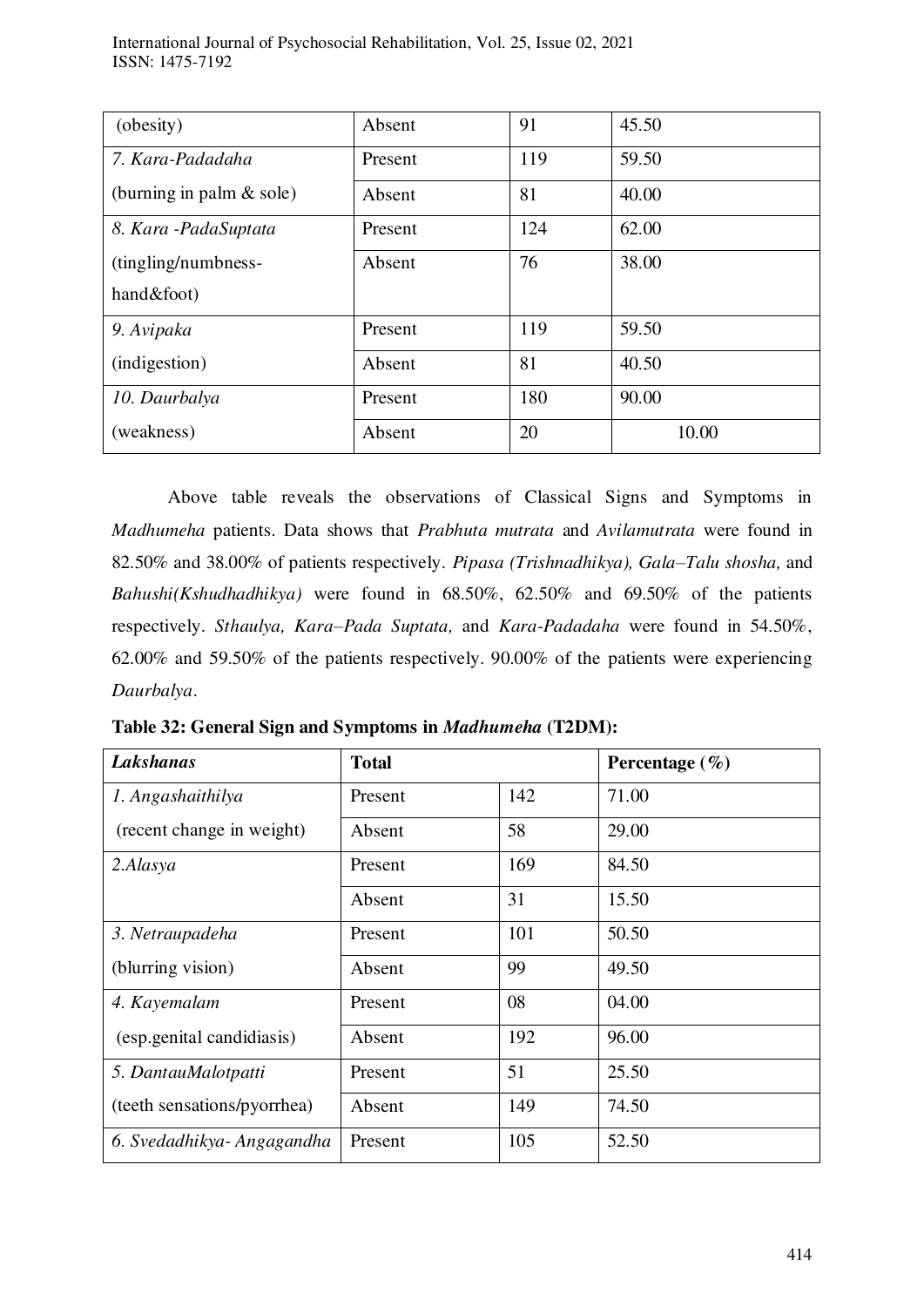| (sweating with smell)         | Absent  | 95  | 47.50 |
|-------------------------------|---------|-----|-------|
| 7. Asyamadhurya               | Present | 90  | 45.00 |
| (taste in mouth)              | Absent  | 110 | 55.00 |
| 8. Mood change                | Present | 73  | 36.50 |
| (difficulty in concentration) | Absent  | 127 | 63.50 |
| 9. Jvara                      | Present | 12  | 06.00 |
| (fever)                       | Absent  | 188 | 94.00 |
| 10. Kesha-Nakhativriddhi      | Present | 11  | 05.50 |
| (more increases hairs&nails)  | Absent  | 189 | 94.50 |

 Above table reveals the observation of General Signs and Symptoms in *Madhumeha* (T2DM) patients. 71.00% of the patients were experiencing *Angashaithilya* and 84.50% had *Alasya*. *Netra-upadeha, Kayemalam* (especially genital candidiasis)*,* and *Dantau Malotpatti*  were seen in 50.50%, 04.00% and 25.50% of the patients respectively. *Svedadhikya-Angagandha,* and *Asyamadhurya* were seen in 52.50% and 45.00% of the patients respectively. *Mood change, Jvara,* and *Kesha-Nakhativriddhi* was observed in 36.50%, 06.00% and 05.50% of the patients respectively.

| Aharaja nidan | <b>Total no. of Patients</b> | Percentage $(\% )$ |
|---------------|------------------------------|--------------------|
| Madhura       | 148                          | 74.00              |
| Amla          | 68                           | 34.00              |
| Snigdha       | 102                          | 51.00              |
| Guru          | 76                           | 38.00              |
| Drava-bahula  | 24                           | 12.00              |
| Dadhi         | 98                           | 49.00              |
| Payamsi       | 16                           | 08.00              |
| Navannapana   | 88                           | 44.00              |
| Guna          | 80                           | 40.00              |
| Pistanna      | 72                           | 36.00              |
| Potato        | 192                          | 96.00              |
| Rice          | 194                          | 97.00              |
| Anupamamsa    | 118                          | 59.00              |

**Table 33:** *Aharaja nidan* **observed in 200 patients of** *Madhumeha* **(T2DM):**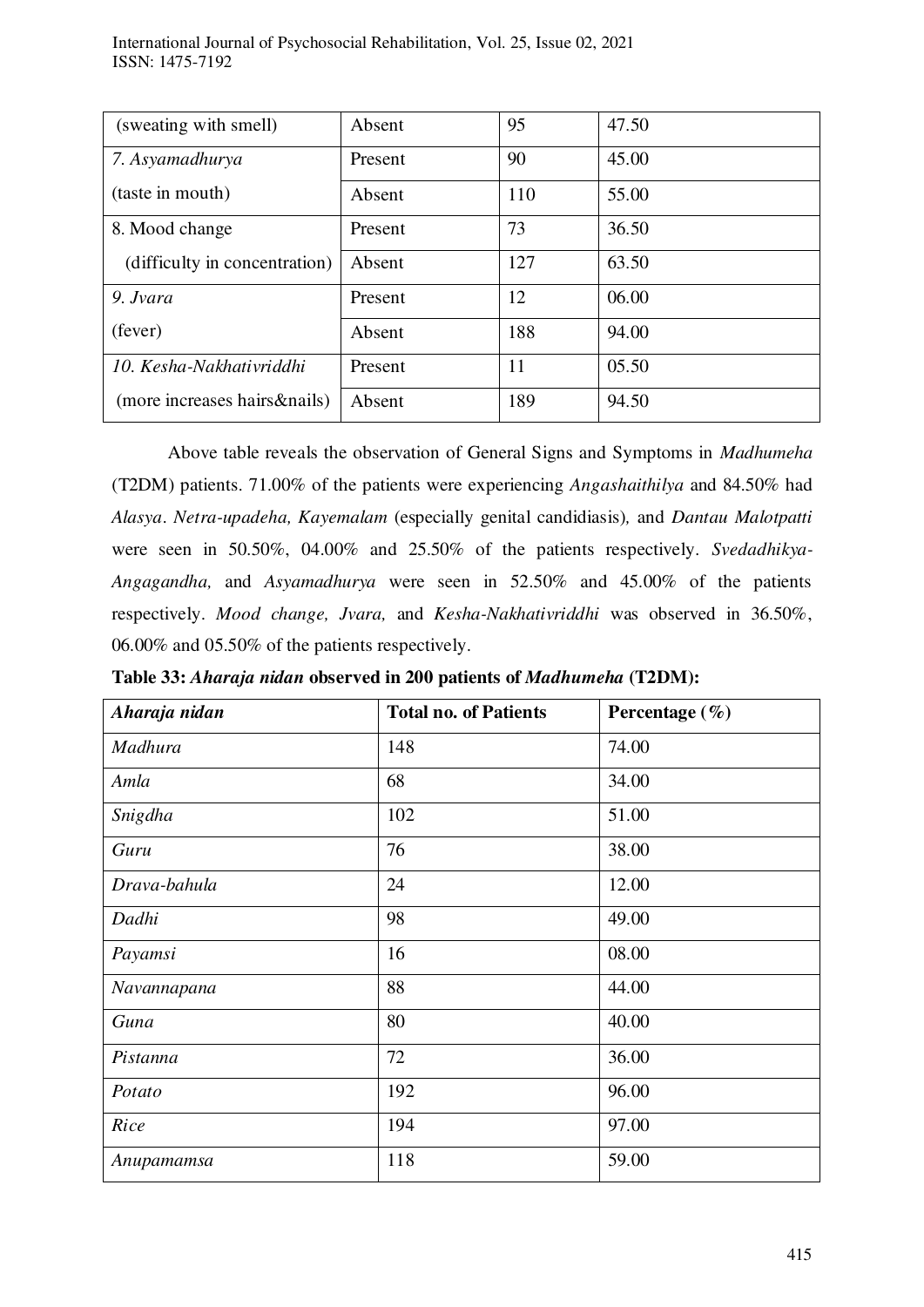Observation of *Aharaja nidan* in 200 patients shows that indulgence of *Snigdha, Guru, Madhura ahara* was found in 51.00%, 38.00% and 74.00% of patients respectively. *Amla and Drava-bahula nidanas* were observed in 34.00% and 12.00% of patients respectively. Indulgence of *Rice, Potato, Guna, Dadhi* was found in 97.00%, 96.00%, 40.00% and 49.00% of patients respectively. *Nidanas* like *Navannapana, Pistanna, Anupamamsa, Payamsi* were observed in 44.00%, 36.00%, 59.00% and 08.00% of patients respectively.

| Viharaja nidan | <b>Total no. of Patients</b> | Percentage $(\% )$ |
|----------------|------------------------------|--------------------|
| Asyasukha      | 114                          | 57.00              |
| Atinidra       | 64                           | 32.00              |
| Divasvapa      | 88                           | 44.00              |
| Ratrijagarana  | 20                           | 10.00              |
| Vegasandharana | 72                           | 36.00              |
| Ativyavaya     | 12                           | 06.00              |

**Table 34:** *Viharaja nidan* **observed in 200 patients of** *Madhumeha* **(T2DM):** 

*Asyasukha* aetiology observed in 57.00% of patients. 44.00% of patients were indulging *Divasvapa* followed by *Atinidra* i.e. 32.00%. 10.00% of patients were indulging in *Ratrijagarana. Vegasandharana nidan* was observed in 36.00% of patients. *Ativyavaya nidanas* were found in 06.00% and 8.00% of patients respectively.

| Table 35: Manasa nidana observed in 200 patients of Madhumeha (DM): |  |  |
|---------------------------------------------------------------------|--|--|
|---------------------------------------------------------------------|--|--|

| Manasa nidana | <b>Total no. of Patients</b> | Percentage $(\% )$ |
|---------------|------------------------------|--------------------|
| Cinta         | 144                          | 72.00              |
| Shoka         | 56                           | 28.00              |
| Udvega        | 00                           | 00.00              |
| <b>Total</b>  | 200                          | 100.00             |

 Observation of *Manasa nidan* shows that 72.00% of patients were belongs to *Cinta* as a causative factor and 28.00% were belongs to *Shoka.* 

#### **Table 36: Distribution of patients according to** *Desha***:**

| <b>Desha</b> | <b>Total</b> | Percent $(\% )$ |
|--------------|--------------|-----------------|
| Sadharana    | 200          | 100.00          |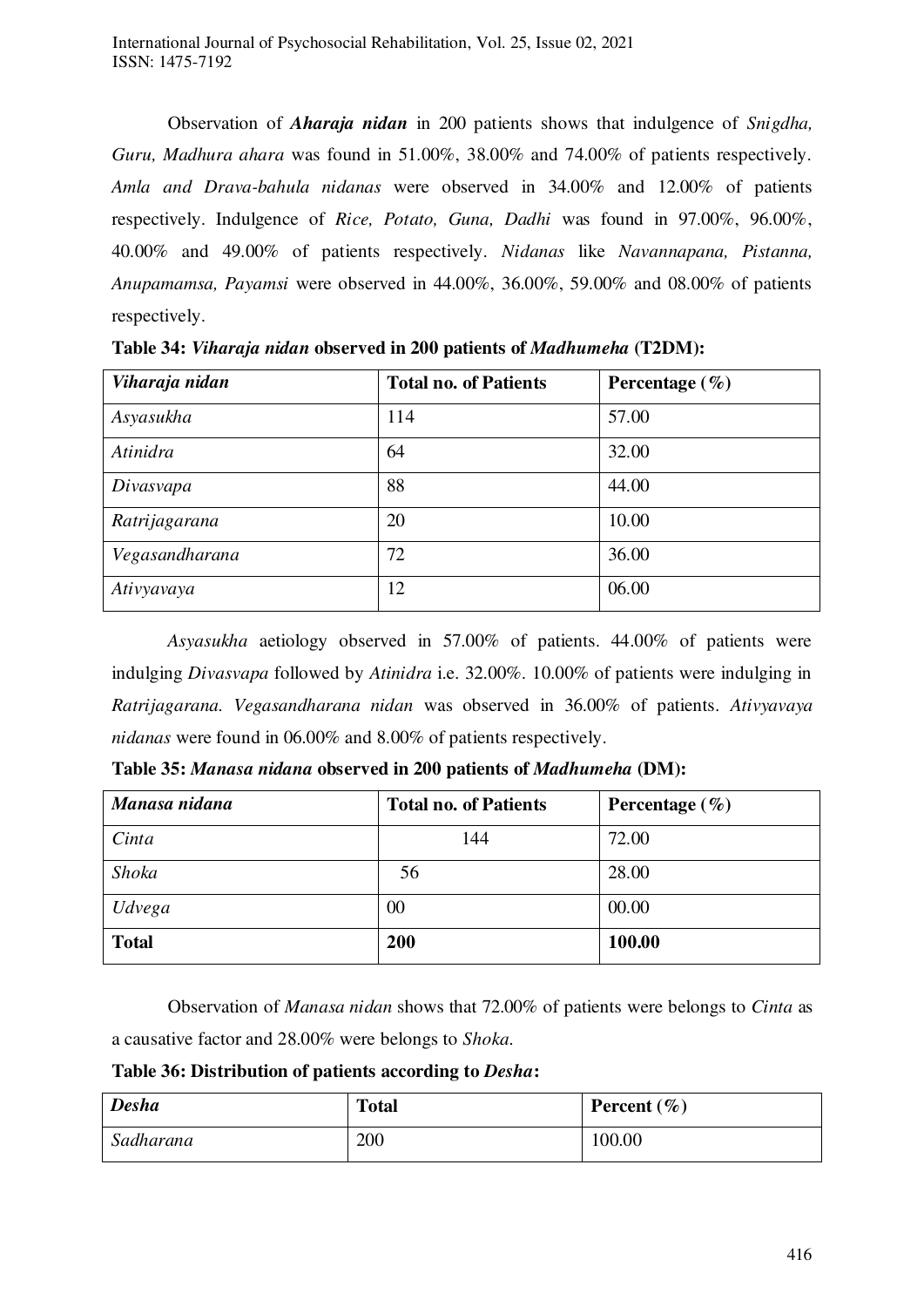| Jangala      | 00  | 00.00  |
|--------------|-----|--------|
| Anupa        | 00  | 00.00  |
| <b>Total</b> | 200 | 100.00 |

The above table shows that maximum 100.00% patients belonged to *Sadharana Desha*.

**Table 37: Involvement of** *Srotas (Abhyantara)* **in** *Madhumeha***(DM-2)**

| <b>Séotas</b>    | <b>Present</b> |       | <b>Absent</b> |       |
|------------------|----------------|-------|---------------|-------|
|                  | No.            | $\%$  | No.           | $\%$  |
| <b>Udakavaha</b> | 172            | 86.00 | 28            | 14.00 |
| Rasavaha         | 190            | 95.00 | 10            | 05.00 |
| <b>Mødovaha</b>  | 110            | 55.00 | 90            | 45.00 |
| <b>Mutravaha</b> | 172            | 86.00 | 28            | 14.00 |
| <b>Svedavaha</b> | 85             | 42.50 | 115           | 57.50 |

Above table reveals that the involvement of *rasavaha, udakavaha, mutravaha, medovaha,* and *svedavaha* srotas are 95.00%, 86.00%, 86.00%, 55.00%, and 42.00% respectively**.** 

# **OBJECTIVE CRITERIA-**

# **Table 38: Height measurement in** *Madhumeha* **(T2DM)**

| Height<br>(centimeter) | No. of patients   | Percentage % |
|------------------------|-------------------|--------------|
| 139-150                | 50                | 25           |
| 151-165                | 72                | 36           |
| 161-170                | 54                | 27           |
| 170-180                | 24                | 12           |
| <b>MEAN±SD</b>         | $(157.84\pm9.60)$ |              |
| <b>Total</b>           | 200               | 100          |

The majority of the patients were belongs to 151-165 cms. i.e.36% followed161 to 170 cms i.e. 27%, 139 to 150 cms i.e. 25% and 170 to 180 cms i.e. 12% respectively.

**Table 39: Weight measurement in** *Madhumeha* **(T2DM):** 

| Weight     | No. of patients | Percentage |
|------------|-----------------|------------|
| $30-40$ kg | 00              | 00.00      |
| $41-50$ kg | 22              | 11.00      |
| $51-60$ kg | 40              | 20.00      |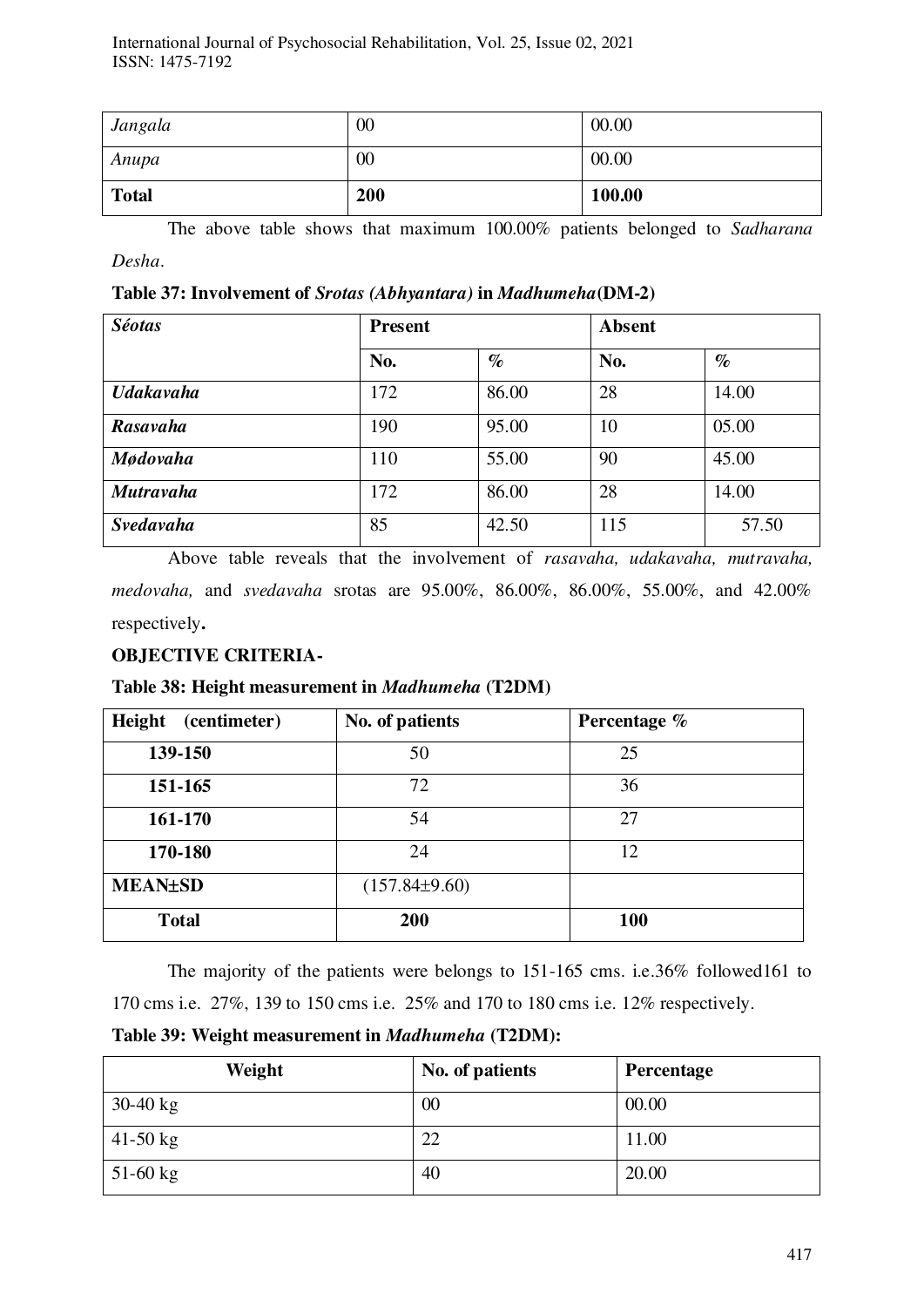| $61-70$ kg     | 70                  | 35.00      |
|----------------|---------------------|------------|
| $71-80$ kg     | 40                  | 20.00      |
| $80 - 100$ kg  | 24                  | 12.00      |
| $>100$ kg      | 04                  | 02.00      |
| <b>MEAN±SD</b> | $(66.28 \pm 12.54)$ |            |
| <b>Total</b>   | 200                 | <b>100</b> |

The above table shows that majority of the patients were belongs to 61-70 kg i.e. 35.00% followed by the incidence of patients in the weight group of 51-60 kg, 71-80kg i.e. 20.00%, 80-100 kg was 12.00%, 41-50 kg i.e. 1100%. Only 2% patients had >100 kg of weight respectively.

**Table 40: Incidence of BMI in** *Madhumeha* **(T2DM):** 

| <b>B.M.I.</b> (kg/m <sup>2</sup> ) | No. of patients  | Percentage % |
|------------------------------------|------------------|--------------|
| $\le$ 18.5 (Underweight)           | 04               | 02.00        |
| 18.5-24.9 (Normal)                 | 68               | 34.00        |
| 25.0-29.9 (Over weight)            | 90               | 45.00        |
| 30.0-39.9 (Obese)                  | 35               | 17.50        |
| > 40 (Severe Obese)                | 03               | 01.50        |
| <b>MEAN±SD</b>                     | $(26.66\pm4.73)$ |              |
| <b>Total</b>                       | 200              | 100          |

 The above table shows that the majority of the patients were belongs to overweight group (25.0-29.9 kg/m<sup>2</sup>) i.e. 45.00% followed by normal weight group (18.5-24.9 kg/m<sup>2</sup>) i.e. 34.00%, Obese group (30.0-39.9 kg/m<sup>2</sup>) i.e. 17.50%, underweight group (< 18.5 kg/m<sup>2</sup>) i.e. 2.00% and severe obese  $(>40 \text{ kg/m}^2)$  i.e. 1.50% respectively.

**Table 41: Waist measurement in** *Madhumeha* **(T2DM)**

| Waist (in inches) | No. of patients | Percentage |
|-------------------|-----------------|------------|
| $26 - 30$         | 50              | 25.00      |
| $31 - 35$         | 100             | 50.00      |
| $36-40$           | 37              | 18.50      |
| >40               | 13              | 06.50      |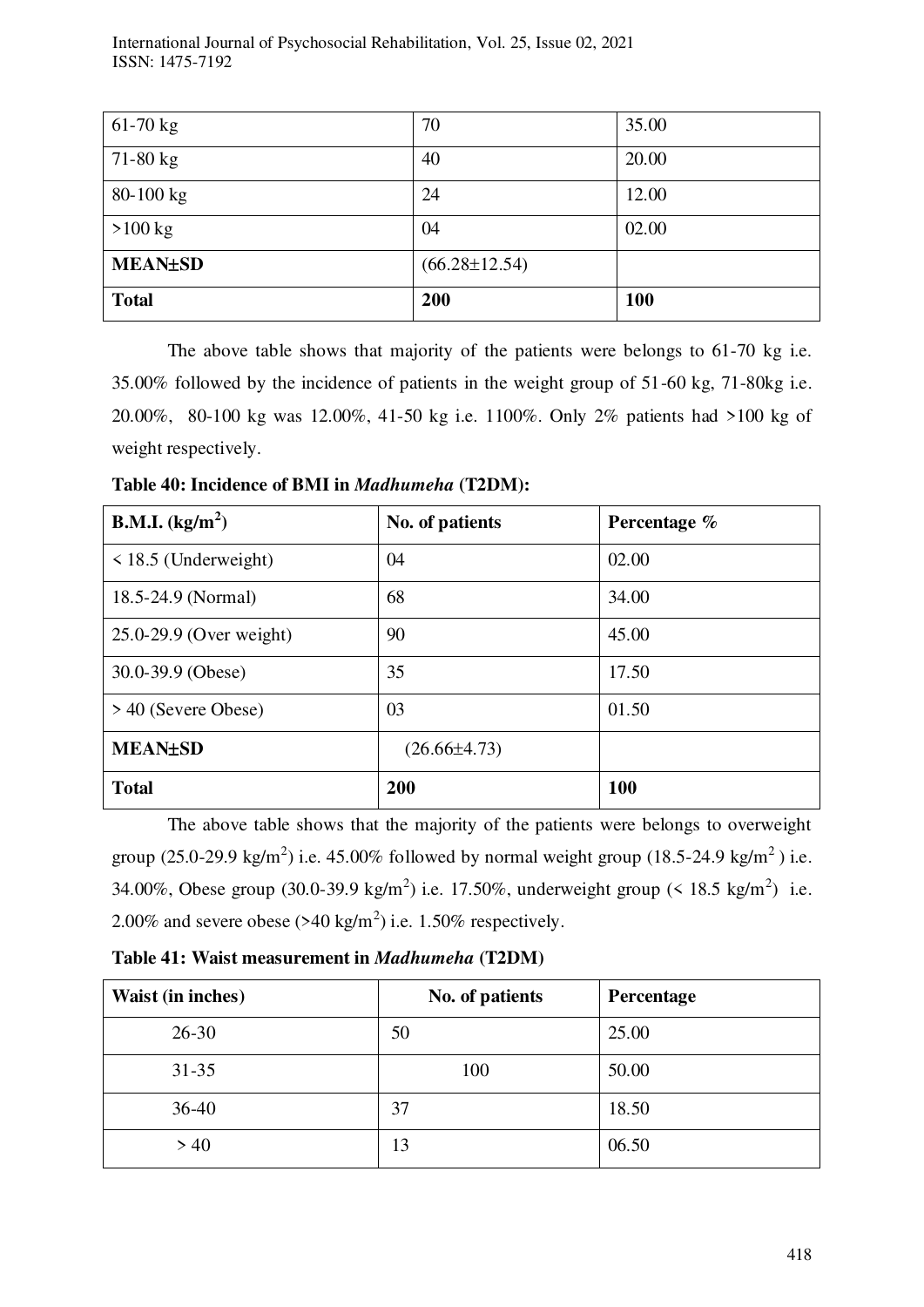| <b>MEAN±SD</b> | $(32.70\pm3.84)$ |            |
|----------------|------------------|------------|
| <b>Total</b>   | 200              | <b>100</b> |

The above table shows that the majority of the patients were belong to 31-35inches i.e. 50% followed by 26-30 inches i.e. 25%, 36-40 inches i.e. 18.50% and > 40 inches i.e. 6.50% respectively.

**Table 42: Pulse measurement in** *Madhumeha* **(T2DM):**

| Pulse rate (per minute) | No. of patients    | Percentage |
|-------------------------|--------------------|------------|
| 60-100                  | 200                | 100.00     |
| <b>MEAN±SD</b>          | $(73.79 \pm 6.18)$ |            |
| <b>Total</b>            | <b>200</b>         | <b>100</b> |

All the patients were belongs to pulse rate lies in between 60-100 beats per minute.

| <b>Systolic B.P.</b> | No. of patients)     | Percentage % |  |
|----------------------|----------------------|--------------|--|
| (mmHg)               |                      |              |  |
| 110-129              | 74                   | 37.00        |  |
| 130-139              | 78                   | 39.00        |  |
| 140-149              | 32                   | 16.00        |  |
| 150-169              | 11                   | 05.50        |  |
| $170 \&$ above       | 05                   | 02.50        |  |
| <b>MEAN±SD</b>       | $(133.84 \pm 17.21)$ |              |  |
| <b>Total</b>         | 200                  | 100.00       |  |

**Table 43: Systolic Blood Pressure measurement in** *Madhumeha* **(T2DM):** 

The above table shows that the majority of the patients were belongs to  $130 - 139$ mmHg systolic blood pressure range i.e. 39.00% followed by 110-129 mmHg systolic blood pressure range i.e. 37.00%, 140 – 149 mmHg systolic blood pressure range i.e. 16.00%, 150 – 169 mmHg systolic blood pressure range i.e. 05.50% and >170mmHg and above systolic blood pressure range i.e. 02.50% respectively.

**Table 44: Diastolic Blood Pressure measurement in** *Madhumeha* **(T2DM):** 

| Diastolic B.P. | No. of patients | Percentage $(\% )$ |
|----------------|-----------------|--------------------|
| (mm/Hg)        |                 |                    |
| 50-69          | 06              | 03.00              |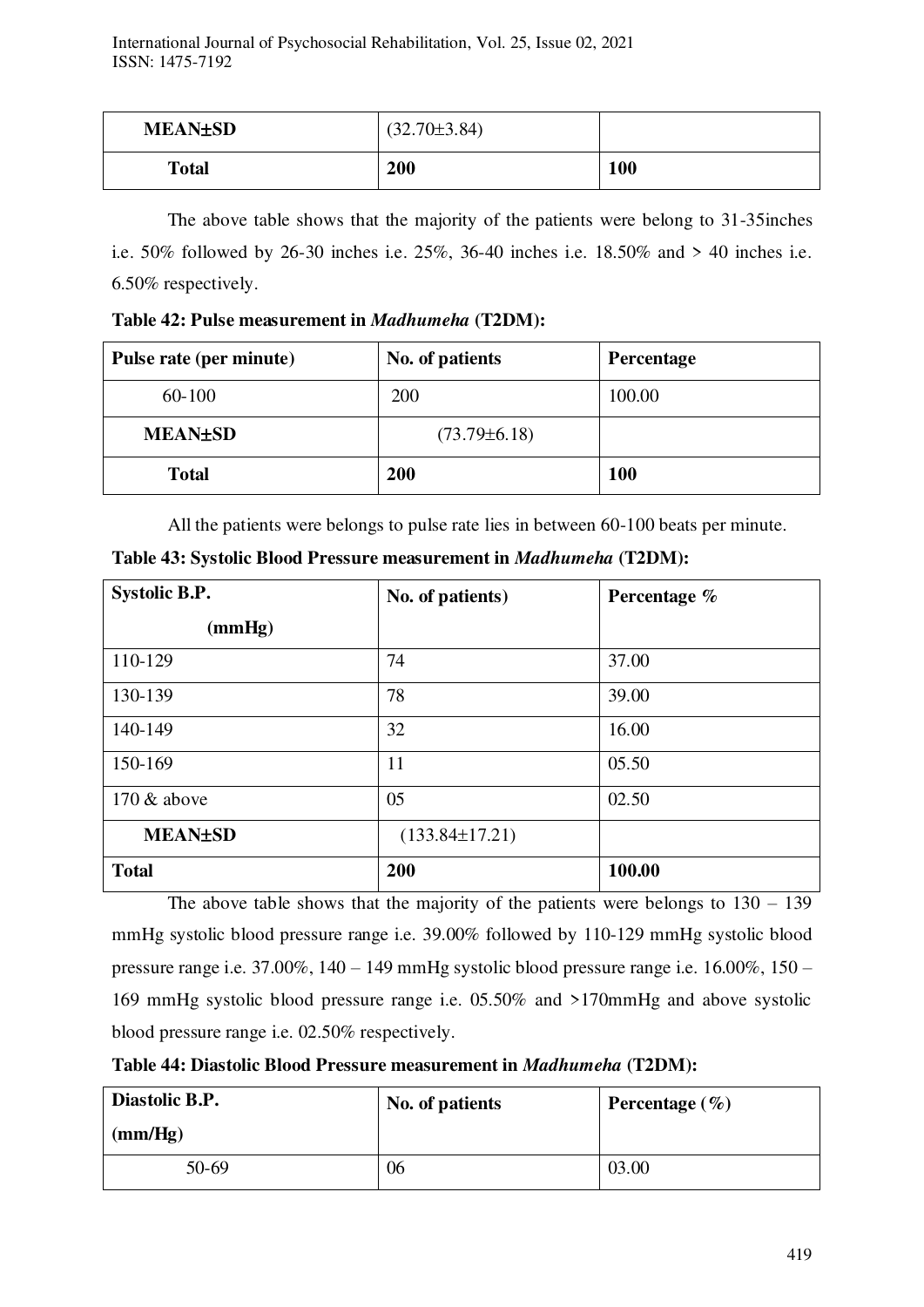| <b>Total</b>   | 200                 | 100   |
|----------------|---------------------|-------|
| <b>MEAN±SD</b> | $(82.01 \pm 11.01)$ |       |
| $>100$         | 11                  | 05.50 |
| 90-99          | 62                  | 31.00 |
| 80-89          | 54                  | 27.00 |
| 70-79          | 67                  | 33.50 |

The above table shows that the majority of the patients were belongs to  $70 - 79$ mmHg diastolic blood pressure range .i.e. 33.50% followed by 90-99 mmHg diastolic blood pressure range i.e. 31.00%, 80 – 89 mmHg diastolic blood pressure range i.e. 27.00%, 100 and above diastolic blood pressure range i.e. 5.50% and 50-69 mmHg diastolic blood pressure range i.e. 3.00% respectively.

|              | <b>Total</b>     |        | Percent $(\% )$ |
|--------------|------------------|--------|-----------------|
| <b>Built</b> | Moderately built | 68     | 34.00           |
|              | Poorly built     | 31     | 15.50           |
|              | Well built       | 101    | 50.50           |
| Facies       | Normal           | 198    | 99.00           |
|              | Abnormal         | 02     | 01.00           |
| Pallor       | Present          | 09     | 04.50           |
|              | Absent           | 191    | 95.50           |
| Icterus      | Present          | 02     | 01.00           |
|              | Absent           | 198    | 99.00           |
| Cyanosis     | Present          | 00     | 00.00           |
|              | Absent           | 200    | 100             |
| Temperature  | Afebrile         | 188    | 94.00           |
|              | Febrile          | 12     | 06.00           |
| Oedema       | Present          | 06     | 03.00           |
|              | Absent           | 194    | 97.00           |
| Lymph node   | Palpable         | $00\,$ | 00.00           |
|              | Non palpable     | 200    | 100             |
| Pigmentation | Present          | 03     | 01.50           |

**Table 45: General examination findings in** *Madhumeha* **(T2DM):**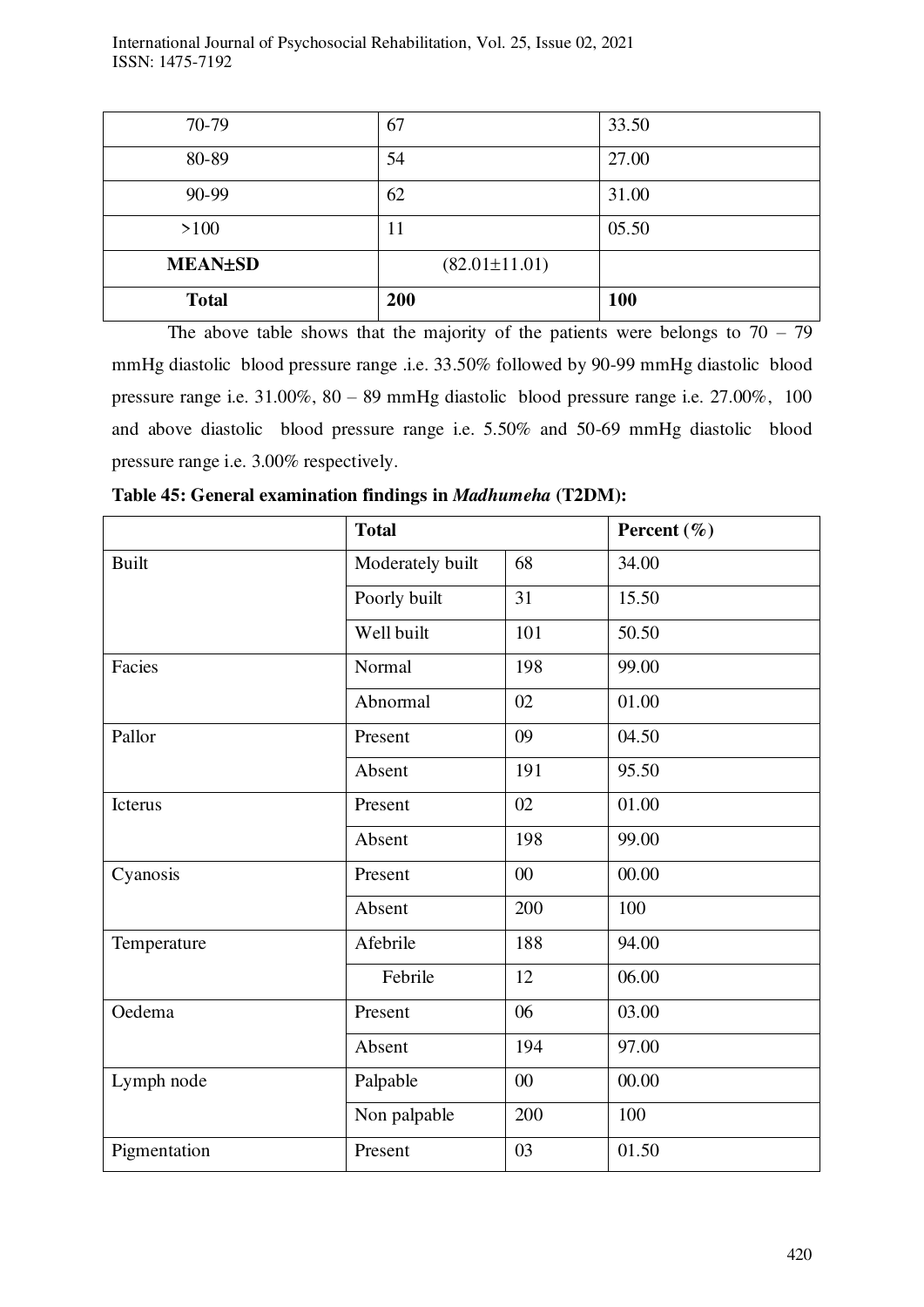|          | Absent  | 197 | 98.50 |
|----------|---------|-----|-------|
| Clubbing | Present | UI  | 00.50 |
|          | Absent  | 199 | 99.50 |

On general examination 50.50% were belongs to well built category followed by moderately built i.e. 34.00% and poorly built i.e. 15.50%.

99% cases facies of the patients were normal.

Pallor present only in 4.50% cases and absent in remaining cases.

Icterus, cyanosis, oedema, lymph node, pigmentation, and clubbing were present only in 2%, 00%, 06%, 00%, 03%, 0.50% respectively

**Table 46: Physical examination findings in** *Madhumeha* **(T2DM):** 

|                        | No. of patients |        | Percentage% |
|------------------------|-----------------|--------|-------------|
| <b>Central obesity</b> | Present         | 115    | 57.50       |
|                        | Absent          | 85     | 42.50       |
| <b>Hypertension</b>    | Present         | 96     | 48.00       |
|                        | Absent          | 104    | 52.00       |
| Eye hemorrhage         | Present         | 25     | 12.50       |
|                        | Absent          | 175    | 87.50       |
| <b>Skin infection</b>  | Present         | 75     | 37.50       |
|                        | Absent          | 125    | 62.50       |
| <b>Muscles atrophy</b> | Present         | $00\,$ | 00.00       |
|                        | Absent          | 200    | 100         |
| <b>Ulcer</b>           | Present         | 20     | 10.00       |
|                        | Absent          | 180    | 90.00       |

Out of 200 cases 57.50 % cases had central obesity, 48% had hypertension, and 12.50% cases had eye hemorrhage, 37.50% cases had skin infection(fungal infection), 10% cases had ulcer( foot ulcer) respectively

**Table 47: Fasting Plasma Glucose (FPG) findings in** *Madhumeha* **(T2DM):** 

| $\vert$ FPG (mg/dl) | No. of patients | Percentage |
|---------------------|-----------------|------------|
| $80-120$            | 18              | 09.00      |
| $120-140$           | 32              | 16.00      |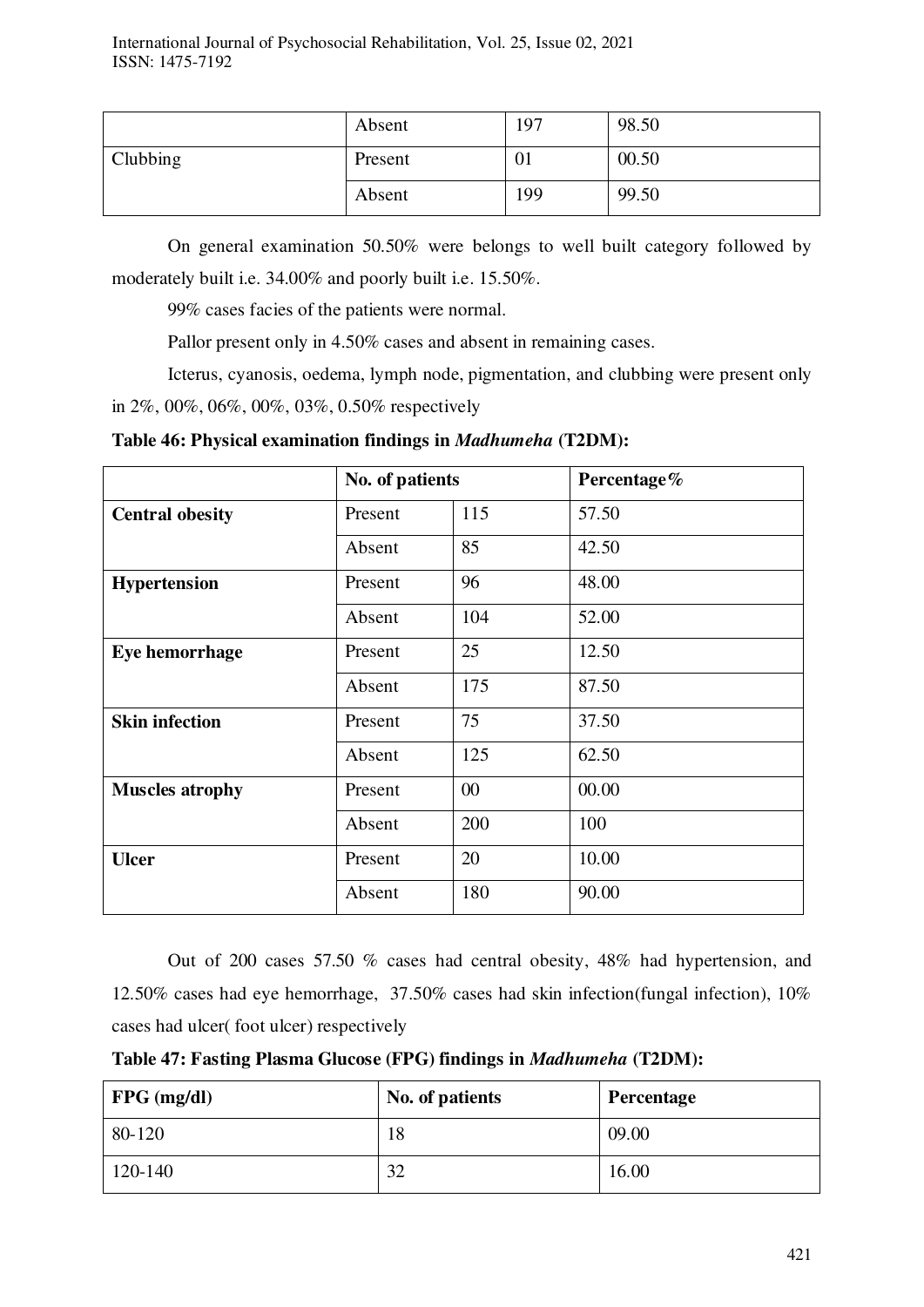| 140-200        | 74                   | 37.00      |
|----------------|----------------------|------------|
| 200-300        | 60                   | 30.00      |
| $>300$         | 16                   | 08.00      |
| <b>MEAN±SD</b> | $(198.39 \pm 77.76)$ |            |
| <b>Total</b>   | 200                  | <b>100</b> |

The above table shows that the majority of the patients Fasting Plasma Glucose (FPG) level were belongs to 140-200 mg/dl i.e. 37.00% followed by 200-300 mg/dl i.e. 30.00%, 120-140 mg/dl i.e. 16.00%, 80-120 mg/dl and >300 mg/dl i.e. 08.00% respectively

**Table 48: 2-hour plasma glucose (2hPG**) **findings in** *Madhumeha* **(T2DM):** 

| $2hrPG$ (mg/dl) | No. of patients       | Percentage |
|-----------------|-----------------------|------------|
| 120-200         | 54                    | 27.00      |
| 200-400         | 122                   | 61.00      |
| >400            | 24                    | 12.00      |
| <b>MEAN±SD</b>  | $(277.73 \pm 101.21)$ |            |
| <b>Total</b>    | 200                   | <b>100</b> |

The above table shows that the majority of the patients 2-hour plasma glucose (2hPG) level were belongs to 200-400mg/dl i.e. 61.00% followed by 120-200 mg/dl i.e. 27.00% and >400 mg/dl i.e. 12.00% respectively.

**Table 49: \*Glycosylated hemoglobin (HbA1c) findings in** *Madhumeha* **(T2DM):** 

| Category            | Range             | No. of patients | Percentage % |
|---------------------|-------------------|-----------------|--------------|
| Non diabetic        | 4-6 $%$           | 18              | 09.00        |
| <b>Good control</b> | $6 - 7\%$         | 65              | 32.50        |
| Poor control        | 7-8 $%$           | 56              | 28.00        |
|                     | 8-9 $%$           | 22              | 11.00        |
|                     | 9-10 $%$          | 14              | 07.00        |
|                     | 10-15 $%$         | 25              | 12.50        |
|                     | $(8.27 \pm 7.44)$ |                 |              |
| <b>MEAN±SD</b>      |                   |                 |              |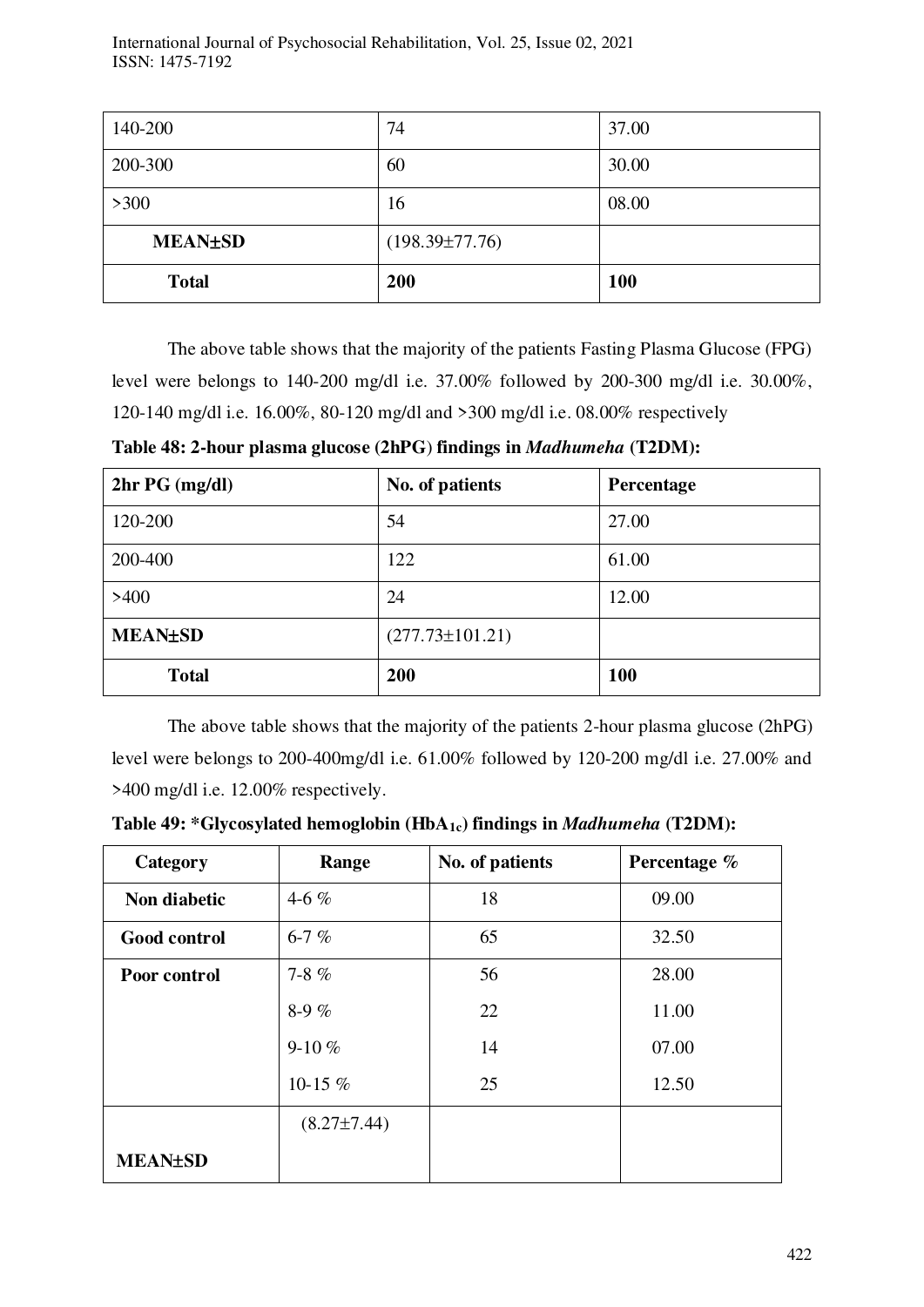|  | Total | 200 | 100 |
|--|-------|-----|-----|
|--|-------|-----|-----|

\**Ramnik Sood:* Text book of Medical Laboratory Technology, 1st edition.

 The above table shows that the majority of the patients Glycosylated hemoglobin (HbA1c) level were belongs to poor control category i.e. 58.50% followed by good control category i.e. 32.50% and non-diabetic category i.e. 09.00% respectively.

**Table 50: Serum Cholesterol levels in** *Madhumeha* **(T2DM):** 

| Serum Cholesterol(mg/dl) | No. of patients    | Percentage % |
|--------------------------|--------------------|--------------|
| Desirable $\leq 200$     | 140                | 70.00        |
| Borderline 200-240       | 32                 | 16.00        |
| High risk $>240$         | 28                 | 14.00        |
| <b>MEAN±SD</b>           | $(175.55\pm50.64)$ |              |
| <b>Total</b>             | 200.00             | 100.00       |

The above table shows that the majority of the patients Serum Cholesterol levels were belongs to <200mg/dl i.e. 70.00**%** followed by200-240mg/dl i.e. 16.00**%** and **>**240mg/dl i.e. 14.00**%** respectively.

**Table 51: Serum Triglyceride levels in** *Madhumeha* **(T2DM):** 

| Serum TG(mg/dl)                 | No. of patients      | Percentage % |
|---------------------------------|----------------------|--------------|
| Normal $(60-149 \text{ mg/dl})$ | 110                  | 55.00        |
| <b>Borderline</b>               | 54                   | 27.00        |
| $150 \text{ mg/dl}$ - 199 mg/dl |                      |              |
| High                            | 32                   | 16.00        |
| $200$ mg/dl-499 mg/dl           |                      |              |
| Very high                       | 04                   | 02.00        |
| Over $>$ 500 mg/dl              |                      |              |
| <b>MEAN±SD</b>                  | $(139.49 \pm 71.74)$ |              |
| <b>Total</b>                    | 200.00               | 100.00       |

The above table shows that the majority of the patients Serum Triglyceride levels were belong to 60-149 mg/dl i.e. 55.00**%** followed by150 mg/dl - 199 mg/dl i.e. 27.00**%,** 200 mg/dl - 499 mg/dl i.e. 16.00**%**and >500 mg/dl i.e. 02.00**%**respectively.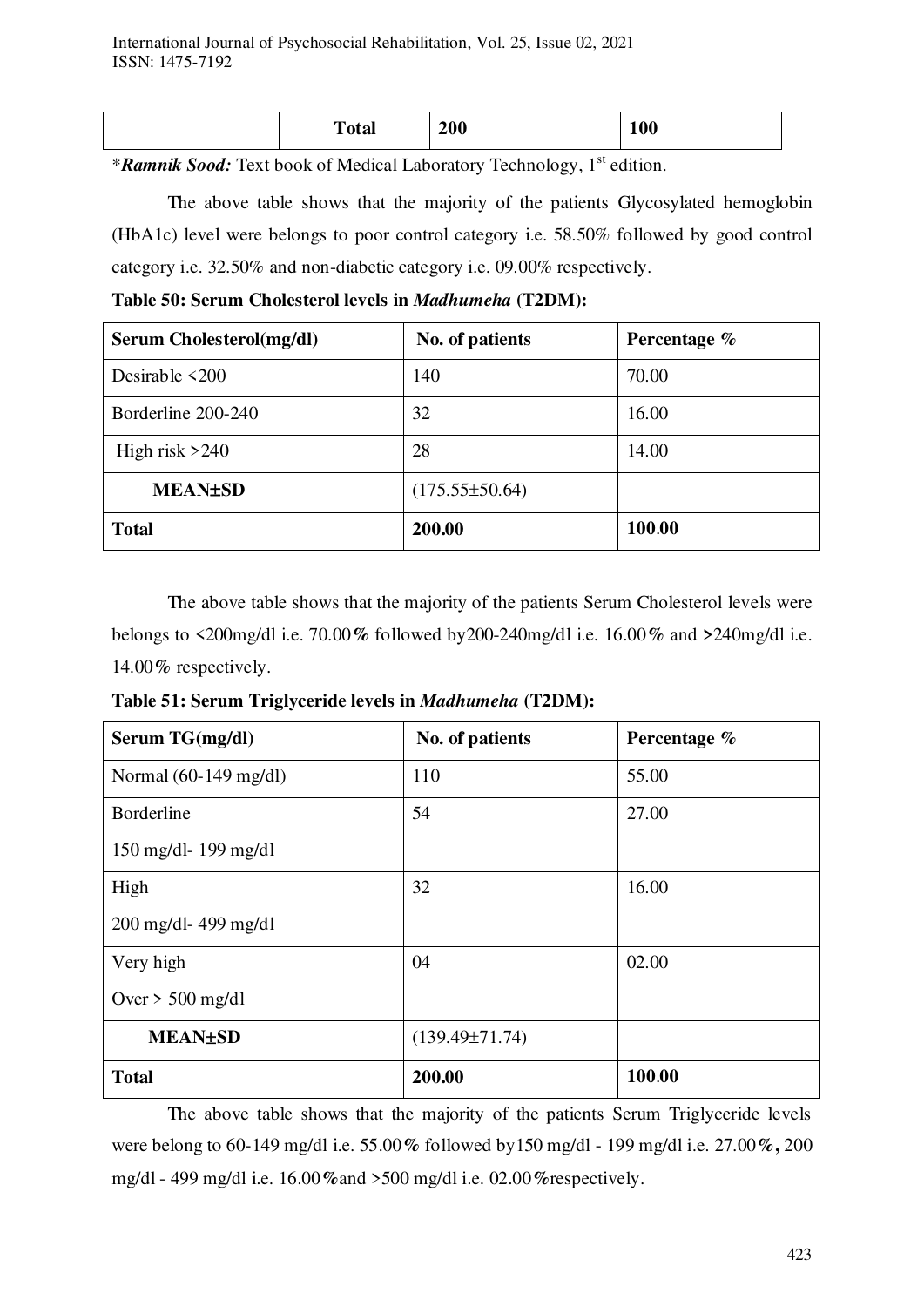| Serum LDL(mg/dl)     | No. of patients   | Percentage % |
|----------------------|-------------------|--------------|
| Desirable $\leq 130$ | 148               | 74.00        |
| Borderline (130-159) | 27                | 13.50        |
| High(>160)           | 25                | 12.50        |
| <b>MEAN±SD</b>       | $(113.56\pm38.8)$ |              |
| <b>Total</b>         | <b>200</b>        | 100.00       |

**Table 52: Serum Low Density Lipoprotein (LDL) levels in** *Madhumeha* **(T2DM):** 

The above table shows that the majority of the patients Serum Low density lipoprotein (LDL) levels were belong to <130 mg/dl i.e. 74.00**%** followed by130 mg/dl - 159 mg/dl i.e. 13.50**%** and >160mg/dl i.e. 12.50**%** respectively.

| Serum HDL(mg/dl)    | No. of patients     | Percentage % |
|---------------------|---------------------|--------------|
| High risk $\leq 34$ | 42                  | 21.00        |
| Borderline 35-44    | 106                 | 53.00        |
| Desirable $\leq 65$ | 52                  | 26.00        |
| <b>MEAN±SD</b>      | $(40.55 \pm 10.70)$ |              |
| <b>Total</b>        | 200                 | 100.00       |

**Table 53: Serum High Density Lipoprotein (HDL) levels in** *Madhumeha* **(T2DM):** 

The above table shows that the majority of the patients Serum High Density Lipoprotein (HDL) levels were belong to 35-44 mg/dl i.e. 53.00**%** followed by65mg/dl i.e. 26**%** and <34mg/dl i.e. 21**%** respectively.

**Table 54: Incidence of Serum Creatinine levels in** *Madhumeha* **(T2DM):** 

| <b>Serum Creatinine</b> | <b>No.of patients</b> | Percentage % |
|-------------------------|-----------------------|--------------|
| (mg/dl)                 |                       |              |
| $\leq 1.0$              | 167                   | 83.50        |
| $1.1 - 1.5$             | 21                    | 10.50        |
| >1.5                    | 12                    | 06.00        |
| <b>MEAN±SD</b>          | $(0.89 \pm 0.42)$     |              |
| <b>Total</b>            | 200                   | 100.00       |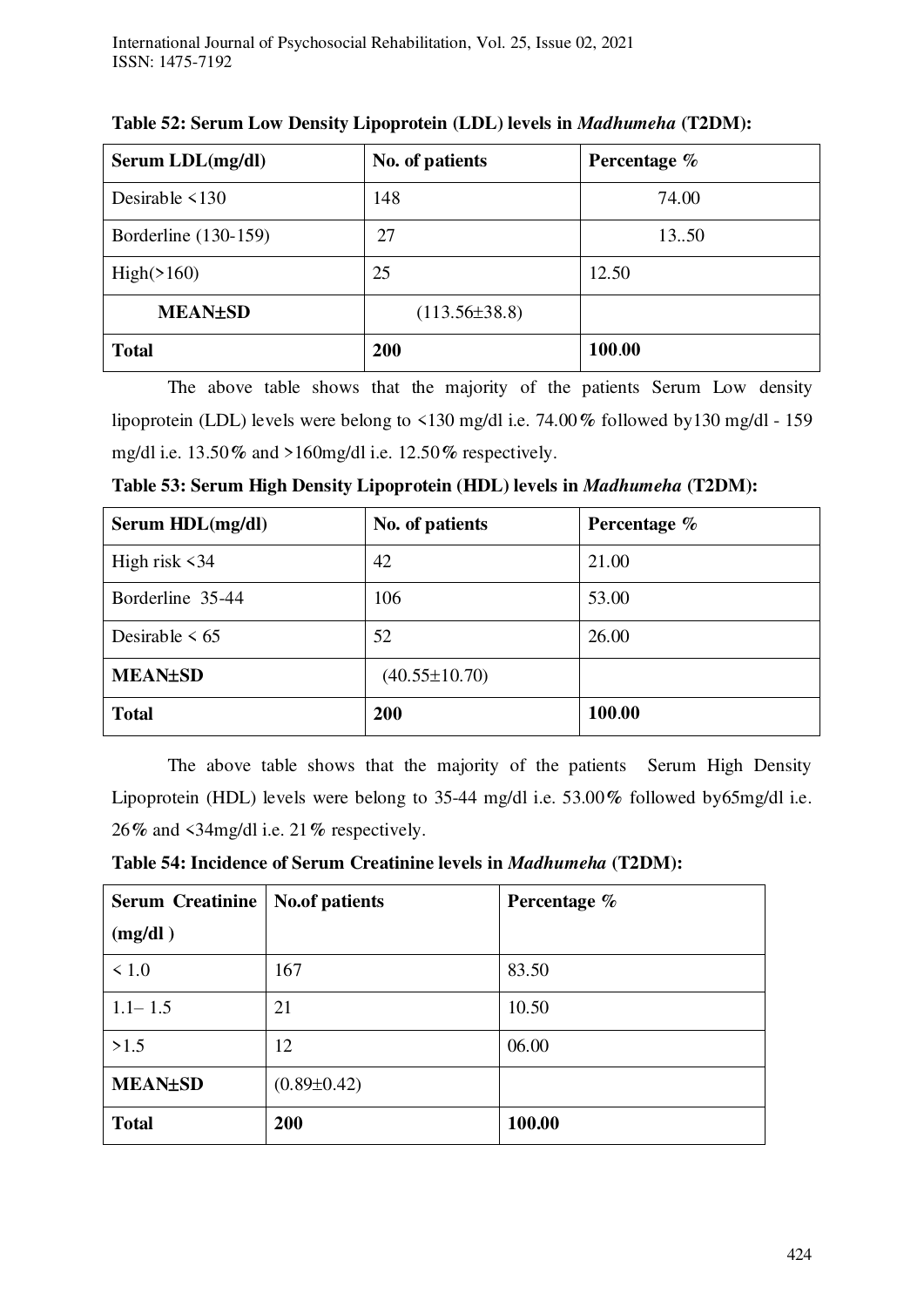The above table shows that the majority of the patients Serum Creatinine levels were belong to  $\leq 1.0$  mg/dl i.e. 83.50% followed by 1.1–1.5 mg/dl i.e. 10.50% and  $\geq 1.5$  i.e. 06% respectively.

| Blood Urea (mg/dl | No. of patients     | Percentage % |
|-------------------|---------------------|--------------|
|                   |                     |              |
| $10 - 20$         | 60                  | 30.00        |
| $21 - 30$         | 79                  | 39.50        |
| $31 - 40$         | 23                  | 11.50        |
| > 40              | 38                  | 19.00        |
| <b>MEAN±SD</b>    | $(28.62 \pm 16.61)$ |              |
| <b>TOTAL</b>      | 200                 | 100.00       |

**Table 55: Incidence of Blood Urea levels in** *Madhumeha* **(T2DM):** 

The above table shows that the majority of the patient's Blood Urea levels were belong to 21-30mg/dl i.e. 39.50% followed by 10-20 mg/dl i.e. 30.00%, > 40 mg/dl i.e. 19.00%, and 31-40 i.e. 11.50% respectively.

**Table 56: Routine/microscopic examination of urine findings in** *Madhumeha* **(T2DM):** 

|                 | <b>Total</b>   |     | Percentage% |
|-----------------|----------------|-----|-------------|
| Urine pus cells | <b>Present</b> | 98  | 49.00       |
|                 | <b>Absent</b>  | 102 | 51.00       |
| Urine sugar     | <b>Present</b> | 160 | 80.00       |
|                 | <b>Absent</b>  | 40  | 20.00       |
| Urine albumin   | <b>Absent</b>  | 138 | 69.00       |
|                 | <b>Traces</b>  | 54  | 27.00       |
|                 | <b>Present</b> | 08  | 04.00       |

Majority of cases had presence of sugar in the urine i.e. 80%. In 49% cases presence of pus cells observed in the urine sample.

Presence of albumin in urine sample was observed in 4%.

Trace amount of albumin were observed in 27% cases and albumin were absent in 69 % cases.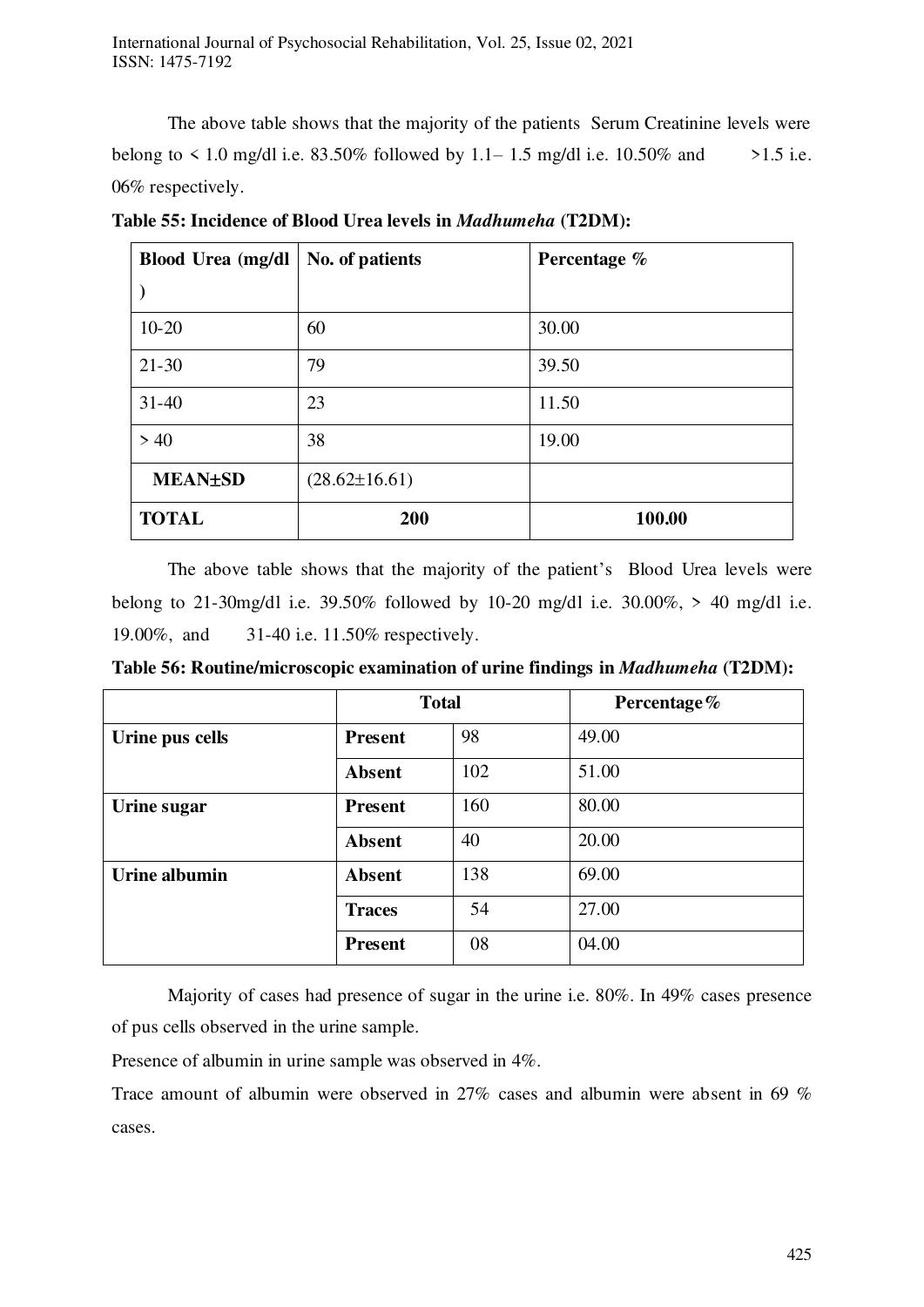| Deha Prakriti   | <b>No. of Patients</b> | Percentage $(\% )$ |
|-----------------|------------------------|--------------------|
| Vata-Pittaja    | 97                     | 48.50              |
| Pittaja-Kaphaja | 90                     | 45.00              |
| Vata-Kaphaja    | 13                     | 06.50              |
| <b>Total</b>    | 200                    | 100.00             |

**Table 57: Incidence of predominance of** *Deha Prakriti* **in** *Madhumeha* **(T2DM):** 

The above table shows that the majority of the *patient Deha Prakriti* were belongs to *Vata-Pittaja* i.e. 48.50% followed by followed by *Pittaja*-*Kaphaja* i.e. 45.00% and *Vata-Kaphaja* i.e. 06.50% respectively.

**Table 59: Assessment of 200 healthy individual's** *Deha Prakriti-*

| Deha Prakriti   | No. of healthy individuals | Percentage $(\% )$ |
|-----------------|----------------------------|--------------------|
| Vata-Pittaja    | 72                         | 36.00              |
| Pittaja-Kaphaja | 116                        | 58.00              |
| Vata-Kaphaja    | 12                         | 06.00              |
| <b>Total</b>    | 200                        | 100.00             |

The above table shows that the majority of the healthy individual's *Deha Prakriti*  were belongs to *Pittaja-Kaphaja*.i.e. 58.00% followed by *Vata -Pittaja*-.i.e. 36.00% and *Vata-Kaphaja*.i.e. 06.00% respectively.

#### **Discussion**

The present study entitled "*"The Clinicoetiopathological study of Madhumeha (Type-2 Diabetes Mellitus) with special reference to Deha Prakriti<sup>\*</sup>* was carried out in the OPD & IPD of *Kayacikitsa*, *Vikriti Vigyan,* S.S. Hospital, *Ayurveda* wing and Endocrine O.P.D of S.S. Hospital, B.H.U. Varanasi from November 2016 to December 2017. Total 400 subjects were registered for the study comprises of 200 patients of *Madhumeha* (T2DM) and 200 healthy volunteers. Clinical study comprises of subjective and objective criteria.

Present clinical study reveals that indulgence of *Madhura, Snigdha, Guru Ahara* was found in 74.00%, 51.00%, and 38.00% of patients respectively. *Amla* and *Drava-bahula nidanas*  were observed in 34.00% and 12.00% of patients respectively. Indulgence of Rice, Potato, *Guda, Dadhi* was found in 97.00%, 96.00%, 40.00% and 49.00% of patients respectively.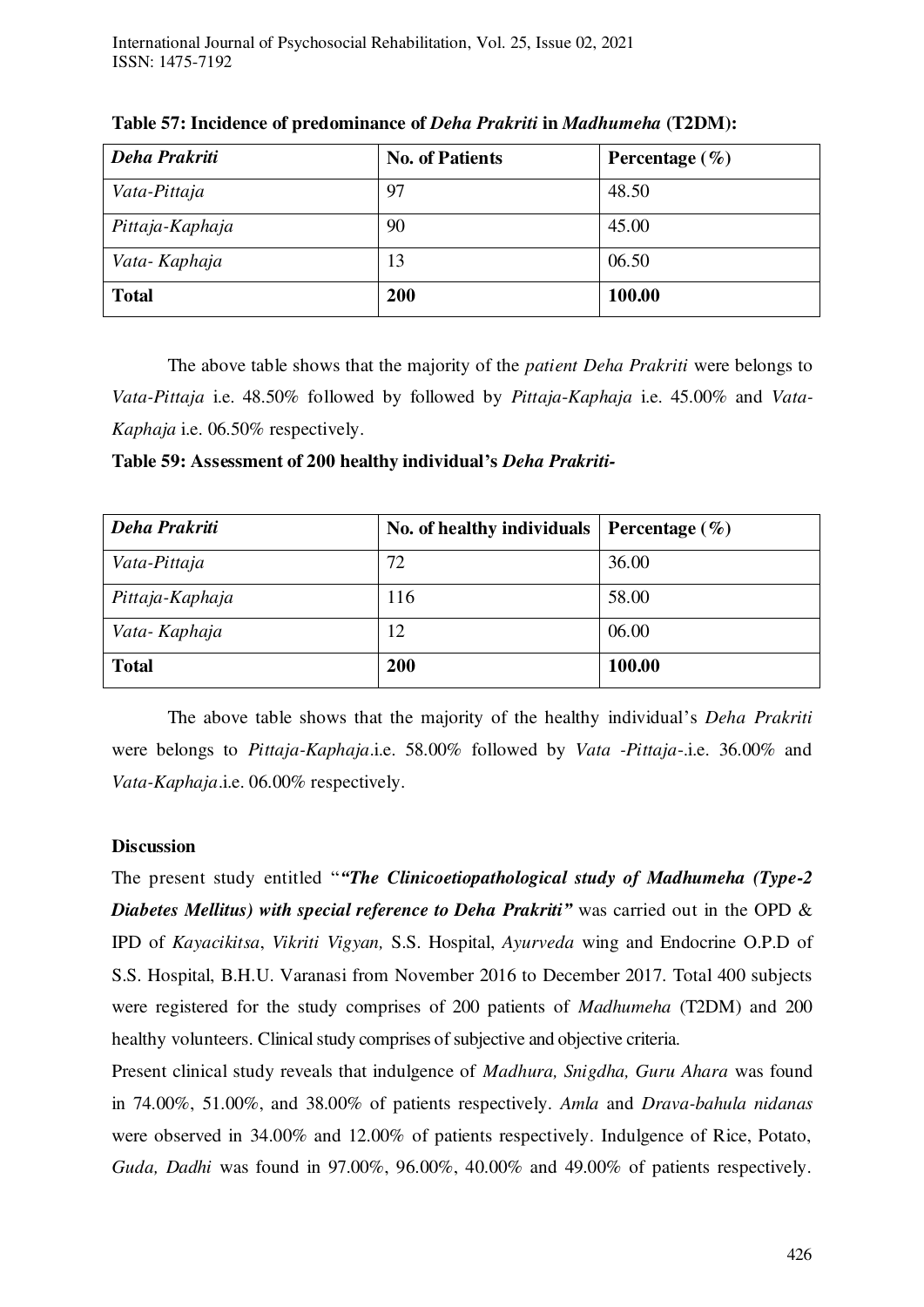*Nidanas* like *Navannapana, Pistanna, Anupa mamsa, Payamsi* were observed in 44.00%, 36.00%, 59.00% and 08.00% of patients respectively. It indicates that majority of the patients indulging diabetogenic diet which causing *Madhumeha* (DM).

*asyasukha* was observed in 57.00% of patients. 44.00% of patients were taking *Divasvapa*  and 32.00% were having *Atinidra.* 10.00% of patients were doing *Ratrijagarana. Vegasandharana nidana* was observed in 36.00% of patients. *Ativyavaya nidanas* were found in 06.00% of patients. It indicates that most of the patients adopting activities which support the development of *Madhumeha* (DM).

Out of 200 registered cases majority of cases were belongs to Tobacco addiction i.e.25% followed by addiction of Alcohol+ Smoking+ Tobacco i.e.12.50%, Smoking i.e.7 %, alcohol and smoking together i.e. 6.50%, tobacco and smoking tobacco and smoking i.e. 5.00% and alcohol i.e. 2.5% respectively. No history of addiction was observed in 41.50% cases.

The study reveals that 72.00% of patients were having *Cinta* as a causative factor and 28.00% were found to have *shoka*. It indicates that excessive worry leads to stress thus support the development of *Madhumeha* (T2DM).

The study reveals that *Prabhuta mutrata* and *Avila mutrata* were found in 82.50% and 19.00% of patients respectively. *Pipasa (Trishnadhikya), Gala–Talu shosha,* and *Bahaushi (Kshudhadhikya)* were found in 68.50%, 62.50% and 69.50% of the patients respectively. *Sthaulya, Kara -Pada Suptata,* and *Kara-Pada daha* were found in 54.50%, 62.00% and 59.50% of the patients respectively. 90.00% of the patients were experiencing *Daurbalya*. Classical signs and symptoms mentioned in *Ayurveda* were observed in most of the patients of *Madhumeha,* it indicates that our *acharyas* observation regarding *pratyatma lakshana* of *Madhumeha* was accurate and found true.

The present clinical study reveals that 71.00% of the patients were experiencing *Anga shaithilya* and 84.50% had *alasya*. *Netra upadeha, Kaye malam* (especially genital candidiasis), and *Danteshu Malotpatti* were seen in 50.50%, 4.00% and 25.50% of the patients respectively. *Svedadhikya-Anga gandha,* and *asyamadhurya* were seen in 52.50% and 45.00% of the patients respectively. *Mood change, Jvara,* and *Kesha-Nakhativriddhi*  were observed in 36.50%, 06.00% and 05.50% of the patients respectively. General Signs and Symptoms of *Madhumeha* (DM) found in majority of the patients. It indicates that there is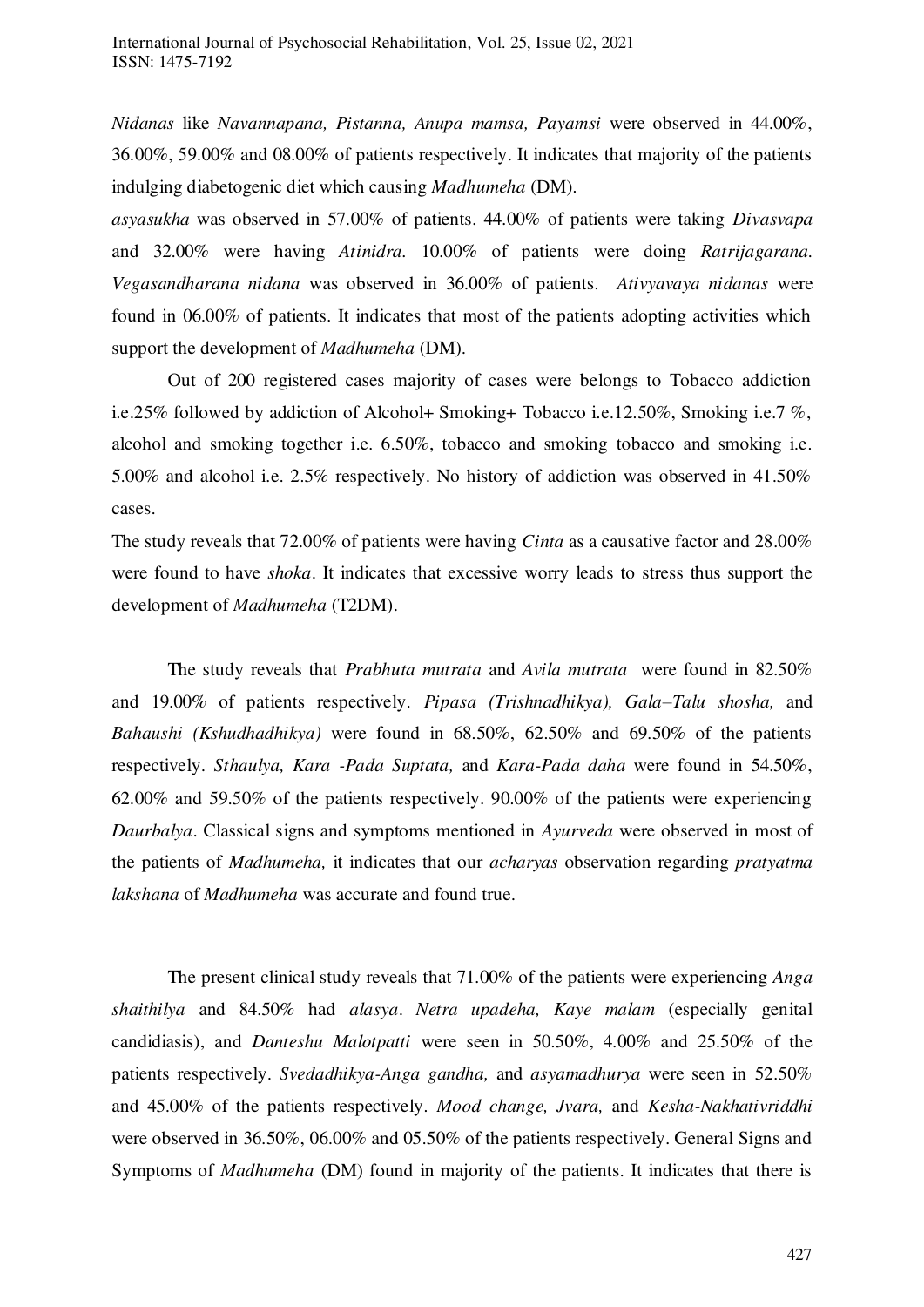abnormal interaction of three *doshas* and ten *dushyas* in *Madhumeha* (DM) causing genesis of such symptoms.

The present clinical study shows that maximum 100.00% patients belonged to *sadharana desha*. Patients visiting S.S. Hospital IMS, BHU are mostly from *sadharana desha*. It indicates that *desha* (land) does not have much role in the development of disease. However *Anupa desha* person if adopts diabetogenic diet and activities causing diabetes early in comparison to other *desha* people because it support the aggravation of diabetogenic pathogenic factors.

Present clinical study reveals that the involvement of *rasavaha, udaka vaha, mutravaha, medovaha,* and *svedavaha* srotas are 95.00%, 86.00%, 86.00%, 55.00%, and 42.00% respectively**.** Involvement of more number of *srotas* indicates the nature of the disease and it also requires special attention while prescribing management techniques. It indicates that *Madhumeha* manifest due to involvement of more number of *srotas*. Hence, this disease is very difficult to cure or only manageable.

#### **Objective criteria assessment**

In the height measurement majority of the patients were belongs to 151-165 cms. i.e.36% followed 161 to 170 cms i.e. 27%, 139 to 150 cms .i.e. 25% and 170 to 180 cms .i.e. 12% respectively. Measurement of height is necessary for calculation of BMI.

Weight measurement data reveals that majority of the patients were belongs to 61-70 kg .i.e. 35.00% followed by the incidence of patients in the weight group of 51-60 kg, 71-80kg .i.e. 20.00%, 80-100 kg was 12.00%, 41-50 kg .i.e. 1100%. Only 2% patients had >100 kg of weight respectively. Weight measurement is also important to know obesity, which major factor for development of type 2 diabetes. Weight greater than 120% of desirable body weight or overweight individual with family history of DM in the family are at more risk of development of diabetes.

BMI data reveals that the majority of the patients were belongs to overweight group (25.0-29.9 kg/m<sup>2</sup>) .i.e. 45.00% followed by normal weight group (18.5-24.9 kg/m<sup>2</sup>).i.e. 34.00%, Obese group (30.0-39.9 kg/m<sup>2</sup>) .i.e. 17.50%, underweight group (< 18.5 kg/m<sup>2</sup>) .i.e. 2.00% and severe obese ( $>40 \text{ kg/m}^2$ ) .i.e. 1.50% respectively. It indicates that maximum cases were in obese group, which also indicates central obesity and lead into insulin resistance. The body mass index (BMI) at which excess weight increases risk for diabetes varies with different racial groups.

Waist measurement data reveals that maximum waist measurement seen in 31-35 inches in 50% cases, it also indicated central obesity. Central obesity is the main cause of insulin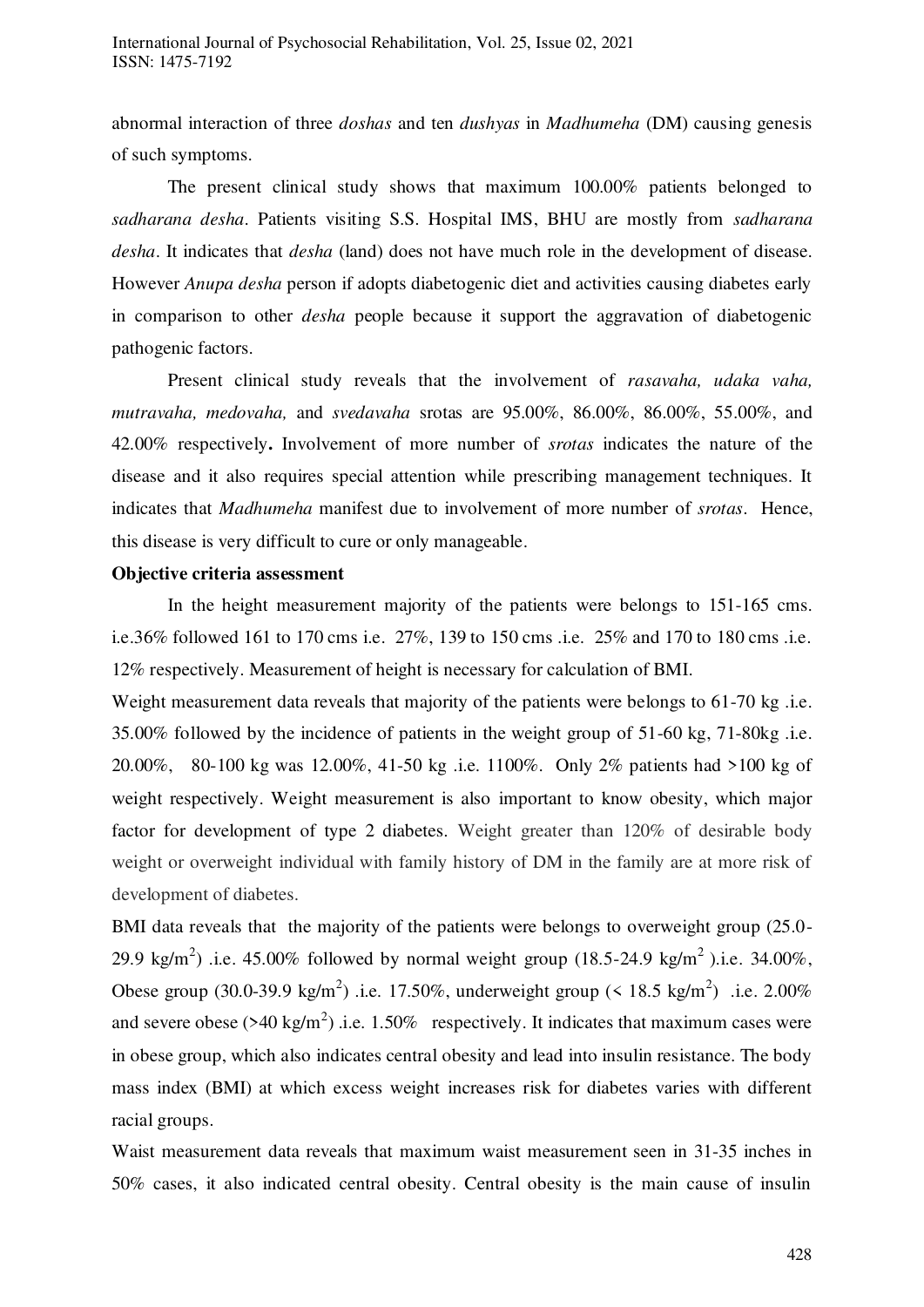resistance. Research has been shown that waist line measurement is a good indicator of diabetes risk and is generally more accurate than a BMI reading. Another research findings indicates that fat deposited around the waist has been shown to increase diabetes more significantly than fat deposited at other parts of the body such as around the hip.

Pulse measurement data reveals no significant variation seen in pulse rate. All cases were pulse rate in between 60-100/minute. There is no direct relation in between diabetes and pulse rate but in case of cardio-vascular complications there is variation in pulse rate according to cause.

Systolic Blood Pressure measurement study shows that the majority of the patients were belongs to 130 – 139 mmHg systolic blood pressure range .i.e. 39.00% followed by 110-129 mmHg systolic blood pressure range i.e. 37.00%, 140 – 149 mmHg systolic blood pressure range i.e. 16.00%, 150 – 169 mmHg systolic blood pressure range i.e. 05.50% and >170mmHg and above systolic blood pressure range i.e. 02.50% respectively.

Hypertension and diabetes generally coexist because both share similar risk factors .i.e. overweight, unhealthy diet, and living an inactive lifestyle.

Uncontrolled diabetes is not one of the risk factor for hypertension. The chances of having a heart attack or stroke are further multiplied if other risk factors exist, in addition to diabetes.

Raised systolic blood pressure is common in type 2 diabetes patients, and a major risk factor for cardiovascular disease. In our study more than 50% cases were high systolic blood pressure which indicates risk for cardio-vascular disease.

Diastolic Blood Pressure measurement study shows that majority of the patients were belongs to 70 – 79 mmHg diastolic blood pressure range .i.e. 33.50% followed by 90-99 mmHg diastolic blood pressure range i.e. 31.00%, 80 – 89 mmHg diastolic blood pressure range i.e. 27.00%, 100 and above diastolic blood pressure range i.e. 05.50.00% and 50-69 mmHg diastolic blood pressure range i.e. 03.00% respectively. Uncontrolled diabetes and other risk factors contributed greatly and act as a one of the risk factor for hypertension. In many cases, blood pressure measurement disclosed hypertension, which is particularly common in patients with diabetes. In our study 63.50% patients had high range of diastolic blood pressure which indicates increased peripheral resistance<sup>8</sup>.

On general examination 50.50% were belongs to well-built category followed by moderately built i.e. 34.00% and poorly built i.e. 15.50%.

99% cases facies of the patients were normal.

Pallor present only in 4.50% cases and absent in remaining cases.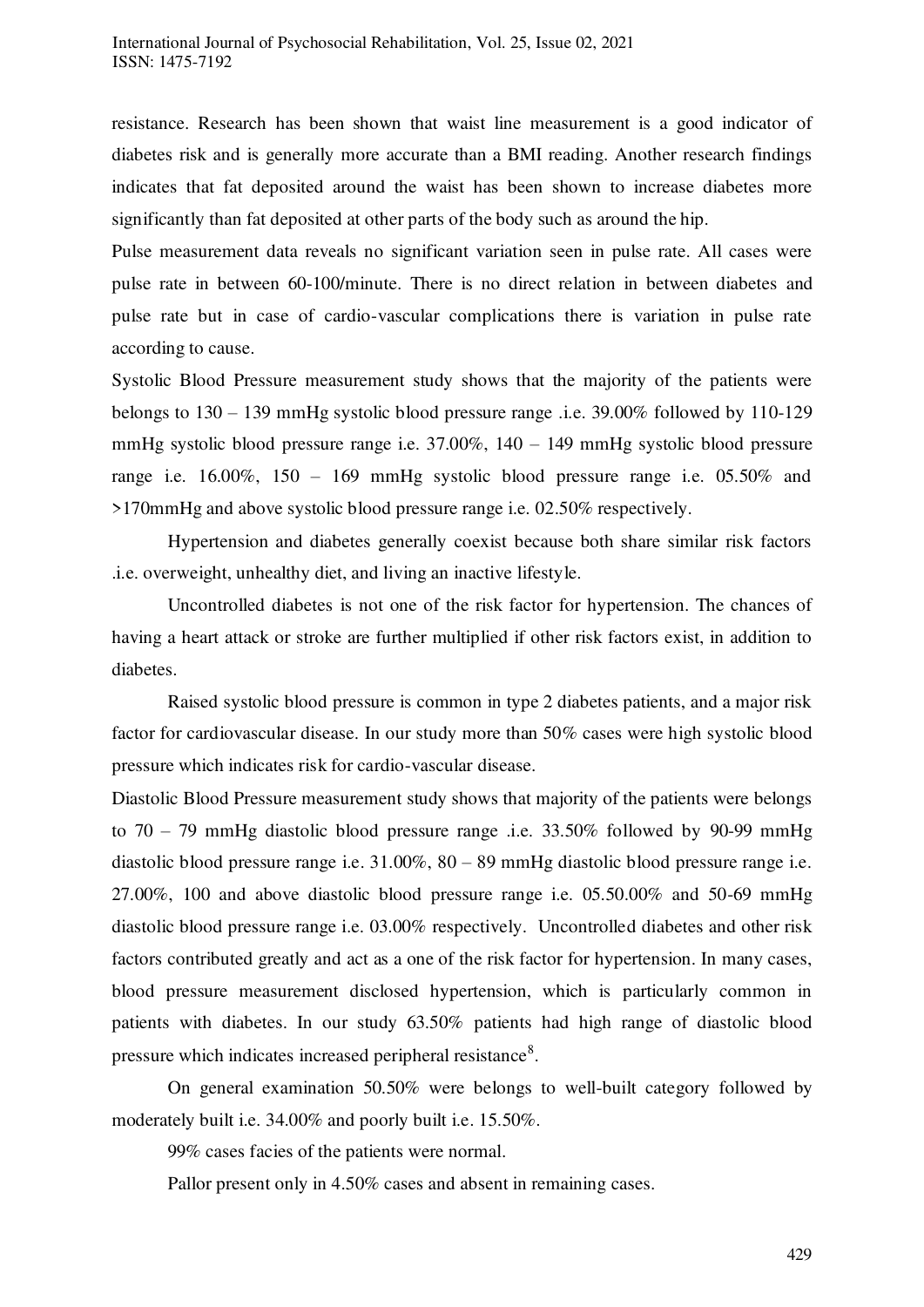Icterus, cyanosis, oedema, lymph node, pigmentation, and clubbing were present only in 2%, 00%, 06%, 00%, 03%, 0.50% respectively.

Majority of patients had well-built indicates obesity, which is major cause of type 2 diabetes due to insulin resistance. Other findings like facies, Icterus, cyanosis, oedema, lymph node, pigmentation, and clubbing also indicates complication due to uncontrolled diabetes, any of all these sign if any present that indicate that particular complication in diabetes.

Physical findings shows that out of 200 cases 57.50 % cases had central obesity, 48% had hypertension, 37.50% cases had skin infection (fungal infection), 12.50% cases had eye hemorrhage, and 10% cases had ulcer (foot ulcer). All these finding shows complication of uncontrolled diabetes like retinopathy, cardio-vascular complication, decrease immunity so opportunistic infections etc.

Patients with diabetes mellitus (DM) have infections more often than those without DM. One of the possible causes of this increased prevalence of infections is defects in immunity. Different disturbances (low complement factor 4, decreased cytokine response after stimulation) in humoral innate immunity have been described in diabetic patients. Concerning cellular innate immunity most studies show decreased functions (chemotaxis, phagocytosis, and killing) of diabetic polymorphonuclear cells and diabetic monocytes/macrophages compared to cells of controls. In general, a better regulation of the DM leads to an improvement of these cellular functions. Furthermore, some microorganisms become more virulent in a high glucose environment. Another mechanism which can lead to the increased prevalence of infections in diabetic patients is an increased adherence of microorganisms to diabetic compared to nondiabetic cells<sup>9</sup>.

Accumulation of intra-abdominal fat or visceral fat is associated with insulin resistance and is a major feature of metabolic syndrome, which confers a 1.5-2 fold increased risk of developing diabetes and cardio-vascular disease. Other possible findings like skin infections is due to decreased immunity in case of diabetes most commonly genital candidiasis is sign of uncontrolled hyperglycemia, in long standing uncontrolled hyperglycemia complications like retinopathy which manifest as eye hemorrhage and also neuropathy develop which causes diabetic foot ulcer.

Central obesity is known to predispose individuals for insulin resistance. Abdominal fat is especially active hormonally, secreting a group of hormones called adipokines that may possibly impair glucose tolerance. Insulin resistance is a major feature of Diabetes Mellitus Type 2 (T2DM), and central obesity is correlated with both insulin resistance and T2DM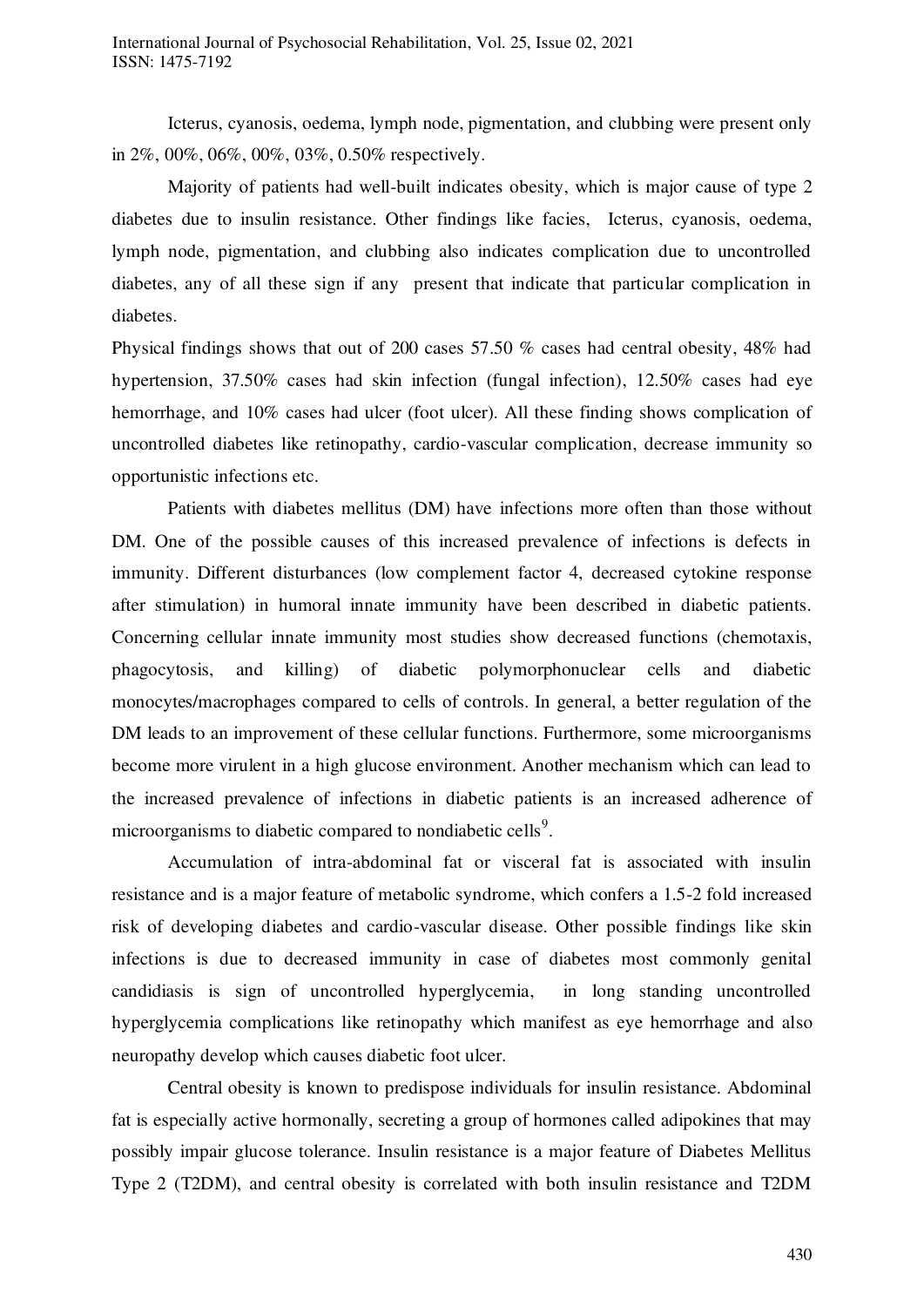itself. Increased adiposity (obesity) raises serum resistin levels, which in turn directly correlate to insulin resistance. Studies have also confirmed a direct correlation between resistin levels and T2DM and it is waistline adipose tissue (central obesity) which seems to be the foremost type of fat deposits contributing to rising levels of serum resistin<sup>10</sup>.

Fasting Plasma Glucose (FPG) findings data reveals that the majority of the patients Fasting Plasma Glucose (FPG) level were belongs to 140-200 mg/dl .i.e. 37.00% followed by 200- 300 mg/dl .i.e. 30.00%, 120-140 mg/dl .i.e. 16.00%, 80-120 mg/dl and >300 mg/dl i.e. 08.00% respectively. Uncontrolled blood sugar level reveals that there is no proper medication and also irregular life style. The normal level according to ADA (American Diabetes Association) is 70-100 mg/dl, so our study reveals that almost all cases except some cases there is impaired and diabetic condition which indicates poor control.

The prognosis in patients with diabetes mellitus is strongly influenced by the degree of control of their disease. Chronic hyperglycaemia is associated with an increased risk of micro vascular complications. In our study it was found that many patients were suffering from uncontrolled DM and it may be due irregular medication, diet pattern, genes, environment and other factors.

2-hour plasma glucose (2hPG) findings data reveals that the majority of the patients 2-hour plasma glucose (2hPG) level were belongs to 200-400mg/dl .i.e. 61.00% followed by 120- 200 mg/dl i.e. 27.00% and >400 mg/dl i.e. 12.00% respectively.

Post prandial blood sugar indicates level of sugar 2 hour after intake meal. Maximum cases had uncontrolled level of 2hr PG level. Patient fails to maintain the proper diet regime and exercise regimen are the foundations of uncontrolled level of 2hr PG level.

Glycosylated hemoglobin (HbA<sub>1c</sub>) findings reveals that HbA<sub>1</sub>c tells about details of sugar level of last 2.5-3 month, so it is best indicator if sugar control. The data shows that the majority of the patients Glycosylated haemoglobin (HbA1c) level were belongs to poor control category i.e. 58.50% followed by good control category i.e. 32.50% and non-diabetic category i.e. 09.00% respectively. Mean of all cases were 8.27. It reveals that maximum no. of cases were uncontrolled diabetes.

Poor glycemic control was found significantly associated with duration of diabetes, age of onset, family history, job status, educational status, antidiabetic drugs, body mass index, abdominal circumference, hypertension, lipid and fasting plasma glucose levels. There was a significant relationship between the glycemic control and dietary compliance, physical activity, self-blood glucose monitoring and drug compliance. While there is a significant relationship between the poor glycemic control and nephropathy, retinopathy, neuropathy and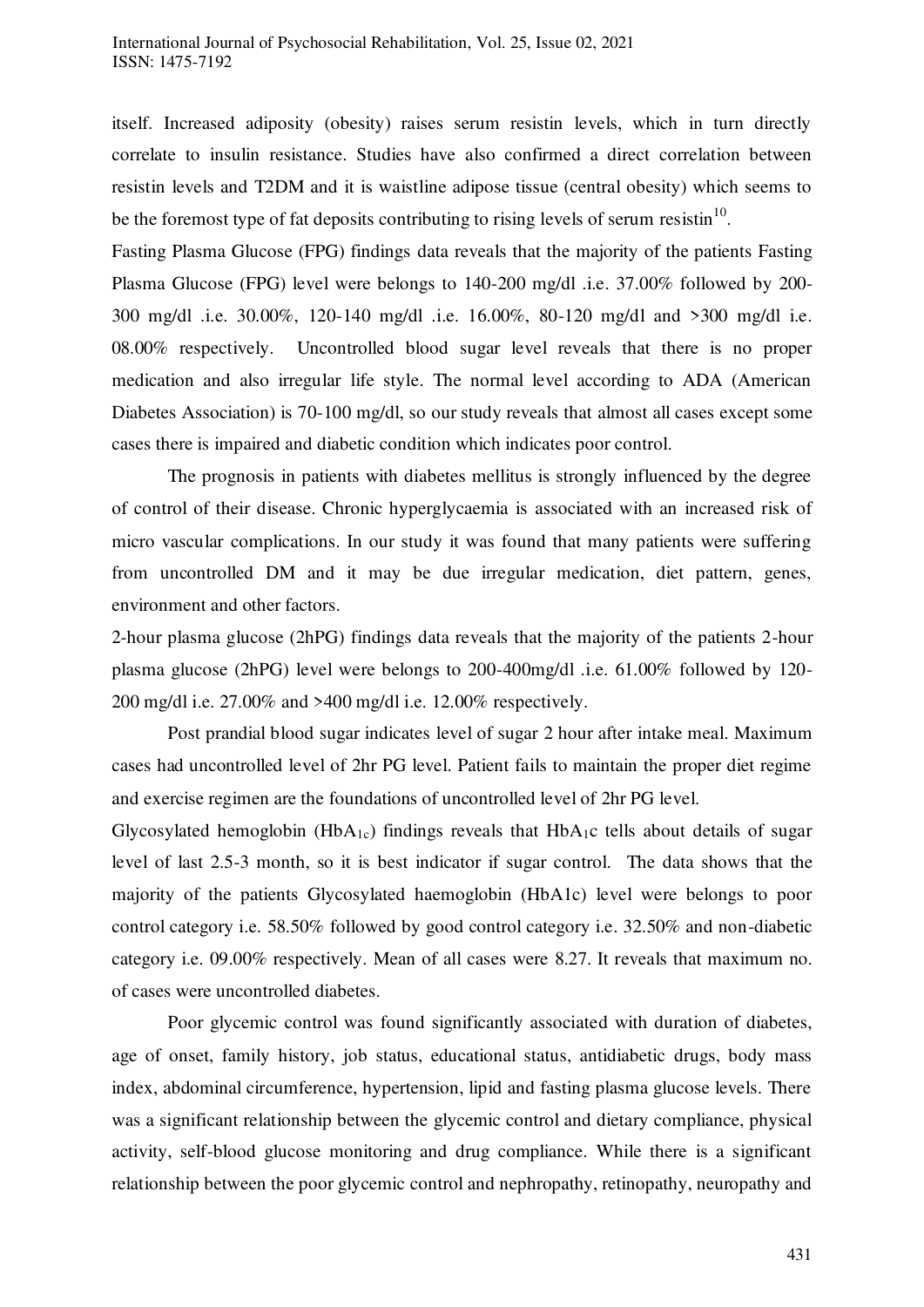cardiovascular diseases. The higher level of HbA1c shows higher risk of having complication related to diabetes. So in our study it indicates irregular life style and dietary pattern<sup>11</sup>. Our study also supports that irregular life style and dietary pattern is the important factor for poor glycemic control.

Serum Cholesterol levels shows that the majority of the patients were having the Serum Cholesterol level <200mg/dl .i.e. 70.00**%** followed by 200-240mg/dl .i.e. 16.00**%** and **>**240mg/dl .i.e. 14.00**%** respectively. In our study maximum patients had serum cholesterol within normal limit, some cases had raised level which indicates a higher risk of heart disease and stroke. High cholesterol level over a period of year is often associated with a greater risk of health problems. Life style modification is necessary for reducing high level of cholesterol along with medications like statins.

Serum Triglyceride levels data study reveals that the majority of the patients Serum Triglyceride levels were belong to 60-149 mg/dl .i.e. 55.00**%** followed by 150 mg/dl - 199 mg/dl .i.e. 27.00**%,** 200 mg/dl - 499 mg/dl .i.e. 16.00**%** and >500 mg/dl .i.e. 02.00**%**  respectively. one of the component in metabolic syndrome, so if any individual which have TG level more than normal, in future they have maximum chance to develop diabetes. In case of type 2 diabetes there is high level of triglyceride level commonly found which indicates poorly controlled diabetes. High level increases risk factors for heart disease, stroke and nerve damage.

Serum Low Density Lipoprotein (LDL) levels data shows that the majority of the patients Serum Low density lipoprotein (LDL) levels were belong to <130 mg/dl .i.e. 74.00**%**  followed by 130 mg/dl - 159 mg/dl .i.e. 13.50**%** and >160mg/dl .i.e. 12.50**%** respectively. LDL level also contribute in developing cardio-vascular disease. Insulin resistance and type 2 diabetes are associated with a clustering of interrelated plasma lipid and lipoprotein abnormalities, which include reduced HDL cholesterol, a predominance of small dense LDL particles, and elevated triglyceride levels. Each of these dyslipidemic features is associated with an increased risk of cardiovascular disease $^{12}$ .

Serum High Density Lipoprotein (HDL) levels data reveals that the majority of the patients Serum High Density Lipoprotein (HDL) levels were belong to 35-44 mg/dl .i.e. 53.00**%**  followed by 65mg/dl .i.e. 26**%** and <34mg/dl .i.e. 21**%** respectively. In our study maximum patients were on high risk and in borderline, which increases cardio-vascular risk due to low levels of HDL.

Type 2 diabetes is commonly accompanied by a low level of high density lipoprotein cholesterol (HDL-C) that contributes to the increased cardiovascular risk associated with this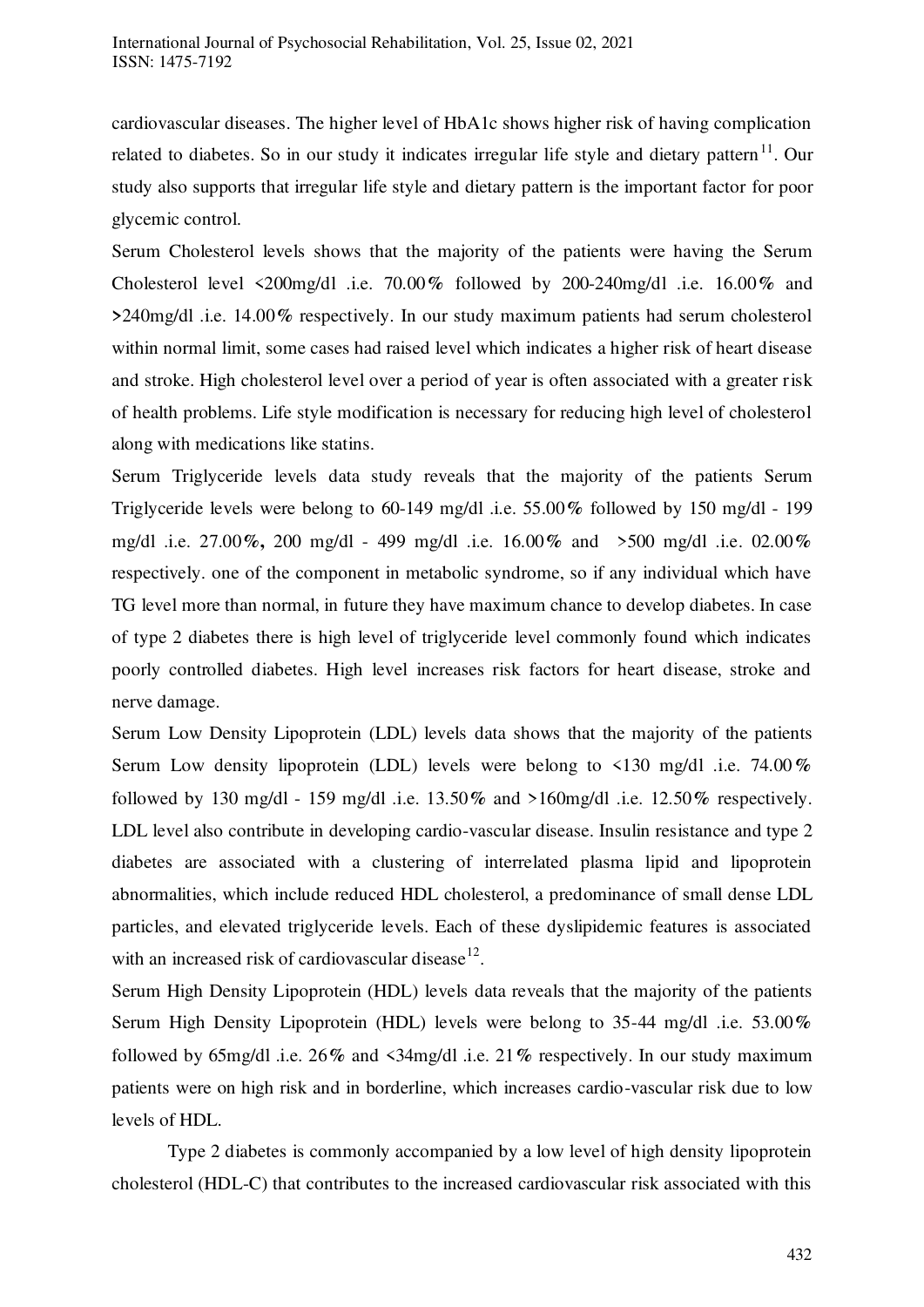condition. Given that HDLs have the ability to improve increase the uptake of glucose by skeletal muscle and to stimulate the secretion of insulin from pancreatic beta cells the possibility arises that a low HDL concentration in type 2 diabetes may also contribute to a worsening of diabetic control. Thus, there is a double case for raising the level of HDL-C in patients with type 2 diabetes: to reduce cardiovascular risk and to improve glycemic control. Approaches to raising HDL-C include lifestyle factors such as weight reduction, increased physical activity and stopping smoking. Of currently available drugs, the most effective is niacin. Newer formulations of niacin are reasonably well tolerated and have the ability to increase HDL-C by up to 30%. The effect of niacin on cardiovascular events in type 2 diabetes is currently being tested in a large-scale clinical outcome trial.<sup>13</sup> Our findings indicated that overweight, decreased physical activity, irregular diet pattern and stress greatly contributed in low levels of HDL.

Incidence of Serum Creatinine levels reveals that the majority of the patients, Serum Creatinine levels were belong to  $\leq 1.0$  mg/dl .i.e. 83.50% followed by 1.1–1.5 mg/dl i.e. 10.50% and >1.5.i.e. 06% respectively. Increase level of creatinine from long time indicate that chronic kidney disease, which is most common complication in long standing cases of uncontrolled diabetes i.e. Diabetic nephropathy. Diabetes is the most common cause of kidney failure, accounting for nearly 44 percent of new cases. Even when diabetes is controlled, the disease can lead to chronic kidney disease (CKD) and kidney failure. Kidney failure is the final stage of chronic kidney disease. Nearly 24 million people in the United States have diabetes and nearly 180 000 people are living with kidney failure as a result of diabetes. The prevalence of nephropathy in India was less (8.9% in Vellore, 5.5% in Chennai) when compared with the prevalence of 22.3% in Asian Indians in the UK. In chronic renal failure patients the prevalence of diabetic nephropathy was 30.3% followed by chronic interstitial nephritis (23%) and chronic glomerulonephritis (17.7%)  $^{14}$ 

Blood Urea levels in the present study shows that the majority of the patient's Blood Urea levels were belong to 21-30mg/dl .i.e.  $39.50\%$  followed by 10-20 mg/dl i.e.  $30.00\%$ ,  $> 40$ mg/dl i.e. 19.00%, and 31-40 i.e. 11.50% respectively. Mean was 28.62.

In a two-stage residual inclusion analysis, the research group confirmed an elevated BUN concentration was independently linked with an increased diabetes risk, with every 10 mg/dL increase tied to an increased diabetes risk $^{15}$ 

Experimental evidence suggests that higher levels of [urea](https://www.sciencedirect.com/topics/medicine-and-dentistry/urea) may increase [insulin](https://www.sciencedirect.com/topics/medicine-and-dentistry/insulin-resistance)  [resistance](https://www.sciencedirect.com/topics/medicine-and-dentistry/insulin-resistance) and suppres[s insulin](https://www.sciencedirect.com/topics/medicine-and-dentistry/insulin-medication) secretion. However, whether higher levels of [blood urea](https://www.sciencedirect.com/topics/medicine-and-dentistry/blood-urea-nitrogen)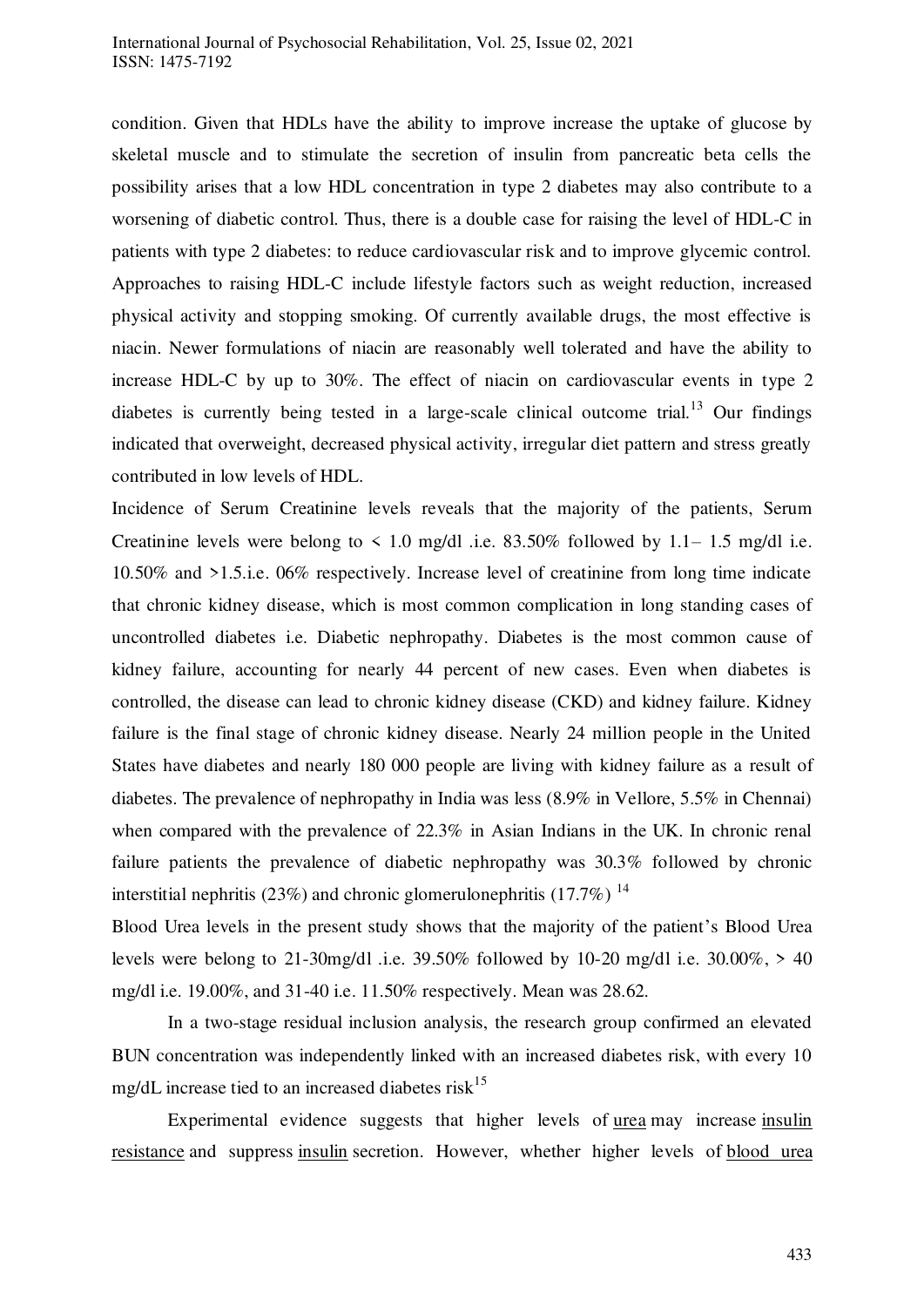[nitrogen](https://www.sciencedirect.com/topics/medicine-and-dentistry/blood-urea-nitrogen) (BUN) are associated with increased risk of incident [diabetes](https://www.sciencedirect.com/topics/medicine-and-dentistry/diabetes) mellitus in humans is not known. <sup>16</sup>

**Routine/microscopic examination of urine findings reveals that urine pus cells in** 49% cases had presence of pus cells indicates urinary tract infection, normally 2-3 pus cells seen in urine microscopic examination but > 2-3 cells/hpf indicates urinary tract infection which indicate opportunistic infection in diabetic patients due to decrease immunity and also due to presence of sugar in the urine which provide favorable environment for the bacterial growth. Diabetes impairs some parts of your immune response. You have fewer white blood cells and T cells to fight off invading bacteria, viruses, and fungi. For the same reason, diabetics often develop UTIs caused by less commonly encountered germs. Routine antibiotics may be ineffective. Nerve damage can keep your bladder from emptying, either by weakening muscles or scrambling the signals between your brain and urinary system. Urine that remains in your body too long poses a greater infection risk. Sugar in your blood and urine can also contribute to a greater risk for UTI.<sup>17</sup>

Urine sugar levels reveals that 80% of cases had presence of sugar in the urine, means 80% cases had more than 180 mg/dl blood sugar level which is the threshold value to come in urine i.e. Renal Threshold Value. So presence of sugar in the urine indicates uncontrolled sugar level.

Although not as accurate as a blood glucose test, urine testing can be used as a screening tool in patients known to have diabetes. Even in patients with no ketoacidosis, high glucose levels may be an indication that their diabetes is poorly controlled.<sup>18</sup>

Urine albumin data reveals that 27% cases had presence of albumin in urine in trace amount, which indicate early damaging of nephron in diabetic patients which lead into massive proteinuria in long standing cases if blood sugar level is not controlled. In 4% of cases the presence of albumin was noted. It indicates the renal impairment .ie. development of diabetic nephropathy as a complication in diabetic population. Albuminuria is a well-known predictor of poor renal outcomes in patients with type 2 diabetes and in essential hypertension . Albuminuria has also been shown more recently to be a predictor of cardiovascular outcomes in these populations. There is emerging data that reduction of albuminuria leads to reduced risk of adverse renal and cardiovascular events. It has become increasingly clear that albuminuria should not only be measured in all patients with type 2 diabetes and hypertension, but also steps should be taken to suppress albuminuria to prevent future renal and cardiovascular adverse events.<sup>19</sup>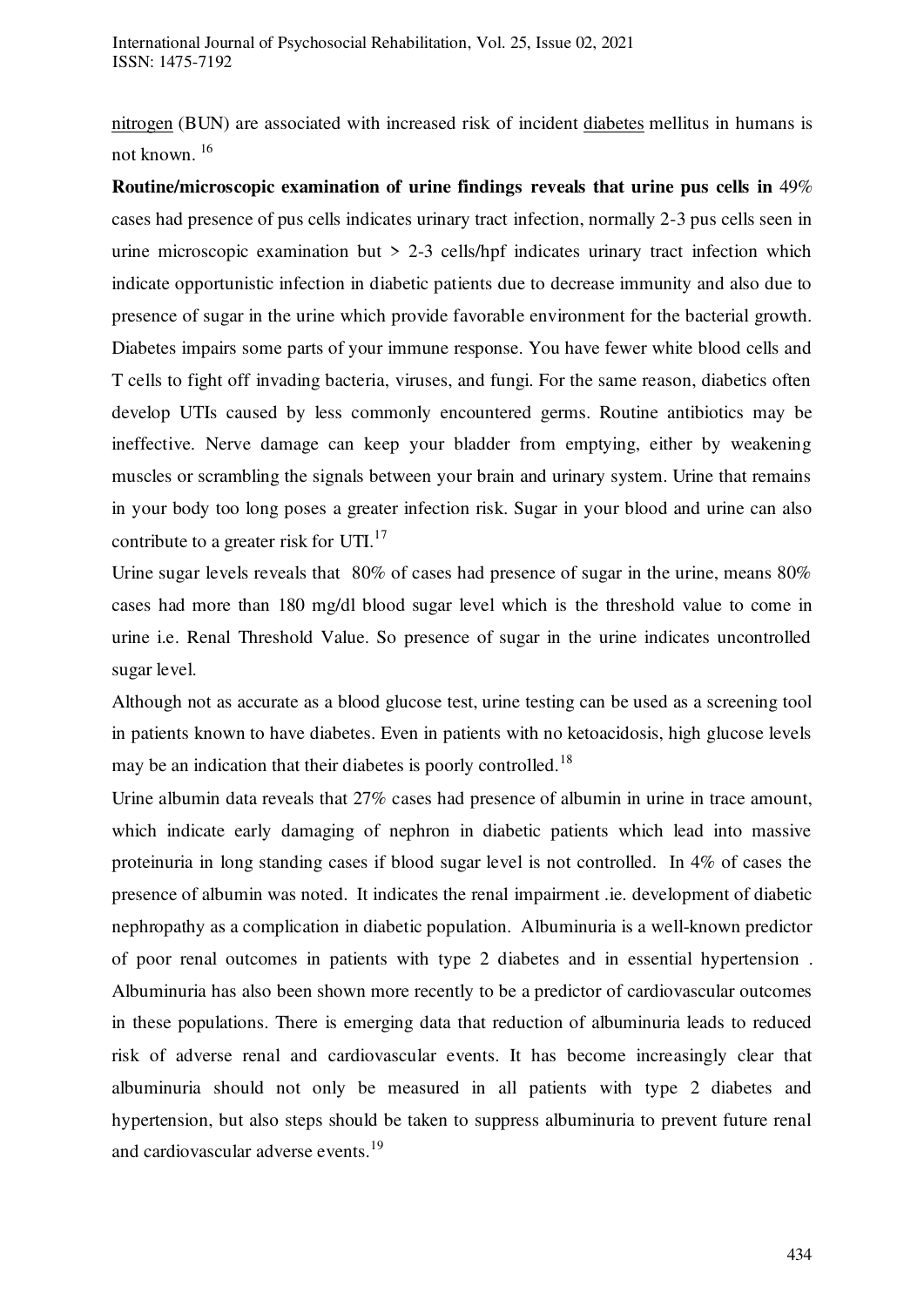Incidence of predominance of *Deha Prakriti* data shows that *Vata-Pittaja* (48.50%) predominant *Prakriti* has greater risk for developing the disease, followed by *Pittaja*-*Kaphaja* (45.00%), than the *Vata*-*Kaphaja* (06.50%). *Madhumeha* is a type of *Vatik Prameha, and in our study the maximum no. of Prakriti is Vata-Pittaja* i.e. 48.50%, it indicates greater risk in *Vata-Pittaja Prakriti and Pittaja*-*Kaphaja* to develop *Madhumeha* in future.

Assessment of *Sara* data reveals that the majority of the patient's *Sara* were belongs to *Rakta Sara i.e.* 62.50% followed by *Tvak Sara, Mamsa Sara, Asthi Sara, Majja Sara, Satva Sara, shukra Sara and Meda Sara* 55.00%, 44.50%, 30.00%, 29.00%, 20.00%, 11.50%and 7.50% respectively. In the case of *Madhumeha*, the main *dushya* is *meda*, and study reveals that only 07.50% cases were *meda*.

*Rakta Sara, Tvak Sara* and *Mamsa Sara* individuals are more prone to develop T2DM because these individuals *meda* gets vitiated early by T2DM etiological factors. Present study also reveals that *Meda sara* individuals are less prone to develop the disease because of purity in the *meda dhatu.* 

 Assessment of 200 healthy individual's *Deha Prakriti data* study shows that the majority of the healthy individual's *Deha Prakriti* was belongs to *Pittaja-Kaphaja*.i.e. 58.00% followed by *Vata -Pittaja*-.i.e. 36.00% and *Vata-Kaphaja* .i.e. 06.00% respectively.

*Sara* wise distribution of 200 healthy individuals data study reveals that majority of the healthy individuals were belongs to *Tvak Sara .i.e.* 82.50% followed by *Rakta, Sara, mamsa Sara, Majja Sara, Asthi Sara, shukra Sara, , Meda Sara* and *Satva Sara, and* 68.50%, 46.50%, 39.00%, 37.00%, 32.50%, 25.00% and 24.00% respectively.

#### **CONCLUSION**

After thorough observation of our clinical findings it can be concluded that most of the T2DM patients were indulging diet rich in glycemic index (*Kapha Vardhaka ahara*) associated with decreased physical activity, irregular diet pattern and stress greatly contributed in the disease development. It can be concluded that most of the T2DM patients were belonged to uncontrolled category inspite of treatment due to consumption of diet rich in glycemic index (*Kapha Vardhaka ahara),* overweight, decreased physical activity, irregular diet pattern and stress greatly contributed the lack of blood plasma glucose control. From the family history it can be concluded that T2DM (*Madhumeha*) is a hereditary disease observed in 40% of the patients. It may be concluded that the *Vata-Pittaja* and *Pittaja-Kaphaja prakriti* individuals are more prone for the development of T2DM (*Madhumeha*).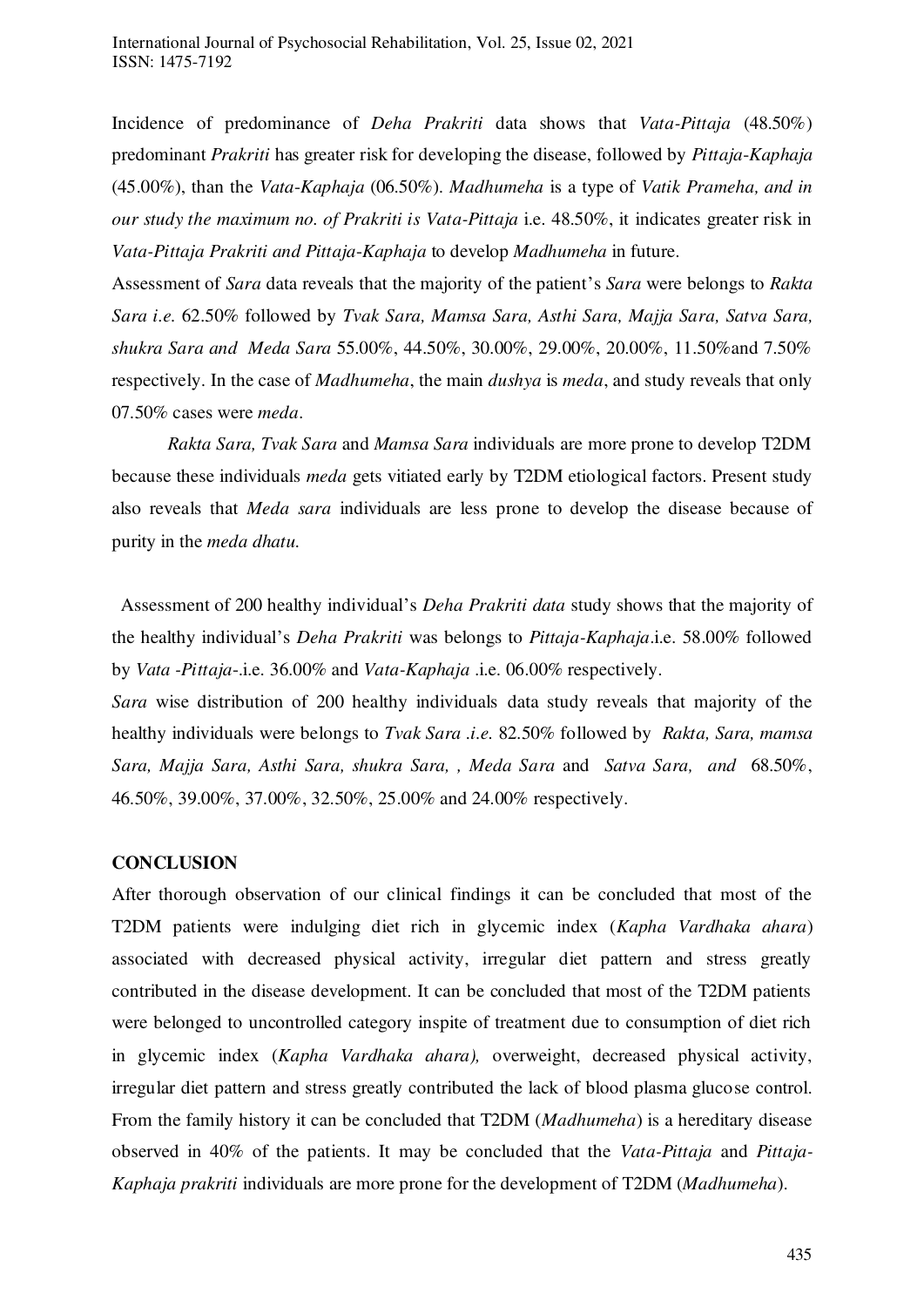# **References**

- 1. Caraka Samhita, of Agnivesa, elaborated by Caraka and Dridhabala, Edited with 'Caraka-Candrika' Hindi commentary along with special deliberation by Dr. Brahmanand Tripathi, Nidana sthana, Chapter-4/44 Chaukambha Surbharati Prakashan, Varanasi, 3rd Edition 1994.
- 2. Sushruta Samhita, with English translation of text and Dalhana commentary along with critical notes by P.V.Sharma, Nidana sthana, Chapter-06,Chaukambha Bharathi Academy, Varanasi, 1<sup>st</sup> Edition, 2001.
- 3. Astanga Hridaya, of Vagbhata, Edited with the Vidyotini Hindi commentary, by Kaviraja Atrideva Gupta, Nidana Sthana,Chapter-10, Chaukambha Sanskrit Sansthan, Varanasi, 13<sup>th</sup> Edition, 2000.
- 4. Caraka Samhita, of Agnivesa, elaborated by Caraka and Dridabala, Edited with 'Caraka-Candrika' Hindi commentary along with special deliberation by Dr. Brahmanand Tripathi, Nidana sthana, Chapter-4/44 Chaukambha Surbharati Prakashan, Varanasi, 3rd Edition 1994.
- 5. Harrison's: Principles of Internal Medicine-Volume II;  $17<sup>th</sup>$  edition
- 6. Byadgi, P.S. (2009). Ayurvediya Vikrti Vigyan & Roga Vigyan, (Ed) 1st Ed. Vol II Rogi-Pariksha and Roga Pariksha Adhyaya: chapter 19. New Delhi
- 7. Bhushan P, Kalpana J, Arvind C. Classification of human population based on HLA gene polymorphism and the concept of Prakriti in Ayurveda. Journal of Alternative and Complementary Medicine. 2005;11(2):349–353.
- 8. Systolic, diastolic and pulse pressure: pathophysiology) de Simone G, et al. Ital Heart j Suppl. 2001
- 9. (Geerlings SEHoepelman)
- 10. (\* Abdominal obesity- From Wikipedia, the free encyclopedia)
- 11. (Relationship between the poor glycemic control and risk factors, life style and complications Yusuf Kayar et al.).
- 12. (\*Lipids and Lipoproteins in Patients with Type 2 Diabetes Ronald M. Krauss Diabetes Care 2004 Jun: 27(6): 1496-1504.<https://doi.org/10.2337/diacare.27.6.1496> **).**
- 13. The Causes and Consequences of Low Levels of High Density Lipoproteins in Patients with Diabetes (Philip J. Barter, [http://e-dmj.org/\)](http://e-dmj.org/)
- 14. (Renal function in diabetic nephropathy,<https://dx.doi.org/>10.4239%2 Fwjd.v1.i2.48)